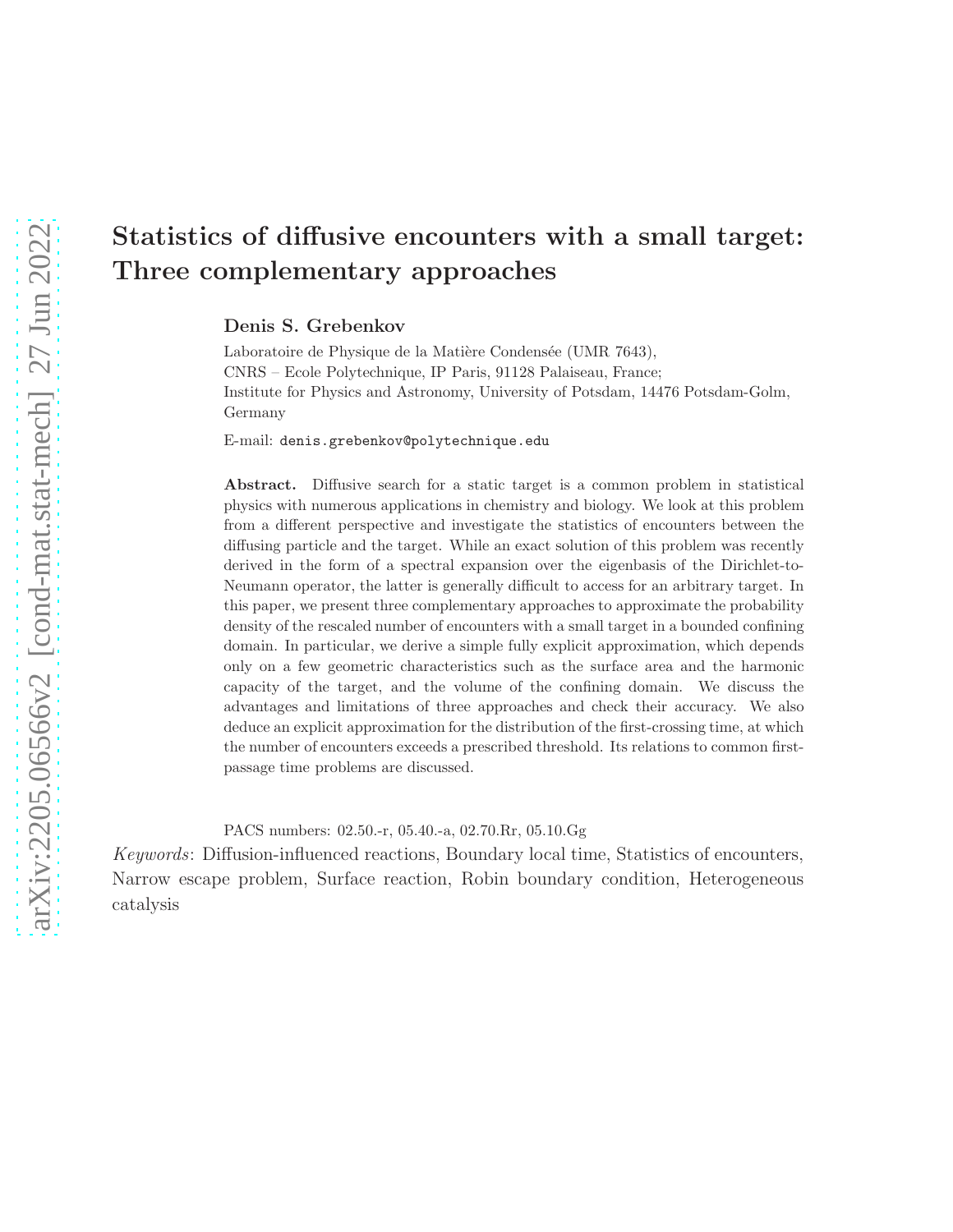# 1. Introduction

Various aspects of the first-passage problem for perfect and partially reactive targets have been intensively studied over the past two decades  $[1–22]$  $[1–22]$ . A somewhat related but poorer understood problem is the statistics of encounters of a diffusing particle with a target. How many times does the particle meet the target? Conventionally, the statistics of encounters and the related first-encounter times were studied for two (or many) mobile particles that can represent, e.g., a protein and its receptor, or a prey and its predator [\[23–](#page-29-2)[37\]](#page-30-0). In turn, we are interested here in the number of encounters of a diffusing particle with a static target up to time t. For a random walk on a lattice or a graph, this is the random number of visits of a given target site (or a group of such sites) up to time  $t$ . For continuous diffusion, this number can be related to the residence time of Brownian motion in a given subset of a confining domain. Alternatively, one can consider the target located on an impenetrable boundary (Fig. [1\)](#page-2-0), and the number of encounters is directly related to the so-called boundary local time  $\ell_t$  on that region up to time t [\[38–](#page-30-1)[41\]](#page-30-2). As explained below, the random variable  $\ell_t$  can be defined as a rescaled residence time in a thin boundary layer near the target, or as a rescaled number of downcrossings (encounters) of that layer. The statistics of such encounters was recently shown to be tightly related to the survival probability on a partially reactive target [\[42,](#page-30-3) [43\]](#page-30-4); it can therefore be viewed as a complementary insight onto the latter problem. Moreover, the knowledge of this statistics allows one to investigate much more general surface-reaction mechanisms, for instance, those with encounterdependent reactivity [\[43\]](#page-30-4), which go far beyond the common setting of partially reactive targets [\[44–](#page-30-5)[62\]](#page-31-0). A general spectral representation of the distribution of encounters and several explicit examples have been studied within the so-called encounter-based approach [\[63–](#page-31-1)[67\]](#page-31-2). However, to our knowledge, this problem has not been addressed in the common case of a small target surrounded by an outer reflecting boundary of a confining domain.

In this paper, we employ three recently developed approximations to study the statistics of diffusive encounters with a small target (or multiple targets). In Sec. [2,](#page-2-1) we formulate the problem and recall the definition of the boundary local time as a proxy of the number of encounters. We also summarize the theoretical ground needed to describe the statistics of encounters and its relation to diffusion-controlled reactions. Section [3](#page-8-0) presents three complementary approaches to deal with small targets. The first approach is the matched asymptotic analysis (MAA), which was systematically employed over the past three decades to investigate various first-passage times [\[68–](#page-31-3)[77\]](#page-32-0) (see also a review [\[78\]](#page-32-1)). Recently, Bressloff extended this method to the encounterbased description of diffusion-mediated surface phenomena and derived the asymptotic expansion of the so-called full propagator [\[79\]](#page-32-2). In Sec. [3.1,](#page-8-1) we apply his asymptotic results to get the statistics of diffusive encounters and discuss advantages and limitations of this powerful method. The second approach relies on an explicit approximation for the principal eigenvalue of the Laplace operator in the presence of a small partially reactive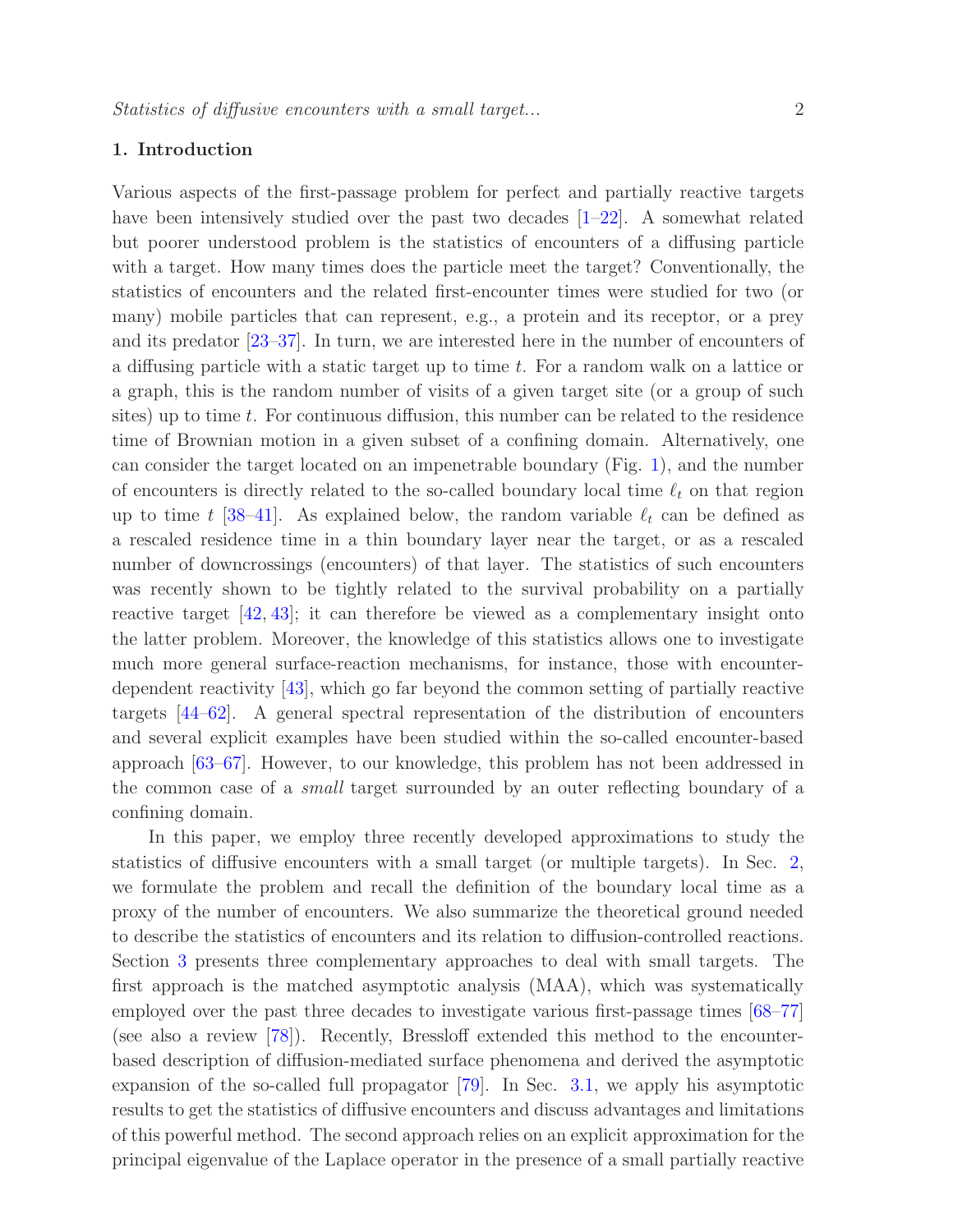

<span id="page-2-0"></span>Figure 1. Schematic illustration of a random trajectory (in blue) of a particle that started from  $x_0$  and diffused inside a confining domain  $\Omega$  delimited by a reflecting boundary  $\partial\Omega_0$  (in gray) towards small targets (in red). (a) At short times, the particle typically encounters either none, or one target. (b) At long times, the particle can encounter many targets or realize several "long-range returns" to the same target.

target [\[80\]](#page-32-3). The smallness of the target also ensures that the principal eigenmode provides the dominant contribution to the volume-averaged survival probability, from which the distribution of encounters will be deduced in a fully explicit way (Sec. [3.2\)](#page-12-0). The derived approximation in Eq. [\(58\)](#page-13-0) is one of the main results of the paper. The third approach is based on the self-consistent approximation (SCA), which was originally proposed for computing reaction rates [\[81\]](#page-32-4) and then extended for the analysis of firstpassage times [\[82](#page-32-5)[–86\]](#page-32-6). We employ its most general form given in [\[86\]](#page-32-6) to deduce an approximate spectral representation for the distribution of diffusive encounters (Sec. [3.3\)](#page-14-0). This formal representation clarifies some general properties of the distribution. Moreover, in some symmetric domains such as, e.g., a spherical target surrounded by a larger concentric reflecting sphere, the self-consistent approximation turns out to be exact and can thus serve as a benchmark for accessing the quality of two other approximations. We choose this geometric setting to illustrate the accuracy of different approaches in Sec. [4.](#page-16-0) In Sec. [5,](#page-21-0) we obtain an explicit approximation [\(90\)](#page-21-1) for the probability density of the first-crossing time of a given threshold  $\ell$  by  $\ell_t$ . Section [6](#page-23-0) summarizes the main findings of the paper, their applications and future perspectives.

#### <span id="page-2-1"></span>2. Boundary local time

We consider a point-like particle that undergoes reflected Brownian motion with a constant diffusivity D inside an Euclidean domain  $\Omega \subset \mathbb{R}^d$  with a smooth bounded impermeable boundary  $\partial\Omega$ . The particle starts from a point  $x_0 \in \Omega$  at time 0, and its random position at time t is denoted as  $X_t$ . We are interested in the statistics of encounters of the particle with a subset  $\Gamma$  of the boundary that we call a target. If the subset  $\Gamma$  is not connected, one can speak about multiple (disconnected) targets. For the sake of clarity, we mainly speak about a connected (single) target, even though our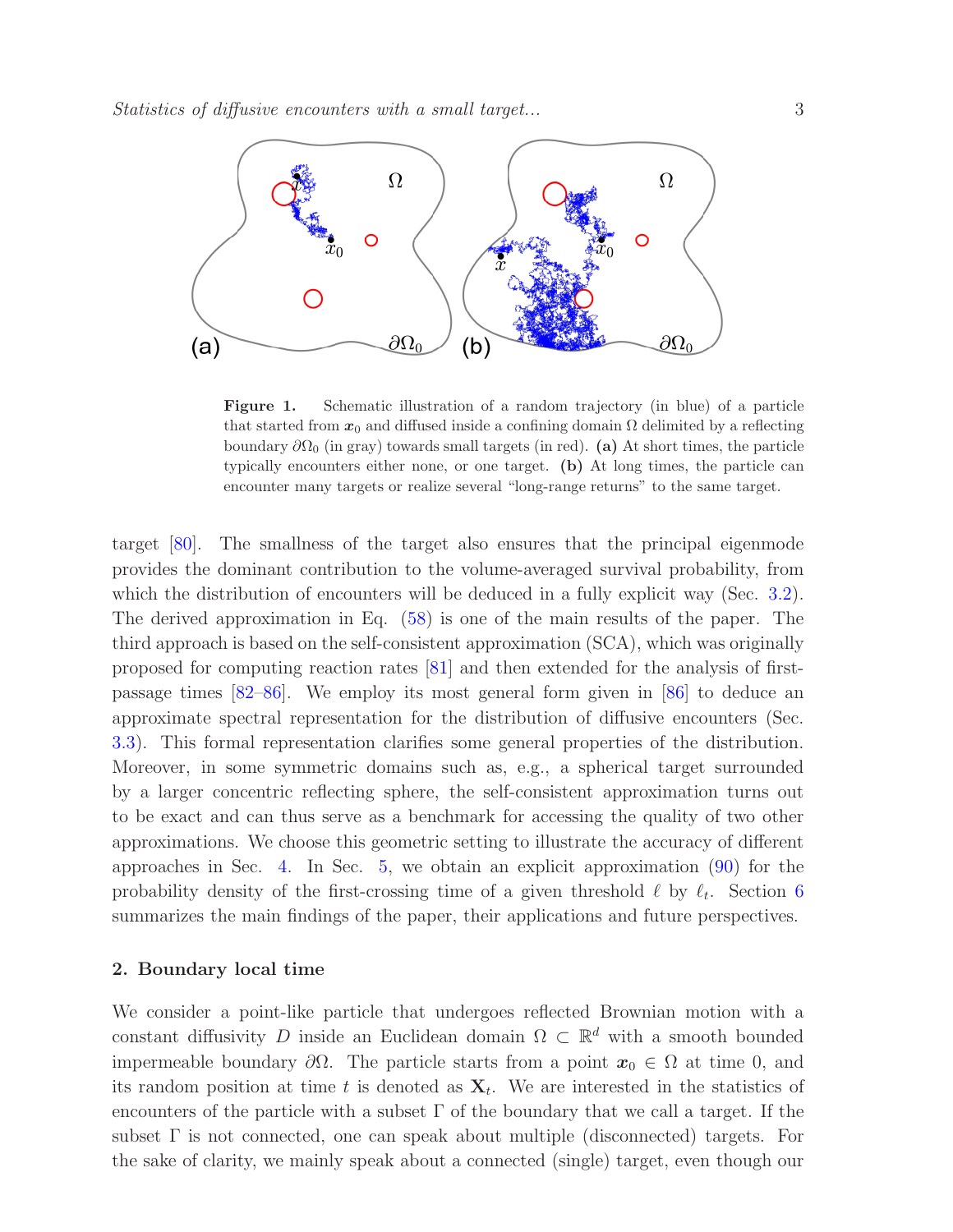<span id="page-3-0"></span>

results are applicable to multiple targets if they are located sufficiently far away from each other (see below). The remaining part of the boundary,  $\partial\Omega_0 = \partial\Omega\backslash\Gamma$ , ensures normal reflections that confine the particle inside  $\Omega$ . Following Lévy's construction [\[38\]](#page-30-1), we introduce the boundary local time  $\ell_t$  spent on the target up to time t. This is a stochastic process that can be understood as the renormalized residence time of  $\mathbf{X}_t$  in a thin layer of width a near the target,  $\Gamma_a = \{x \in \Omega : |x - \Gamma| < a\}$ , up time t [\[39,](#page-30-6)[40\]](#page-30-7):

$$
\ell_t = \lim_{a \to 0} \frac{D}{a} \int_{\text{residence time in } \Gamma_a}^t dt' \mathbb{I}_{\Gamma_a}(\mathbf{X}_{t'}) ,
$$
\n(1)

where  $\mathbb{I}_{\Gamma_a}(\boldsymbol{x})$  is the indicator function of  $\Gamma_a: \mathbb{I}_{\Gamma_a}(\boldsymbol{x}) = 1$  if  $\boldsymbol{x} \in \Gamma_a$ , and 0 otherwise. This relation highlights that the residence time in the layer  $\Gamma_a$  vanishes in the limit  $a \to 0$ when  $\Gamma_a$  shrinks to the target Γ. This is not surprising given that the boundary  $\partial\Omega$ has a lower dimension,  $d-1$ , as compared to the dimension d of the domain  $\Omega$ , and the residence time on the boundary or any of its subsets is strictly zero. In turn, the rescaling of the residence time in the layer  $\Gamma_a$  by its width a yields a well-defined limit – the boundary local time. Importantly, Eq.  $(1)$  implies that the residence time in a thin layer  $\Gamma_a$  can be approximated as  $a\ell_t/D$ , as soon as a is small enough. The boundary local time  $\ell_t$  is thus the proper intrinsic characteristics of reflected Brownian motion on the target, which is independent of the layer width used. Note that  $\ell_t$  has units of length, while  $\ell_t/D$  has units of time per length.

The boundary local time  $\ell_t$  is also related to the number  $\mathcal{N}_t^a$  of downcrossings of the boundary layer  $\Gamma_a$  by reflected Brownian motion up to time t, multiplied by a, in the limit  $a \rightarrow 0$  [\[39,](#page-30-6) [40\]](#page-30-7):

$$
\ell_t = \lim_{a \to 0} a \mathcal{N}_t^a. \tag{2}
$$

The number of downcrossings can thus be interpreted as the number of encounters of the particle with the target. Expectedly, this number diverges in the limit  $a \to 0$ , because Brownian motion is known to hit a smooth boundary an infinite number of times during any time period after the first hit  $[87]$ . A finite thickness a of the layer is needed here to overcome this problem and to get a proper definition for the number of encounters (see further discussions in [\[42,](#page-30-3) [43\]](#page-30-4)). As previously,  $\ell_t/a$  is a good proxy for the number of encounters when a is small enough. In the following, we focus on the boundary local time  $\ell_t$ , sometimes referring to it as the rescaled number of encounters.

The boundary local time plays the central role in the encounter-based approach to surface-mediated diffusion phenomena [\[42](#page-30-3)[,43,](#page-30-4)[63](#page-31-1)[–67\]](#page-31-2). In particular, the joint distribution of the particle position  $\mathbf{X}_t$  and its boundary local time  $\ell_t$  is characterized by the joint probability density  $P(x, \ell, t|x_0)$  that was called the full propagator. The integral of  $P(x, \ell, t|x_0)$  over the arrival point x yields the (marginal) probability density of the boundary local time  $\ell_t$ :

<span id="page-3-1"></span>
$$
\rho(\ell, t | \boldsymbol{x}_0) = \int_{\Omega} d\boldsymbol{x} \, P(\boldsymbol{x}, \ell, t | \boldsymbol{x}_0). \tag{3}
$$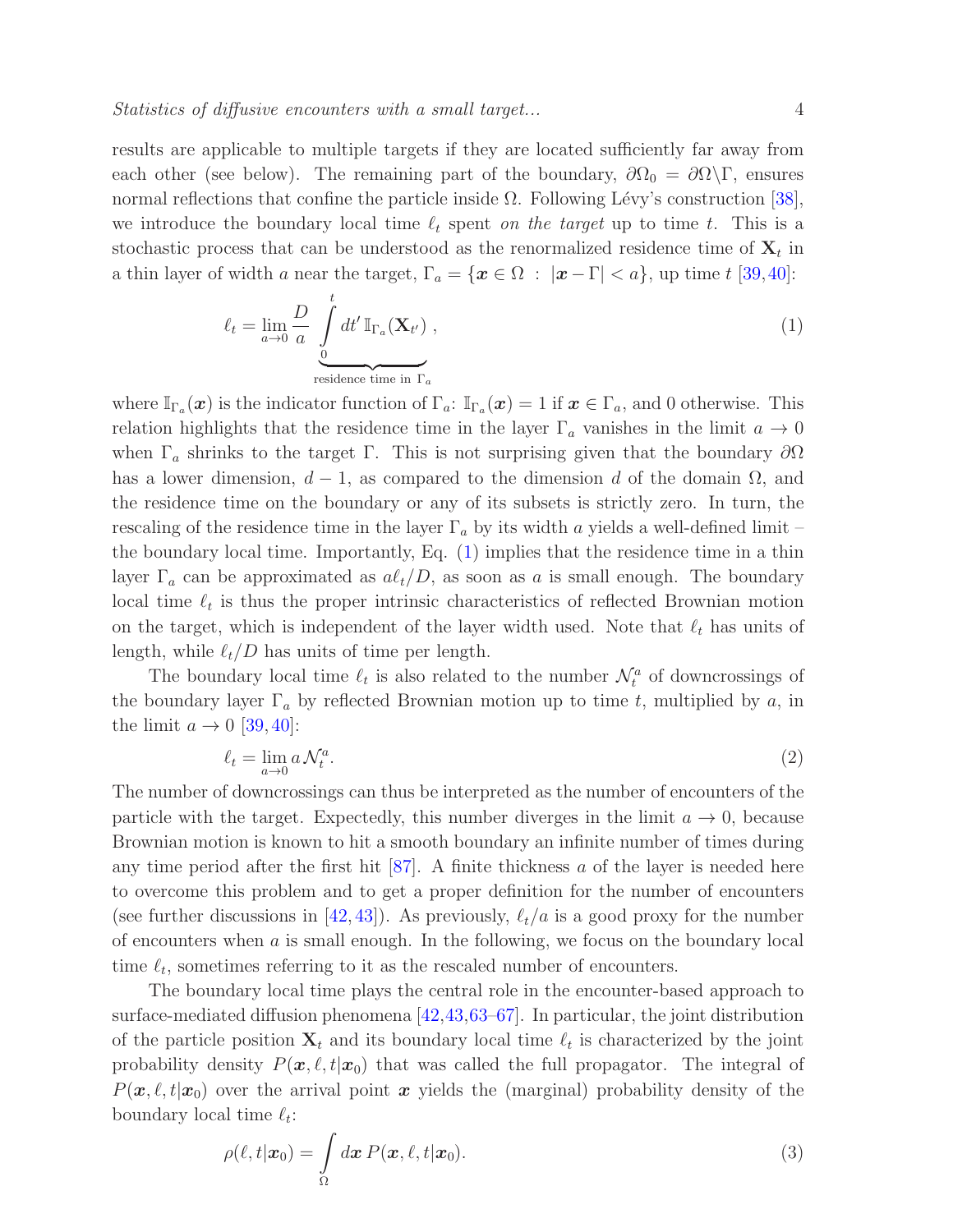<span id="page-4-0"></span>In turn, the Laplace transform of  $P(x, \ell, t|x_0)$  with respect to  $\ell$  was shown to determine the conventional propagator  $G_q(\mathbf{x}, t|\mathbf{x}_0)$  in the presence of a partially reactive target [\[43\]](#page-30-4):

$$
G_q(\boldsymbol{x},t|\boldsymbol{x}_0) = \int\limits_0^\infty d\ell \, e^{-q\ell} \, P(\boldsymbol{x},\ell,t|\boldsymbol{x}_0). \tag{4}
$$

The latter satisfies the diffusion equation

<span id="page-4-4"></span>
$$
\partial_t G_q(\boldsymbol{x}, t | \boldsymbol{x}_0) = D \Delta G_q(\boldsymbol{x}, t | \boldsymbol{x}_0) \quad (\boldsymbol{x} \in \Omega), \tag{5}
$$

subject to the initial condition  $G_q(x,0|x_0) = \delta(x-x_0)$  with a Dirac distribution  $\delta(\mathbf{x}-\mathbf{x}_0)$ , and mixed Robin-Neumann boundary condition:

$$
\partial_n G_q(\boldsymbol{x}, t | \boldsymbol{x}_0) + q G_q(\boldsymbol{x}, t | \boldsymbol{x}_0) = 0 \quad (\boldsymbol{x} \in \Gamma), \tag{6a}
$$

<span id="page-4-5"></span><span id="page-4-1"></span>
$$
\partial_n G_q(\boldsymbol{x}, t | \boldsymbol{x}_0) = 0 \quad (\boldsymbol{x} \in \partial \Omega_0), \tag{6b}
$$

where  $\Delta$  is the Laplace operator, and  $\partial_n$  is the normal derivative oriented outwards the domain  $\Omega$ . This condition claims that the diffusive flux  $-D\partial_nG_q(\bm{x}, t|\bm{x}_0)$  vanishes on the impermeable part of the boundary,  $\partial\Omega_0$ ; in turn, on the target Γ, the diffusive flux is equal to the reaction flux, given by  $\kappa G_q(\mathbf{x}, t|\mathbf{x}_0)$ , with a reactivity  $\kappa = qD$ . In this way, the parameter  $q$  of the Laplace transform in Eq.  $(4)$  naturally re-appears in the Robin boundary condition  $(6a)$ . Expectedly, q can vary between 0 for an inert target with Neumann boundary condition  $(\partial_n G_0(\mathbf{x}, t|\mathbf{x}_0)|_{\Gamma} = 0)$ , and  $+\infty$  for a perfectly reactive target with Dirichlet boundary condition  $(G_{\infty}(x,t|x_0)|_{\Gamma} = 0)$ . When the confining domain  $\Omega$  is bounded, the propagator admits a general spectral decomposition

<span id="page-4-3"></span>
$$
G_q(\boldsymbol{x}, t | \boldsymbol{x}_0) = \sum_{k=1}^{\infty} e^{-Dt\lambda_k^{(q)}} \left[ u_k^{(q)}(\boldsymbol{x}) \right]^* u_k^{(q)}(\boldsymbol{x}_0), \tag{7}
$$

where asterisk denotes complex conjugate, while  $\lambda_k^{(q)}$  $\begin{pmatrix} q \\ k \end{pmatrix}$  and  $u_k^{(q)}$  $\binom{(q)}{k}$  are the eigenvalues and eigenfunctions of the (negative) Laplace operator in  $\Omega$  with mixed Robin-Neumann boundary condition:

$$
\Delta u_k^{(q)} + \lambda_k^{(q)} u_k^{(q)} = 0 \quad (\boldsymbol{x} \in \Omega), \tag{8a}
$$

$$
(\partial_n + q)u_k^{(q)} = 0 \quad (\boldsymbol{x} \in \Gamma), \tag{8b}
$$

$$
\partial_n u_k^{(q)} = 0 \quad (\boldsymbol{x} \in \partial \Omega_0). \tag{8c}
$$

The eigenvalues are positive and indexed in an ascending order,

<span id="page-4-2"></span>
$$
0 < \lambda_1^{(q)} \leq \lambda_2^{(q)} \leq \ldots \leq \lambda_k^{(q)} \ldots \nearrow +\infty,
$$

while the eigenfunctions form a complete orthonormal basis in the space  $L_2(\Omega)$  of squareintegrable functions on  $\Omega$  (see a review [\[88\]](#page-32-8) for other properties of Laplacian eigenvalues and eigenfunctions). The superscript q highlights that both  $\lambda_k^{(q)}$  $\begin{pmatrix} q \\ k \end{pmatrix}$  and  $u_k^{(q)}$  $_{k}^{(q)}(\boldsymbol{x})$  depend *implicitly* on the parameter q via the Robin boundary condition  $(8b)$ .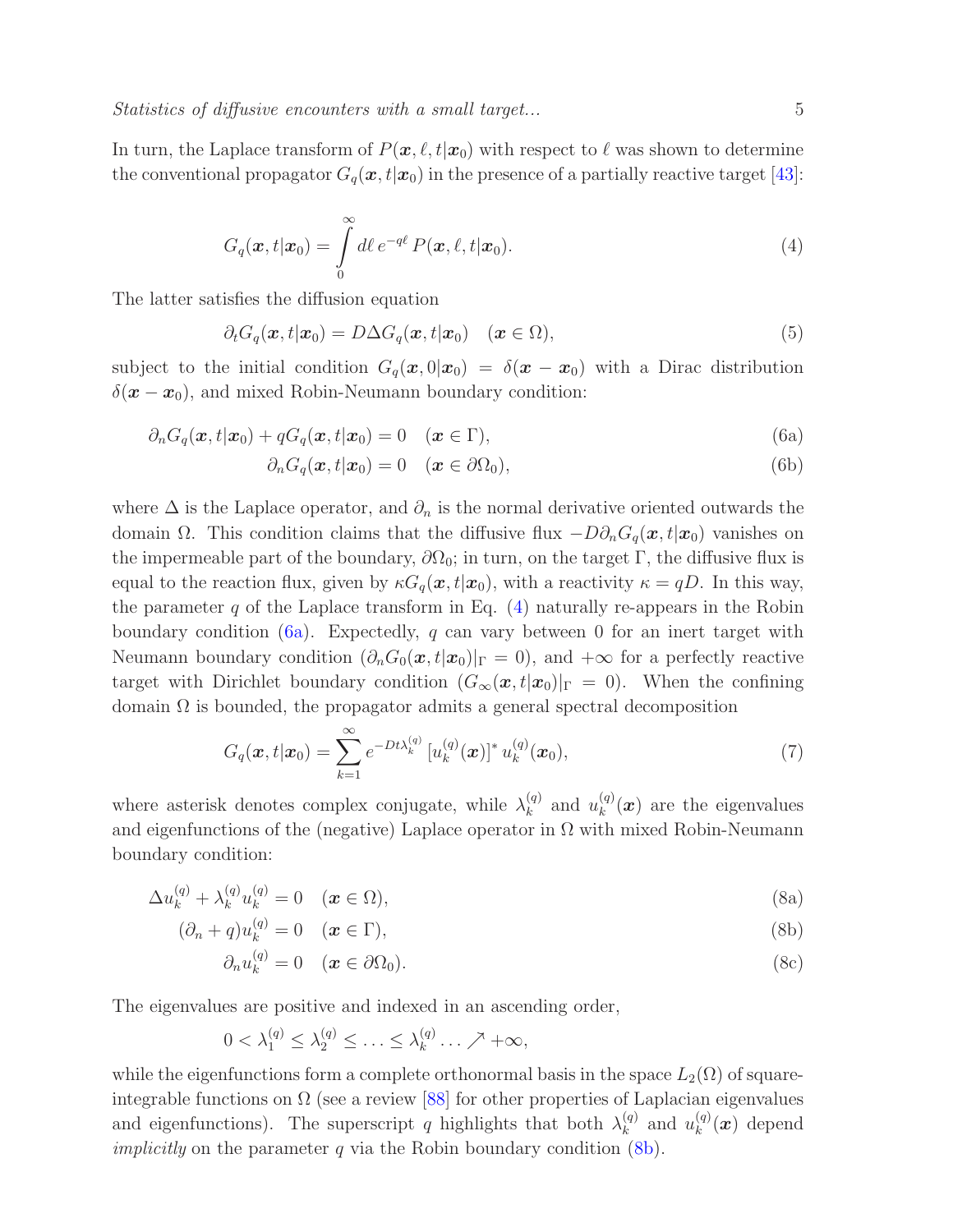Statistics of diffusive encounters with a small target... 6

As the integral of the propagator  $G_q(\mathbf{x}, t|\mathbf{x}_0)$  over the arrival point  $\mathbf{x}$  yields the survival probability of the particle in the presence of a partially reactive target,

$$
S_q(t|\boldsymbol{x}_0) = \int_{\Omega} d\boldsymbol{x} \, G_q(\boldsymbol{x}, t|\boldsymbol{x}_0), \tag{9}
$$

the latter is directly related to the probability density  $\rho(\ell, t|\mathbf{x}_0)$  of the boundary local time  $\ell_t$ :

<span id="page-5-0"></span>
$$
S_q(t|\boldsymbol{x}_0) = \int\limits_0^\infty d\ell \, e^{-q\ell} \, \rho(\ell, t|\boldsymbol{x}_0). \tag{10}
$$

We recall that  $S_q(t|\mathbf{x}_0)$  satisfies the (backward) diffusion equation

$$
\partial_t S_q(t|\boldsymbol{x}_0) = D \Delta S_q(t|\boldsymbol{x}_0) \quad (\boldsymbol{x}_0 \in \Omega), \tag{11}
$$

subject to the initial (terminal) condition  $S_q(0|\mathbf{x}_0) = 1$  and mixed Robin-Neumann boundary condition:

$$
\partial_n S_q(t|\boldsymbol{x}_0) + qS_q(t|\boldsymbol{x}_0) = 0 \quad (\boldsymbol{x}_0 \in \Gamma), \tag{12a}
$$

$$
\partial_n S_q(t|\boldsymbol{x}_0) = 0 \quad (\boldsymbol{x}_0 \in \partial \Omega_0). \tag{12b}
$$

According to Eq. [\(7\)](#page-4-3), the survival probability admits a general spectral decomposition

$$
S_q(t|\boldsymbol{x}_0) = \sum_{k=1}^{\infty} e^{-Dt\lambda_k^{(q)}} \left[c_k^{(q)}\right]^* u_k^{(q)}(\boldsymbol{x}_0), \tag{13}
$$

<span id="page-5-3"></span>where

$$
c_k^{(q)} = \int\limits_{\Omega} d\boldsymbol{x} \, u_k^{(q)}(\boldsymbol{x}). \tag{14}
$$

The inverse Laplace transform of Eq.  $(10)$  with respect to  $q$  yields

<span id="page-5-1"></span>
$$
\rho(\ell, t | \mathbf{x}_0) = \mathcal{L}_q^{-1} \left\{ S_q(t | \mathbf{x}_0) \right\} = \mathcal{L}_q^{-1} \left\{ \sum_{k=1}^{\infty} e^{-Dt\lambda_k^{(q)}} \left[ c_k^{(q)} \right]^* u_k^{(q)}(\mathbf{x}_0) \right\}.
$$
 (15)

In the following, we often consider the volume-averaged case when the starting point  $x_0$  is not fixed but uniformly distributed inside the confining domain. The corresponding survival probability  $S_q(t)$  reads

<span id="page-5-4"></span><span id="page-5-2"></span>
$$
S_q(t) = \frac{1}{|\Omega|} \int_{\Omega} d\boldsymbol{x}_0 S_q(t|\boldsymbol{x}_0) = \sum_{k=1}^{\infty} \frac{|c_k^{(q)}|^2}{|\Omega|} e^{-Dt\lambda_k^{(q)}}, \qquad (16)
$$

where  $|\Omega|$  denotes the volume of the confining domain  $\Omega$ . The relation [\(10\)](#page-5-0) becomes

$$
S_q(t) = \int\limits_0^\infty dq \, e^{-q\ell} \, \rho(\ell, t),\tag{17}
$$

where

$$
\rho(\ell, t) = \frac{1}{|\Omega|} \int_{\Omega} d\boldsymbol{x}_0 \, \rho(\ell, t | \boldsymbol{x}_0) \tag{18}
$$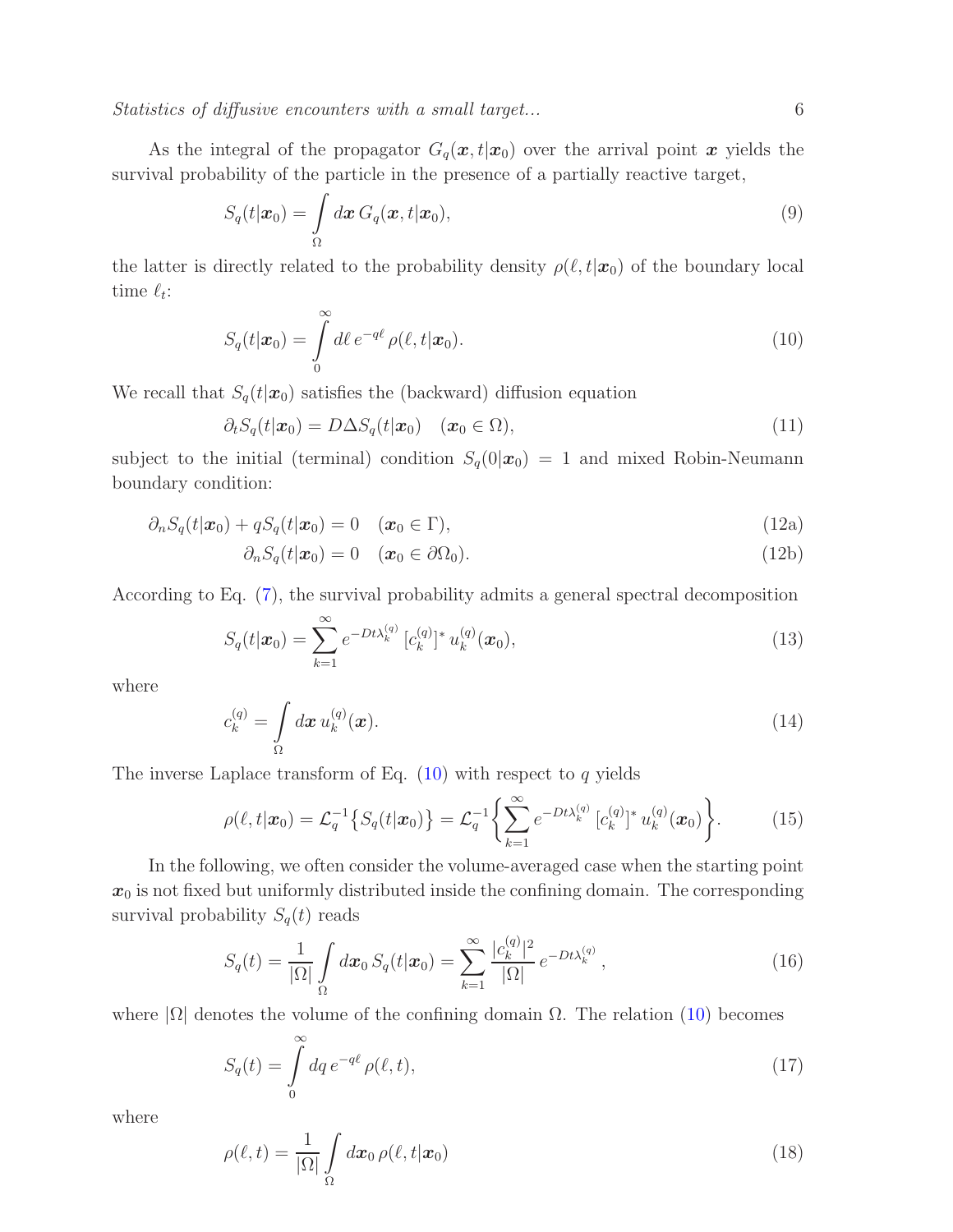is the probability density function of the boundary local time  $\ell_t$  for a particle started uniformly in the domain  $\Omega$ .

In the above setting, the bulk was not reactive, and the particle could only react on the target  $\Gamma$ . If restricted diffusion occurs inside a reactive medium, the particle has a finite lifetime due to eventual disintegration, photobleaching or death during its motion [\[89](#page-32-9)[–91\]](#page-32-10). In a common situation, the lifetime  $\tau$  of the particle is a random variable obeying the exponential law,  $\mathbb{P}\{\tau > t\} = e^{-pt}$ , with p being the decay rate or, equivalently,  $1/p$  being the mean lifetime. In this case, one can investigate the number of encounters with the target during the particle's lifetime:  $\ell_{\tau}$ . The probability density function of this random variable can be easily obtained by averaging  $\rho(\ell, t|\mathbf{x}_0)$  over all possible times of particle's death:

$$
\int_{0}^{\infty} dt \underbrace{p e^{-pt}}_{\text{pdf of } \tau} \rho(\ell, t | \mathbf{x}_0) = p \tilde{\rho}(\ell, p | \mathbf{x}_0), \tag{19}
$$

where  $\tilde{\rho}(\ell, p|\mathbf{x}_0)$  is the Laplace transform of  $\rho(\ell, t|\mathbf{x}_0)$  with respect to t (here and below, tilde denotes Laplace-transformed quantities with respect to time  $t$ ). As a consequence, Eq.  $(10)$  implies

$$
\tilde{S}_q(p|\boldsymbol{x}_0) = \int\limits_0^\infty d\ell \, e^{-q\ell} \, \tilde{\rho}(\ell, p|\boldsymbol{x}_0),\tag{20}
$$

where  $\tilde{S}_q(p|\mathbf{x}_0)$  satisfies the modified Helmholtz equation

<span id="page-6-1"></span>
$$
(p - D\Delta)\tilde{S}(p|\boldsymbol{x}_0) = 1 \quad (\boldsymbol{x}_0 \in \Omega), \tag{21}
$$

subject to the mixed Robin-Neumann boundary condition:

$$
\partial_n \tilde{S}_q(p|\boldsymbol{x}_0) + q \tilde{S}_q(p|\boldsymbol{x}_0) = 0 \quad (\boldsymbol{x}_0 \in \Gamma), \tag{22a}
$$

$$
\partial_n \tilde{S}_q(p|\boldsymbol{x}_0) = 0 \quad (\boldsymbol{x}_0 \in \partial \Omega_0). \tag{22b}
$$

Finally, the Laplace-transformed probability density  $\tilde{\rho}(\ell, p|\mathbf{x}_0)$  admits another spectral expansion based on the Dirichlet-to-Neumann operator  $\mathcal{M}_p$  that associates to a given function  $f(\mathbf{s})$  on the target  $\Gamma$  another function  $g(\mathbf{s})$  on that target (see [\[92–](#page-32-11)[98\]](#page-32-12) for details):

<span id="page-6-0"></span>
$$
\mathcal{M}_p : f(\mathbf{s}) \to g(\mathbf{s}) = \left. \left( \partial_n \tilde{u}(\mathbf{x}) \right) \right|_{\mathbf{x} = \mathbf{s} \in \Gamma}, \tag{23}
$$

where  $\tilde{u}(\boldsymbol{x})$  satisfies

$$
(p - D\Delta)\tilde{u}(\boldsymbol{x}) = 0 \quad (\boldsymbol{x} \in \Omega), \tag{24a}
$$

$$
\tilde{u}(\boldsymbol{x}) = f(\boldsymbol{x}) \quad (\boldsymbol{x} \in \Gamma), \tag{24b}
$$

$$
\partial_n \tilde{u}(\boldsymbol{x}) = 0 \quad (\boldsymbol{x} \in \partial \Omega_0). \tag{24c}
$$

It is known that  $\mathcal{M}_p$  is a pseudo-differential self-adjoint operator, whose positive eigenvalues  $\mu_n^{(p)}$  can be ordered as

$$
0 \le \mu_0^{(p)} \le \mu_1^{(p)} \le \ldots \le \mu_n^{(p)} \le \ldots \nearrow +\infty,
$$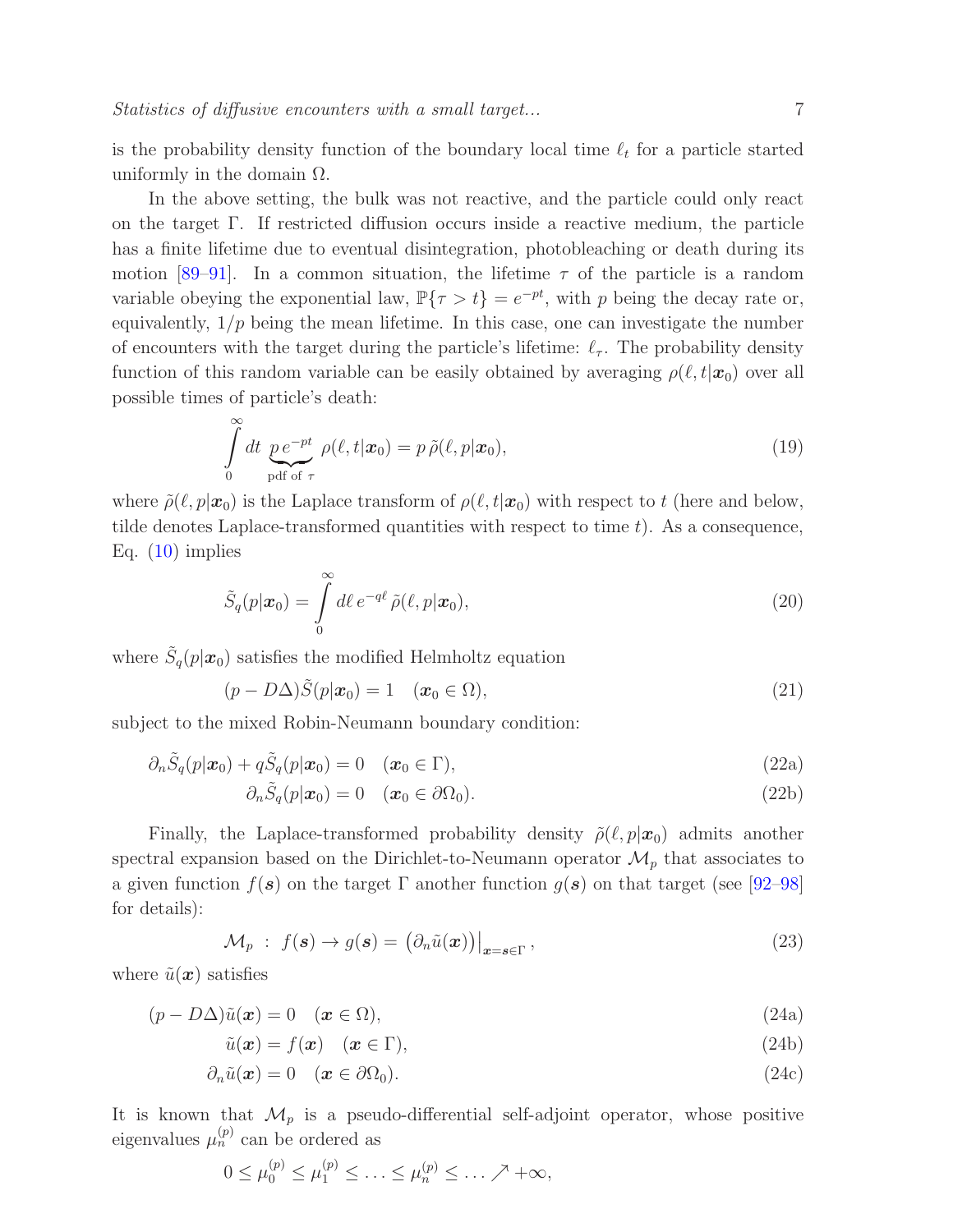while the associated eigenfunctions  $v_n^{(p)}(s)$  form a complete orthonormal basis of  $L_2(\Gamma)$ . The superscript p highlights that both  $\mu_n^{(p)}$  and  $v_n^{(p)}(s)$  depend *implicitly* on the rate p in Eq. [\(24a\)](#page-6-0). The following expansion was derived in [\[43\]](#page-30-4)

$$
\tilde{P}(\boldsymbol{x},\ell,p|\boldsymbol{x}_0)=\tilde{G}_{\infty}(\boldsymbol{x},p|\boldsymbol{x}_0)\delta(\ell)+\frac{1}{D}\sum_{n=0}^{\infty}e^{-\mu_n^{(p)}\ell}\left[V_n^{(p)}(\boldsymbol{x})\right]^*V_n^{(p)}(\boldsymbol{x}_0),\quad(25)
$$

<span id="page-7-3"></span>where

$$
V_n^{(p)}(\boldsymbol{x}_0) = \int\limits_{\partial\Omega} d\boldsymbol{s} \, v_n^{(p)}(\boldsymbol{s}) \, \tilde{j}_{\infty}(\boldsymbol{s}, p|\boldsymbol{x}_0) \tag{26}
$$

is the projection of the Laplace-transformed probability flux density on the perfectly reactive target,  $\tilde{j}_{\infty}(\mathbf{s}, p|\mathbf{x}_0) = (-D\partial_n \tilde{G}_{\infty}(\mathbf{x}, p|\mathbf{x}_0))_{\mathbf{x}=\mathbf{s}}$ , onto the eigenfunction  $v_n^{(p)}(\mathbf{s})$ . According to Eq.  $(3)$ , one has

<span id="page-7-0"></span>
$$
\tilde{\rho}(\ell, p | \mathbf{x}_0) = \tilde{S}_{\infty}(p | \mathbf{x}_0) \delta(\ell) + \sum_{n=0}^{\infty} [C_n^{(p)}]^* \frac{\mu_n^{(p)}}{p} V_n^{(p)}(\mathbf{x}_0) e^{-\mu_n^{(p)} \ell}, \tag{27}
$$

<span id="page-7-4"></span>with

$$
C_n^{(p)} = \int\limits_{\Gamma} d\boldsymbol{s} \, v_n^{(p)}(\boldsymbol{s}),\tag{28}
$$

where we used the identity from [\[99\]](#page-32-13):

<span id="page-7-2"></span>
$$
\int_{\Omega} d\boldsymbol{x} \, V_n^{(p)}(\boldsymbol{x}) = \frac{D}{p} \mu_n^{(p)} \int_{\Gamma} d\boldsymbol{s} \, v_n^{(p)}(\boldsymbol{s}). \tag{29}
$$

The inverse Laplace transform of Eq.  $(27)$  with respect to p formally reads

<span id="page-7-1"></span>
$$
\rho(\ell, t | \mathbf{x}_0) = S_{\infty}(t | \mathbf{x}_0) \delta(\ell) + \mathcal{L}_p^{-1} \left\{ \sum_{n=0}^{\infty} [C_n^{(p)}]^* \frac{\mu_n^{(p)}}{p} V_n^{(p)}(\mathbf{x}_0) e^{-\mu_n^{(p)} \ell} \right\}.
$$
 (30)

The first term in Eq. [\(30\)](#page-7-1) accounts for the trajectories that have not encountered the target up to time t (with probability  $S_{\infty}(t|x_0)$ ) so that the associated boundary local time remained zero. In turn, the second term represents the trajectories that have reached the target up to time t and thus have positive  $\ell_t$ . Using again the identity [\(29\)](#page-7-2), one can also treat the case when the starting point  $x_0$  is uniformly distributed in  $\Omega$ :

<span id="page-7-5"></span>
$$
\rho(\ell, t) = S_{\infty}(t)\delta(\ell) + \frac{D}{|\Omega|}\mathcal{L}_p^{-1}\left\{\sum_{n=0}^{\infty} |C_n^{(p)}|^2 \frac{[\mu_n^{(p)}]^2}{p^2} e^{-\mu_n^{(p)}\ell}\right\}.
$$
\n(31)

In summary, the probability density  $\rho(\ell, t|\mathbf{x}_0)$  of the boundary local time can be accessed in two complementary ways: either via the inverse Laplace transform [\(15\)](#page-5-1) with respect to q, or via the inverse Laplace transform  $(30)$  with respect to p. These equivalent ways reflect the duality of bulk and surface reaction mechanisms elaborated in [\[43\]](#page-30-4). We will employ both ways in the analysis of small targets.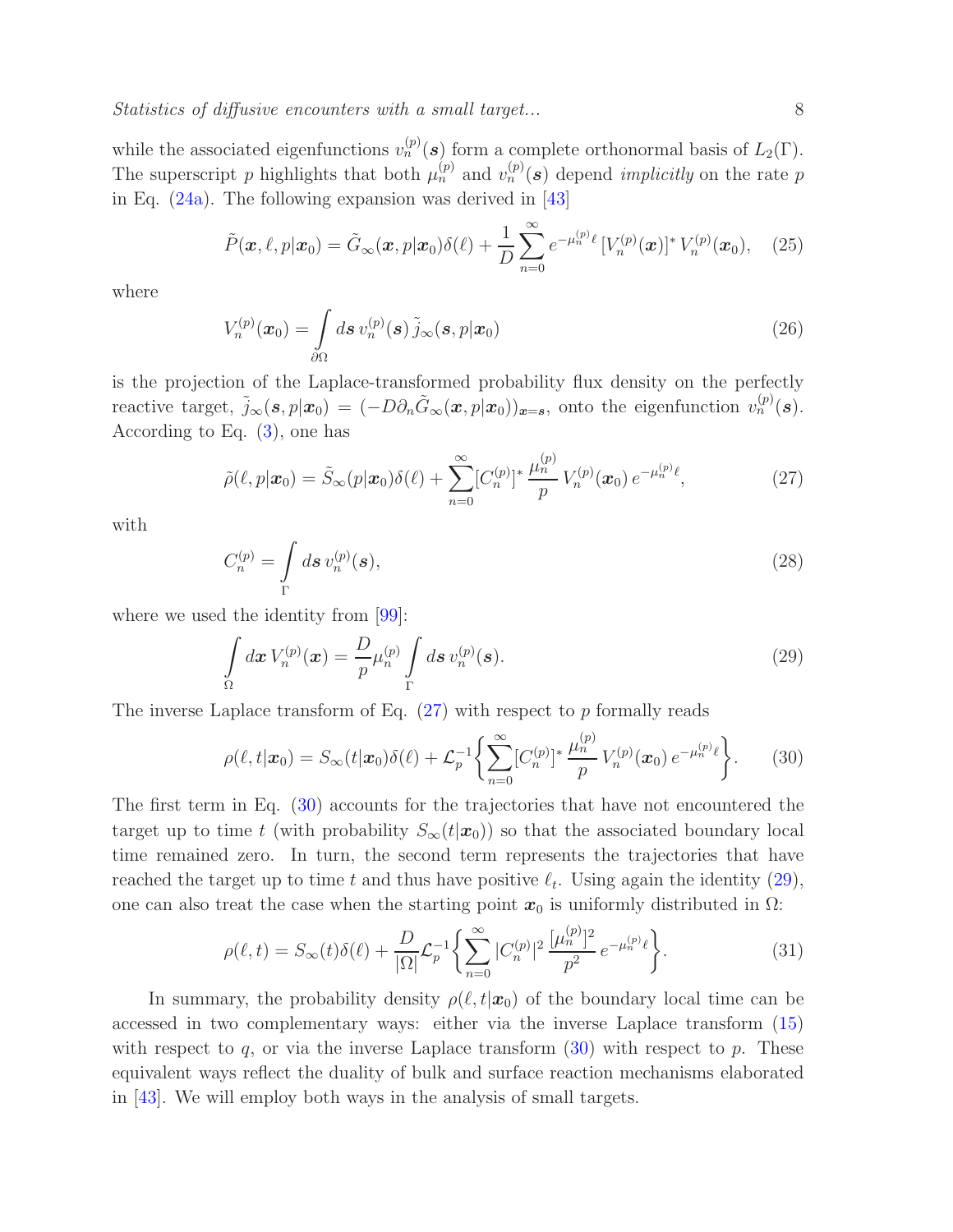## <span id="page-8-0"></span>3. Three approaches

This section describes our main theoretical results on the statistics of the boundary local time on a small target. We present three complementary approaches to address this problem. We start in Sec. [3.1](#page-8-1) by the matched asymptotic analysis, which aims to match two approximate solutions – an inner solution in the vicinity of the target as if the target was located in the free space (without confinement), and an outer solution as if the target was point-like. Our derivation relies on the asymptotic expansion of the Laplace-transformed full propagator  $\tilde{P}(\boldsymbol{x}, \ell, p|\boldsymbol{x}_0)$  that was recently obtained by Bressloff [\[79\]](#page-32-2). We show the advantages and practical limitations of this general and powerful technique. In Sec. [3.2,](#page-12-0) we use a different strategy based on an approximation for the principal eigenvalue of the Laplace operator. In this way, we derive a very simple yet accurate approximation for the probability density of the boundary local time. In Sec. [3.3,](#page-14-0) we employ yet another approach relying on the self-consistent approximation. These three approaches provide complemenary views onto the statistics of encounters with a small target.

# <span id="page-8-1"></span>3.1. Matched asymptotic analysis (MAA)

Bressloff developed the matched asymptotic analysis for the Laplace-transformed full propagator  $P(\mathbf{x}, \ell, p|\mathbf{x}_0)$  in three dimensions [\[79\]](#page-32-2). He considered a configuration of N spherical targets located at points  $x_1, \ldots, x_N \in \Omega$  and having small radii  $r_1, \ldots, r_N$  (and extension to nonspherical targets was also discussed). The targets were supposed to be located far away from each other:

<span id="page-8-4"></span>
$$
\max_{j} \{r_j\} \ll \min_{i \neq j} \{|x_i - x_j|\}.
$$
\n(32)

In other words, if  $R_{\text{min}}$  is the minimal separation distance between targets (the righthand side), then  $r_j/R_{\text{min}} = O(\epsilon)$ , where  $\epsilon$  is a small parameter.

In the leading-order term, Bressloff obtained a very simple relation,

<span id="page-8-2"></span>
$$
\tilde{P}(\boldsymbol{x},\ell,p|\boldsymbol{x}_0) = \tilde{G}_{\infty}(\boldsymbol{x},p|\boldsymbol{x}_0)\delta(\ell) + \tilde{u}_0(\boldsymbol{x},\ell,p|\boldsymbol{x}_0) + O(\epsilon),
$$
\n(33)

where  $\tilde{G}_{\infty}(\mathbf{x}, p|\mathbf{x}_0)$  is the Laplace transform of the propagator  $G_{\infty}(\mathbf{x}, t|\mathbf{x}_0)$  defined by Eq. [\(5,](#page-4-4) [6\)](#page-4-5) with  $q = \infty$  (i.e., a perfectly reactive target with Dirichlet boundary condition), and

<span id="page-8-3"></span>
$$
\tilde{u}_0(\boldsymbol{x},\ell,p|\boldsymbol{x}_0) = 4\pi D \sum_{j=1}^N e^{-\ell/r_j} \tilde{g}(\boldsymbol{x}_j,p|\boldsymbol{x}_0) \tilde{g}(\boldsymbol{x},p|\boldsymbol{x}_j),
$$
\n(34)

with

$$
\tilde{g}(\boldsymbol{x}, p|\boldsymbol{x}_0) = \frac{e^{-|\boldsymbol{x} - \boldsymbol{x}_0|} \sqrt{p/D}}{4\pi D |\boldsymbol{x} - \boldsymbol{x}_0|}
$$
\n(35)

being the fundamental solution of the modified Helmholtz equation in  $\mathbb{R}^3$ :

$$
(p - D\Delta)\tilde{g}(\boldsymbol{x}, p|\boldsymbol{x}_0) = \delta(\boldsymbol{x} - \boldsymbol{x}_0). \tag{36}
$$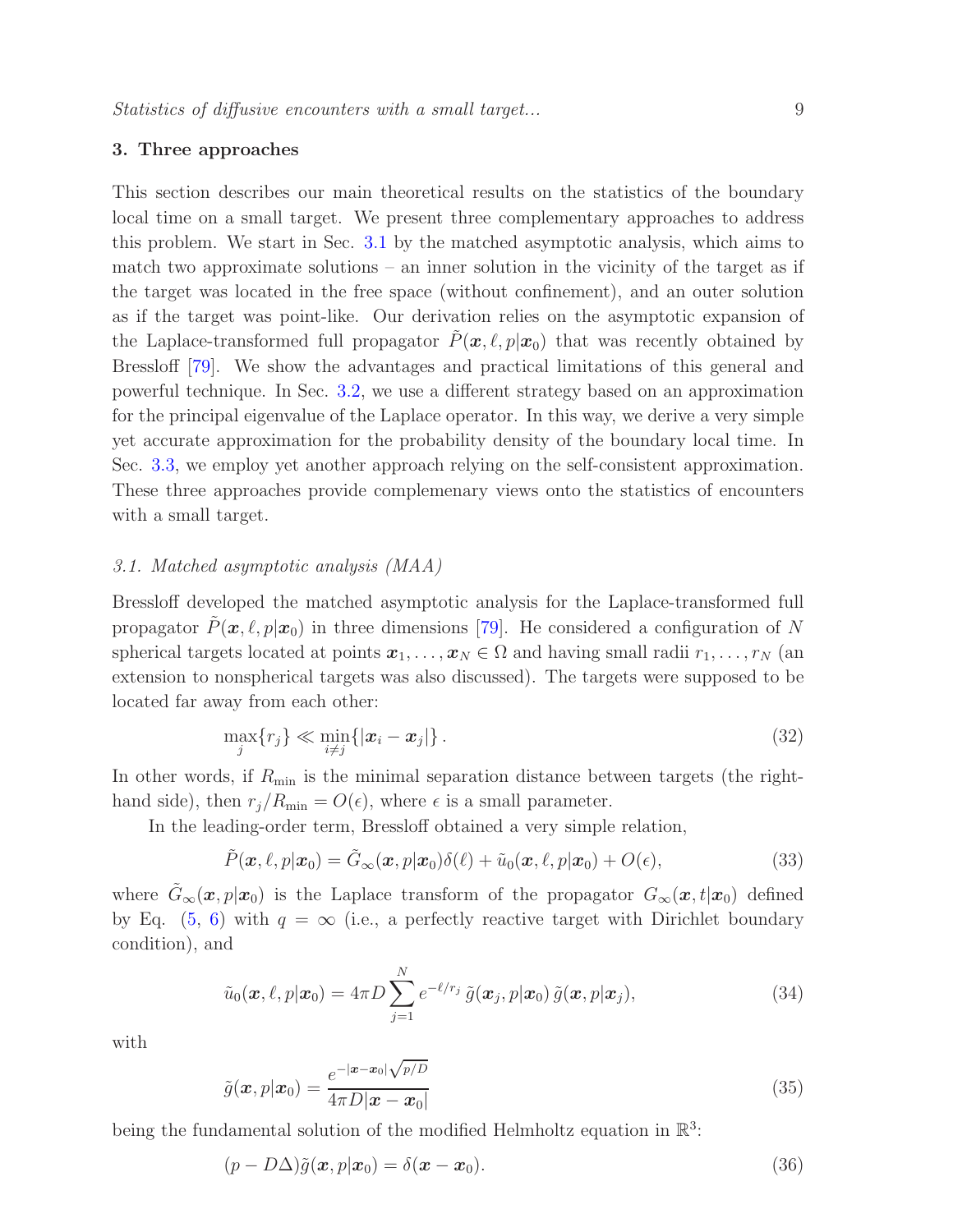The next-order term in Eq. [\(33\)](#page-8-2) was also determined in [\[79\]](#page-32-2) but its expression is more sophisticated.

A probabilistic interpretation of Eq. [\(33\)](#page-8-2) is instructive. The first term represents the contribution of trajectories that have not encountered any target so that the boundary local time  $\ell_t$  remained zero. In turn, the second term describes the trajectories that reached one of the targets. As the targets are small and well separated, their contributions are independent from each other and thus additive. For the j-th target, the factor  $\tilde{g}(\boldsymbol{x}_j, p|\boldsymbol{x}_0)$  describes the passage from the starting point  $\boldsymbol{x}_0$  to the target location  $x_j$ , the factor  $e^{-\ell/r_j}$  characterizes the acquired boundary local time, and the factor  $\tilde{g}(\mathbf{x}, p|\mathbf{x}_i)$  describes the motion from  $\mathbf{x}_i$  to  $\mathbf{x}$  (Fig. [1\(](#page-2-0)a)). We recall that the inverse Laplace transform of this factor,

$$
g(\boldsymbol{x}_j, t | \boldsymbol{x}_0) = \frac{1}{(4\pi Dt)^{3/2}} \exp\left(-\frac{|\boldsymbol{x}_j - \boldsymbol{x}_0|^2}{4Dt}\right),\tag{37}
$$

is the propagator of Brownian motion in the three-dimensional space (without any target). Naturally, the next-order terms account for trajectories that have visited two or many targets (Fig.  $1(b)$  $1(b)$ ).

This intuitive picture suggests that the leading-order asymptotic expansion [\(33\)](#page-8-2) is expected to be most accurate for large  $p$ ; in fact, thinking of  $p$  as the bulk reaction rate, one deals here with a highly reactive medium, in which diffusion between distant points is penalized: the contribution of rare trajectories that visit two or many targets within the particle's lifetime (the  $O(\epsilon)$  term in Eq. [\(33\)](#page-8-2)) is negligible. Similarly, the possibility of a long excursion started from a single target and returned to it, is also unlikely. In other words, such "long-range returns" to the target are statistically suppressed. We can therefore anticipate that the following asymptotic results would be accurate at short time. In contrast, the contribution  $O(\epsilon)$  is expected to be relevant in the opposite limit  $p \rightarrow 0$  or, equivalently, at long times. We will come back to these statements in Sec. [4.](#page-16-0)

If the limitation to small p can be ignored (i.e., if Eq.  $(34)$  can be used for any p), the inverse Laplace transform of Eq.  $(33)$  implies

<span id="page-9-0"></span>
$$
P(\boldsymbol{x}, \ell, t | \boldsymbol{x}_0) = G_{\infty}(\boldsymbol{x}, t | \boldsymbol{x}_0) \delta(\ell) + u_0(\boldsymbol{x}, \ell, t | \boldsymbol{x}_0) + O(\epsilon), \qquad (38)
$$

with

$$
u_0(\boldsymbol{x}, \ell, t | \boldsymbol{x}_0) = \frac{1}{4\pi D} \sum_{j=1}^N \frac{e^{-\ell/r_j}}{|\boldsymbol{x} - \boldsymbol{x}_j| |\boldsymbol{x}_0 - \boldsymbol{x}_j|} h(t, |\boldsymbol{x} - \boldsymbol{x}_j| + |\boldsymbol{x}_0 - \boldsymbol{x}_j|), \qquad (39)
$$

where

$$
h(t,x) = \frac{x e^{-x^2/(4Dt)}}{\sqrt{4\pi Dt^3}}
$$
\n(40)

is the Lévy-Smirnov probability density of the first-passage time to the origin for a onedimensional Brownian motion started from x. Substituting the asymptotic expansion  $(38)$  into Eq.  $(3)$ , we get

<span id="page-9-1"></span>
$$
\rho(\ell, t|\mathbf{x}_0) = S_{\infty}(t|\mathbf{x}_0)\delta(\ell) + u_0(\ell, t|\mathbf{x}_0) + O(\epsilon), \tag{41}
$$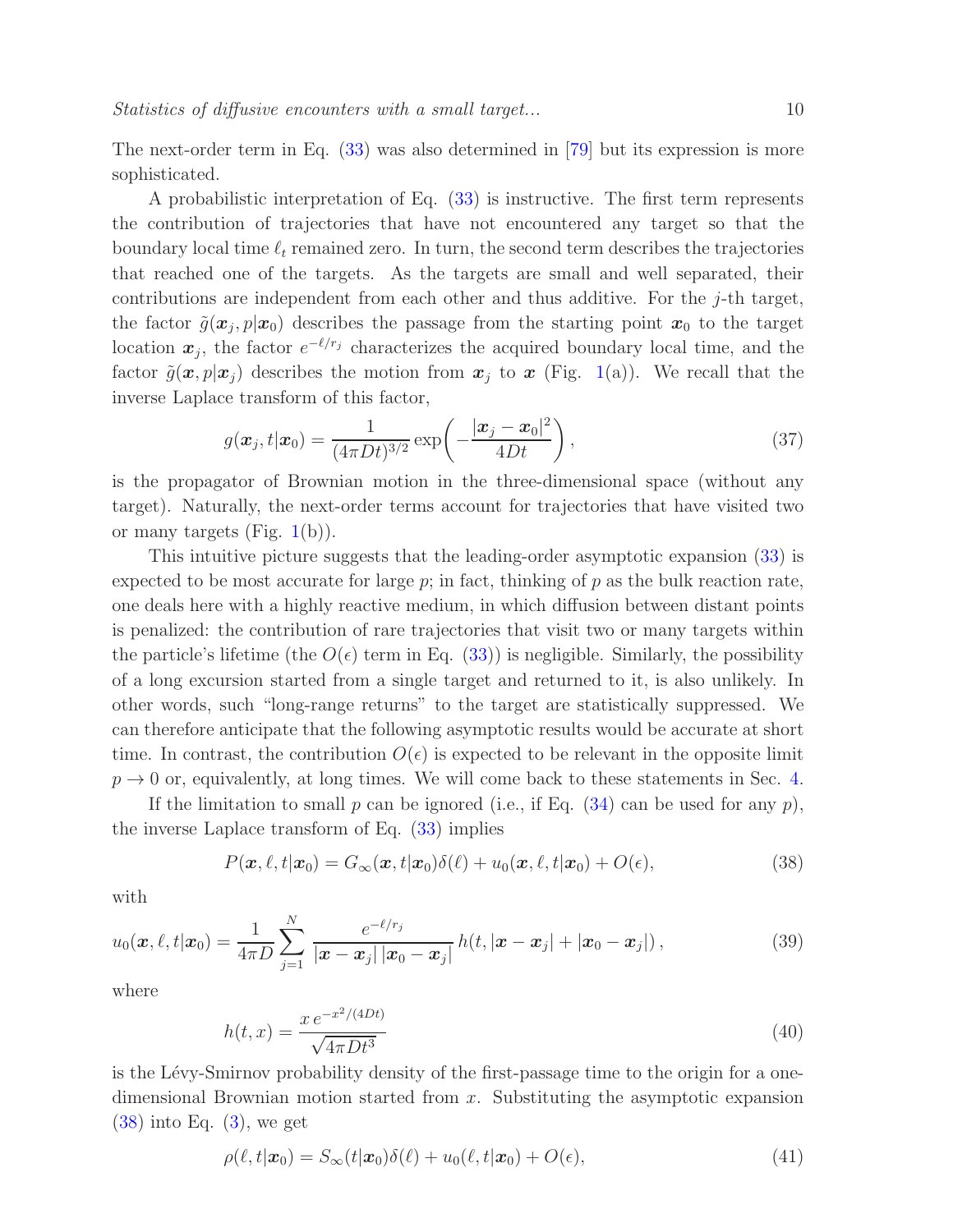Statistics of diffusive encounters with a small target...  $11$ 

where

$$
u_0(\ell, t|\boldsymbol{x}_0) = \int\limits_{\Omega} d\boldsymbol{x} \, u_0(\boldsymbol{x}, \ell, t|\boldsymbol{x}_0). \tag{42}
$$

In order to evaluate this contribution, one can look again at the Laplace-transformed quantity  $\tilde{u}_0(\mathbf{x}, \ell, p|\mathbf{x}_0)$ . If p is not too small (say,  $\sqrt{p/D}$  diam $\{\Omega\} \gg 1$ ), the integral of  $\tilde{g}(\boldsymbol{x}, p|\boldsymbol{x}_i)$  over  $\Omega$  can be accurately approximated by integrating over the whole space  $\mathbb{R}^3$ :

$$
\int_{\Omega} d\boldsymbol{x} \, \tilde{g}(\boldsymbol{x}, p | \boldsymbol{x}_j) \approx \int_{\mathbb{R}^3} d\boldsymbol{x} \, \tilde{g}(\boldsymbol{x}, p | \boldsymbol{x}_j) = \frac{1}{p} \,.
$$
\n(43)

As a consequence,

$$
\tilde{u}_0(\ell, p|\boldsymbol{x}_0) \approx 4\pi D \sum_{j=1}^N e^{-\ell/r_j} \tilde{g}(\boldsymbol{x}_j, p|\boldsymbol{x}_0) \frac{1}{p},
$$
\n(44)

from which

<span id="page-10-0"></span>
$$
u_0(\ell, t | \boldsymbol{x}_0) \approx \sum_{j=1}^N \frac{e^{-\ell/r_j}}{|\boldsymbol{x}_j - \boldsymbol{x}_0|} \operatorname{erfc}\left(\frac{|\boldsymbol{x}_j - \boldsymbol{x}_0|}{\sqrt{4Dt}}\right),\tag{45}
$$

where  $erfc(z)$  is the complementary error function. This function determines a fully explicit approximation [\(41\)](#page-9-1) to the probability density  $\rho(\ell, t|\mathbf{x}_0)$ .

Moreover, if the starting point is uniformly distributed over the confining domain  $\Omega$ , one has

<span id="page-10-1"></span>
$$
\rho(\ell, t) = S_{\infty}(t)\delta(\ell) + u_0(\ell, t) + O(\epsilon),\tag{46}
$$

where

<span id="page-10-2"></span>
$$
u_0(\ell, t) = \frac{1}{|\Omega|} \int_{\Omega} d\boldsymbol{x}_0 u_0(\ell, t | \boldsymbol{x}_0).
$$
 (47)

As  $u_0(\ell, t|\mathbf{x}_0)$  in Eq. [\(45\)](#page-10-0) is given as a sum, one can compute  $u_0(\ell, t)$  by integrating separately each term. For the  $j$ -th term, one can introduce local spherical coordinates centered at  $x_j$  and ignore the presence of other targets due to the well-separation condition  $(32)$ . In addition, the earlier assumption of large p is equivalent to considering the short-time limit, in which the upper limit of the integral can be replaced by infinity:

$$
u_0(\ell, t) \approx \frac{1}{|\Omega|} \sum_{j=1}^N \int_{\Omega} dx_0 \frac{e^{-\ell/r_j}}{|x_j - x_0|} \operatorname{erfc}\left(\frac{|x_j - x_0|}{\sqrt{4Dt}}\right)
$$

$$
\approx \frac{1}{|\Omega|} \sum_{j=1}^N e^{-\ell/r_j} 4\pi \int_0^\infty dr \, r^2 \frac{1}{r} \operatorname{erfc}\left(\frac{r}{\sqrt{4Dt}}\right) = \frac{4\pi Dt}{|\Omega|} \sum_{j=1}^N e^{-\ell/r_j}.\tag{48}
$$

For a single target or for multiple *identical* targets (with equal radii  $r_j = R$ ), the leading term of the asymptotic expansions [\(38,](#page-9-0) [41,](#page-9-1) [46\)](#page-10-1) exhibits the same dependence on l via the factor  $e^{-\ell/R}$ . As a consequence, the leading-order expansion can be interpreted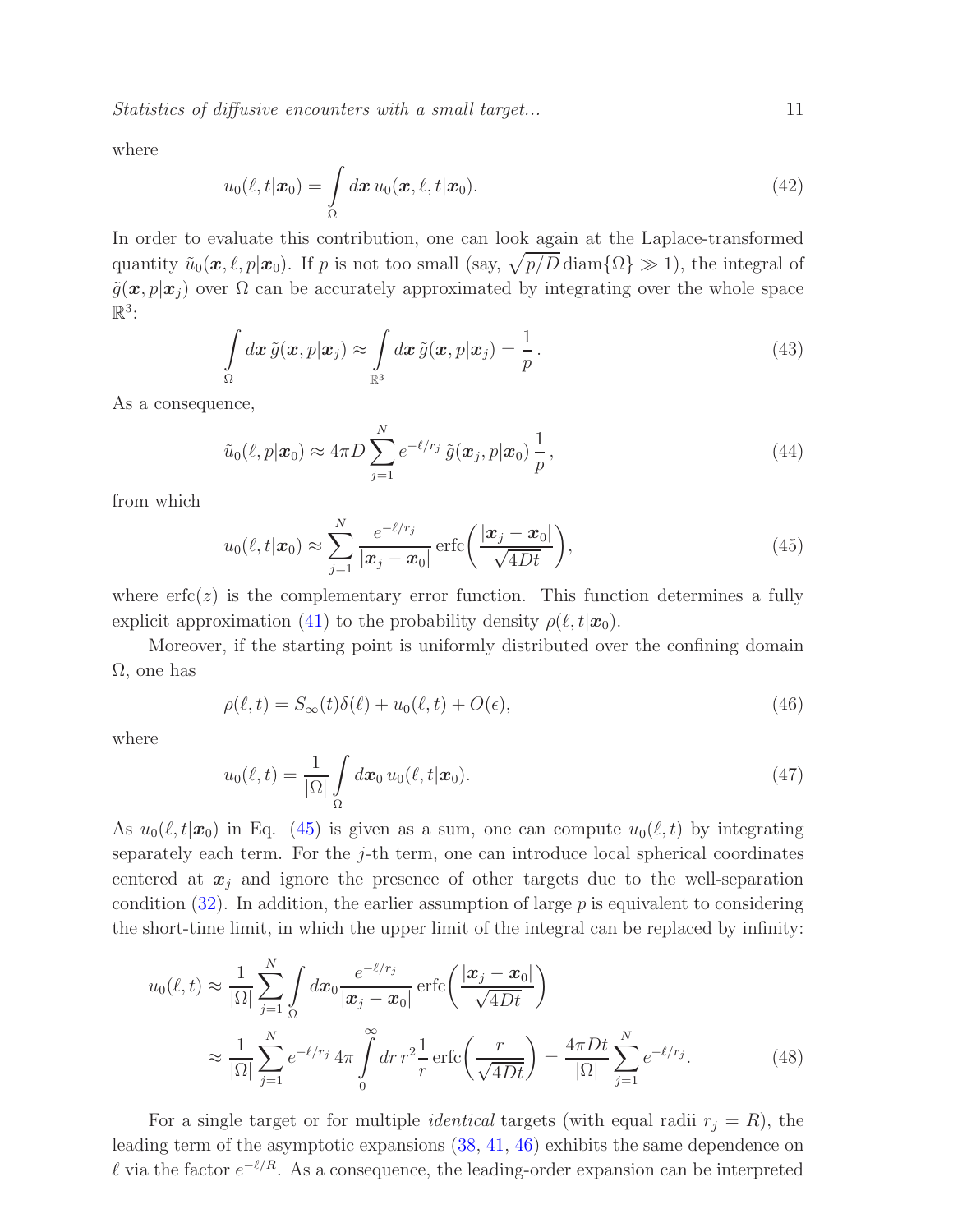as an exponential distribution of the boundary local time  $\ell_t$ , to which a probability measure atom at  $\ell = 0$  is added:

$$
\rho(\ell, t | \mathbf{x}_0) \approx S_{\infty}(t | \mathbf{x}_0) \delta(\ell) + e^{-\ell/R} \sum_{j=1}^N \frac{1}{|\mathbf{x}_j - \mathbf{x}_0|} \operatorname{erfc}\left(\frac{|\mathbf{x}_j - \mathbf{x}_0|}{\sqrt{4Dt}}\right) + O(\epsilon),\tag{49}
$$

<span id="page-11-1"></span>where we used Eq. [\(45\)](#page-10-0). Similarly, Eq. [\(48\)](#page-10-2) yields for the uniformly distributed starting point:

<span id="page-11-4"></span><span id="page-11-2"></span><span id="page-11-0"></span>
$$
\rho(\ell, t) \approx S_{\infty}(t) \,\delta(\ell) + \frac{4\pi Dt}{|\Omega|} e^{-\ell/R} \,. \tag{50}
$$

As the probability densities  $\rho(\ell,t|\mathbf{x}_0)$  and  $\rho(\ell,t)$  must be normalized to 1, the timedependent prefactors in front of  $\delta(\ell)$  and  $e^{-\ell/R}$  should be related as

$$
1 = \int_{0}^{\infty} d\ell \,\rho(\ell, t | \mathbf{x}_0) = S_{\infty}(t | \mathbf{x}_0) + R \sum_{j=1}^{N} \frac{1}{|\mathbf{x}_j - \mathbf{x}_0|} \operatorname{erfc}\left(\frac{|\mathbf{x}_j - \mathbf{x}_0|}{\sqrt{4Dt}}\right),\tag{51a}
$$

$$
1 = \int_{0}^{\infty} d\ell \,\rho(\ell, t) = S_{\infty}(t) + R \frac{4\pi Dt}{|\Omega|}.
$$
\n(51b)

The accuracy of these relations can serve as an indicator of the quality of the exponentiallike approximations [\(49,](#page-11-0) [50\)](#page-11-1). As we will discuss in Sec. [4,](#page-16-0) these relations can be fulfilled for some intermediate range of times but fail in both limits of short and long times. This failure reveals practical limitations of Eqs. [\(49,](#page-11-0) [50\)](#page-11-1). In turn, when the relations [\(51\)](#page-11-2) are valid, one can replace Eqs. [\(49,](#page-11-0) [50\)](#page-11-1) by their equivalent forms, which automatically respect the normalization:

$$
\rho(\ell, t | \mathbf{x}_0) \approx S_{\infty}(t | \mathbf{x}_0) \delta(\ell) + (1 - S_{\infty}(t | \mathbf{x}_0)) \frac{e^{-\ell/R}}{R}
$$
\n(52)

<span id="page-11-3"></span>and

$$
\rho(\ell, t) \approx S_{\infty}(t) \,\delta(\ell) + (1 - S_{\infty}(t)) \frac{e^{-\ell/R}}{R},\tag{53}
$$

with  $S_{\infty}(t)$  given by Eq. [\(16\)](#page-5-2). We will discuss the validity of these exponential-like distributions in Sec. [4.](#page-16-0)

In summary, one sees that the matched asymptotic analysis is a general and powerful technique to access the asymptotic behavior of the full propagator and the related quantities. While the leading-order term of the regular part of the Laplacetransformed full propagator,  $\tilde{u}_0(x, \ell, p|x_0)$ , admits a simple probabilistic interpretation, its form in time domain is less intuitive. Moreover, getting explicit approximations for the related quantities such as the probability density of the boundary local time, requires further simplifying assumptions that may limit the range of their applicability. Most importantly, the next-order terms accounting for the contribution of trajectories visiting several targets (or performing several "long-range returns" to a single target), may become relevant at long times. Even though the matched asymptotic analysis offers a systematic way to access these terms, their derivation and dependence on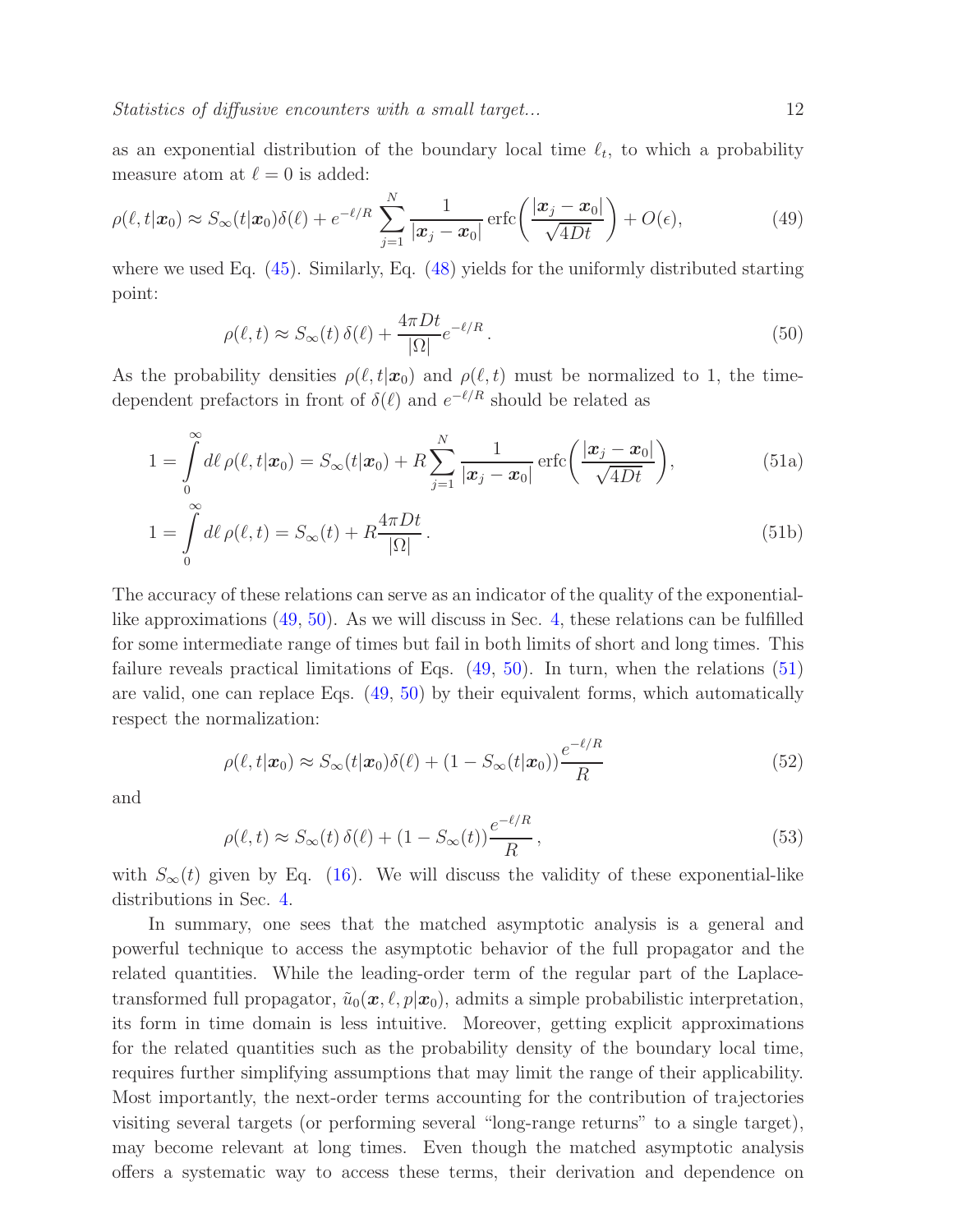the parameters become much more sophisticated. For this reason, one may search for alternative approaches to get an approximation of the probability density of the boundary local time on a small target.

#### <span id="page-12-0"></span>3.2. Principal eigenvalue approximation (PEA)

When the target is small, the ground eigenfunction of the Laplace operator is nearly constant,  $u_1^{(q)}$  $\Omega_1^{(q)}(x) \approx |\Omega|^{-1/2}$ , except for a vicinity of the target (see [\[80\]](#page-32-3) and references therein). As a consequence, the coefficient  $c_k^{(q)}$  in Eq. [\(14\)](#page-5-3), in which the eigenfuction k  $u_k^{(q)}$  $\binom{q}{k}$  is projected onto a constant and thus onto  $u_1^{(q)}$  $\mathcal{L}_1^{(q)}$ , can be approximated as  $c_k^{(q)} \approx \delta_{k,1}$ , where  $\delta_{k,1}$  is the Kronecker symbol:  $\delta_{k,1} = 1$  for  $k = 1$  and 0 otherwise. The ground eigenmode provides therefore the major contribution to the volume-averaged survival probability:

<span id="page-12-2"></span>
$$
S_q(t) \approx e^{-Dt\lambda_1^{(q)}}.\tag{54}
$$

If the small target  $\Gamma$  is located far away from the reflecting boundary  $\partial\Omega_0$  of a bounded domain in  $\mathbb{R}^d$  with  $d \geq 3$ , the principal eigenvalue can be approximated as [\[80\]](#page-32-3):

<span id="page-12-1"></span>
$$
\lambda_1^{(q)} \approx \lambda_1^{(\infty)} \frac{qL}{1 + qL}, \qquad \lambda_1^{(\infty)} \approx \frac{C}{|\Omega|}.
$$
\n
$$
(55)
$$

Here  $L = |\Gamma|/C$  was called the trapping length of the target, with  $|\Gamma|$  and C being respectively the surface area and the (harmonic) capacity of the target. The eigenvalue  $\lambda_1^{(\infty)}$  $_1^{(\infty)}$  corresponds to a perfectly reactive target  $(q = \infty)$  with Dirichlet boundary condition. The validity and high accuracy of the principal eigenvalue approximation [\(55\)](#page-12-1) were confirmed for anisotropic targets in  $\mathbb{R}^d$  with several values of  $d \geq 3$  [\[80\]](#page-32-3). Actually, the approximation [\(55\)](#page-12-1) was getting more and more accurate as d increases. In turn, one may need to include the known first-order correction to the capacity  $C$  in three dimensions (see [\[76,](#page-31-4)[80\]](#page-32-3) and references therein, as well as Eq. [\(79\)](#page-17-0) below). Even though the analysis in [\[80\]](#page-32-3) was focused on a single target, the derivation remains applicable for multiple, well-separated small targets satisfying the condition  $(32)$ . In this case, C is the sum of harmonic capacities of all targets, while  $|\Gamma|$  is the sum of their surface areas.

Substituting the approximation [\(55\)](#page-12-1) into Eq. [\(54\)](#page-12-2), one can invert the Laplace transform in Eq. [\(17\)](#page-5-4) to get

<span id="page-12-3"></span>
$$
\rho(\ell, t) \approx \rho_{\text{PEA}}(\ell, t),\tag{56}
$$

where

$$
\rho_{\text{PEA}}(\ell, t) = \mathcal{L}_q^{-1} \left\{ \exp\left( -Dt\lambda_1^{(\infty)} \frac{qL}{1 + qL} \right) \right\}
$$
  
\n
$$
= e^{-Dt\lambda_1^{(\infty)}} \left( \delta(\ell) + \sum_{n=1}^{\infty} \frac{(Dt\lambda_1^{(\infty)})^n}{n!} \mathcal{L}_q^{-1} \{ (1 + qL)^{-n} \} \right)
$$
  
\n
$$
= e^{-Dt\lambda_1^{(\infty)}} \left( \delta(\ell) + \frac{Dt\lambda_1^{(\infty)}}{L} e^{-\ell/L} \sum_{n=0}^{\infty} \frac{(Dt\lambda_1^{(\infty)}\ell/L)^n}{n!(n+1)!} \right), \tag{57}
$$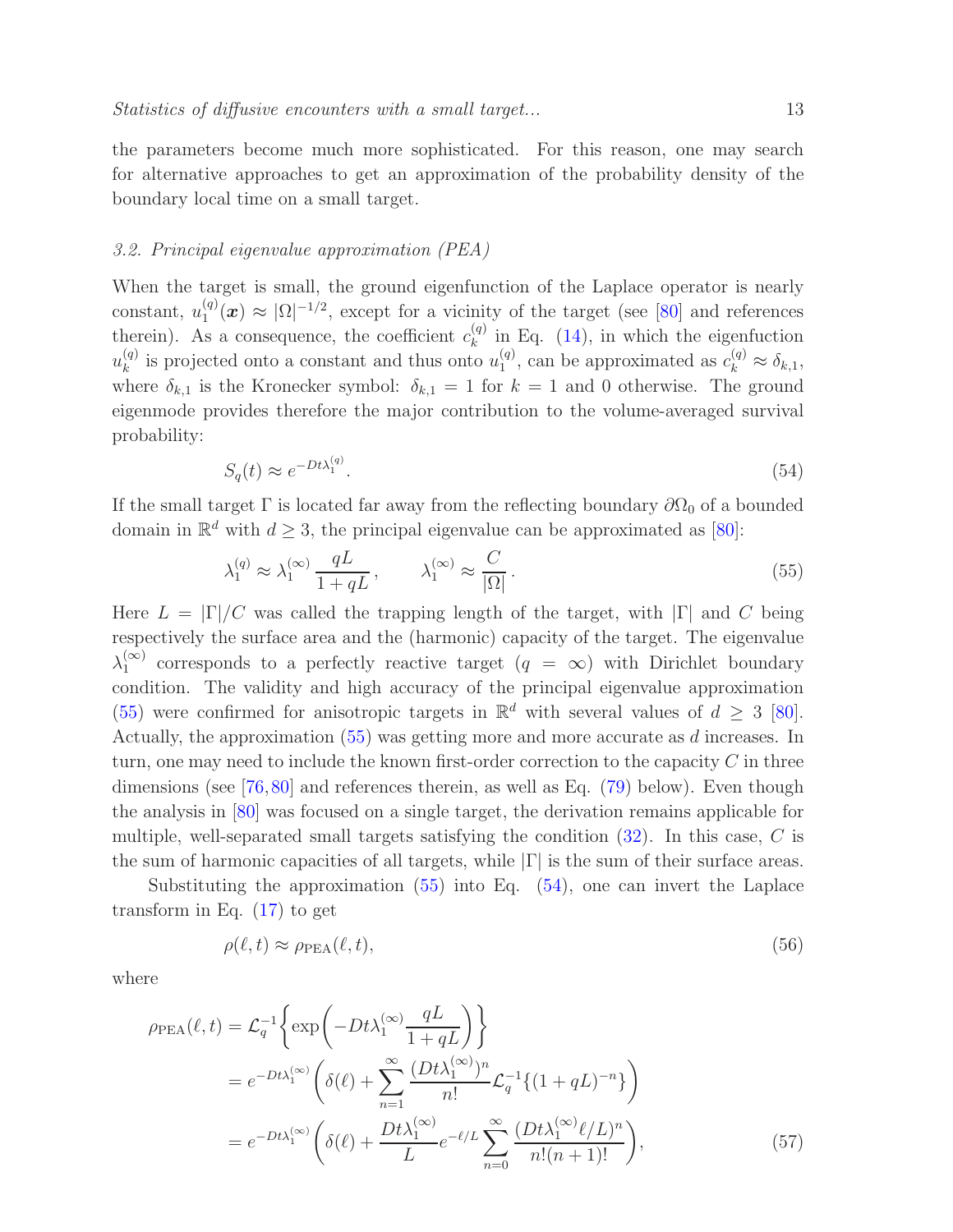<span id="page-13-0"></span>which can also be written as

$$
\rho_{\rm PEA}(\ell, t) = e^{-Dt\lambda_1^{(\infty)}} \delta(\ell) + \sqrt{\frac{Dt\lambda_1^{(\infty)}}{\ell L}} e^{-\ell/L - Dt\lambda_1^{(\infty)}} I_1\left(2\sqrt{Dt\lambda_1^{(\infty)}\ell/L}\right),\tag{58}
$$

with  $I_{\nu}(z)$  being the modified Bessel function of the first kind. This is one of the main results of the paper. As the factor in front of  $\delta(\ell)$  is an approximation of the survival probability  $S_{\infty}(t)$ , the first term is again interpreted as the contribution of trajectories that never reached the target up to time t (and thus  $\ell_t = 0$ ). In turn, the second term accounts for the trajectories that arrived onto the target and thus yield positive  $\ell_t$ . Despite its approximate character, this probability density is correctly normalized for any t:

<span id="page-13-1"></span>
$$
\int_{0}^{\infty} d\ell \,\rho_{\rm PEA}(\ell, t) = 1.
$$

When  $Dt\lambda_1^{(\infty)}\ell/L \gg 1$ , the asymptotic behavior of  $I_1(z)$  yields

$$
\rho_{\rm PEA}(\ell, t) \approx e^{-Dt\lambda_1^{(\infty)}} \delta(\ell) + \frac{(Dt\lambda_1^{(\infty)})^{\frac{1}{4}}}{2\sqrt{\pi} (\ell/L)^{\frac{3}{4}}L} \exp\left(-\left(\sqrt{\ell/L} - \sqrt{Dt\lambda_1^{(\infty)}}\right)^2\right).
$$
(59)

The moments of  $\ell_t$  can be easily deduced from Eq. [\(58\)](#page-13-0):

$$
\mathbb{E}\{[\ell_t]^k\} = \int_0^\infty d\ell \,\ell^k \,\rho(\ell,t) \approx \sqrt{Dt\lambda_1^{(\infty)}} e^{-Dt\lambda_1^{(\infty)}} L^k \int_0^\infty dz \, z^{k-1/2} \, e^{-z} I_1\bigg(\sqrt{4Dt\lambda_1^{(\infty)}} z\bigg)
$$

$$
= Dt\lambda_1^{(\infty)} L^k \, k! \, e^{-Dt\lambda_1^{(\infty)}} M\big(k+1;2;Dt\lambda_1^{(\infty)}\big),\tag{60}
$$

where  $M(a; b; z)$  is the Kummer's confluent hypergeometric function. Using the Kummer's transformation  $M(a; b; z) = e^{z} M(b-a; b; -z)$ , one checks that for any positive integer k, the right-hand side is a polynomial of  $Dt\lambda_1^{(\infty)}$  of order  $k-1$ . For instance, one gets

$$
\mathbb{E}\{\ell_t\} \approx L(Dt\lambda_1^{(\infty)}) \approx Dt|\Gamma|/|\Omega|, \qquad \text{var}\{\ell_t\} \approx 2L^2(Dt\lambda_1^{(\infty)}), \tag{61}
$$

in agreement with general results [\[42\]](#page-30-3).

The accuracy of this approximation will be discussed in Sec. [4.](#page-16-0) We stress that the approximation [\(58\)](#page-13-0) is fully explicit and includes just few geometric parameters: the surface area and the capacity of the target, as well as the volume of the domain. In the case of a spherical target of radius R, one has  $|\Gamma| = 4\pi R^2$  and  $C = 4\pi R$ , i.e., the trapping length is simply  $L = R$ . However, there is no restriction neither on the shape on the target, nor on the space dimensionality  $d \geq 3$  (see the discussion of the planar case in Sec. [6\)](#page-23-0). In other words, the approximation is valid for a general confining domain and any small enough target (up to some mathematical restrictions, e.g., on boundary smoothness for a rigorous formulation of the problem).

It is instructive to compare the regular part of the approximation [\(58\)](#page-13-0) to the exponential-like behavior [\(53\)](#page-11-3) for a single spherical particle with  $L = R$ . Despite the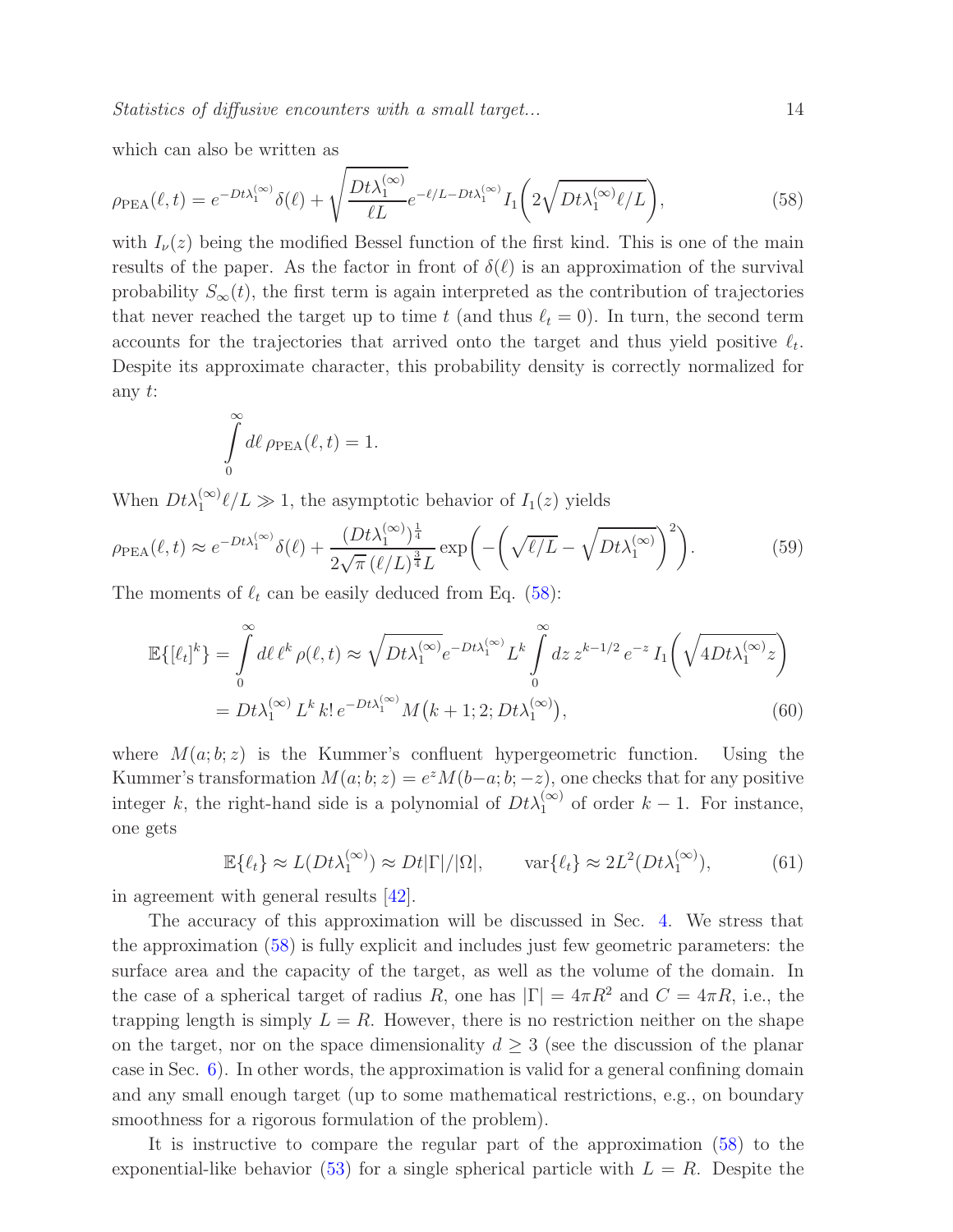common factor  $e^{-\ell/R}$ , the dependence on  $\ell$  is more sophisticated in Eq. [\(58\)](#page-13-0). In fact,  $\ell$  appears in the argument of the modified Bessel function and is thus coupled to time t, which thus controls the behavior of  $I_1(z)$ . This can also be seen in the long-time asymptotic relation [\(59\)](#page-13-1), which exhibits a distinct maximum of the boundary local time  $\ell_t$  around the mean value  $Dt\lambda_1^{(\infty)}L$  that grows with time. In contrast, the mean value predicted by Eq. [\(53\)](#page-11-3),  $R(1 - S_{\infty}(t))$ , approaches a constant R as time t grows. This behavior, which contradicts the general properties of the boundary local time in confined domains, is in turn reminiscent to the case of a spherical target in  $\mathbb{R}^3$ , as if the reflecting boundary  $\partial\Omega_0$  was moved to infinity [\[42\]](#page-30-3). Once again, this discrepancy highlights the limitations of the matched asymptotic expansion at long times.

#### <span id="page-14-0"></span>3.3. Self-consistent approximation (SCA)

Even though the principal eigenvalue approximation provides a simple form of the probability density  $\rho(\ell, t)$ , it is instructive to discuss yet another approach to this problem. In [\[82](#page-32-5)[–86\]](#page-32-6), a self-consistent approximation was developed to calculate the survival probability  $S_q(t|\mathbf{x}_0)$ , in which the mixed boundary condition [\(22\)](#page-6-1) was replaced by an effective inhomogeneous Neumann boundary condition, with a constant flux on the target. For a small target in a general confining domain, the self-consistent approximation reads [\[86\]](#page-32-6)

$$
\tilde{S}_q^{\rm app}(p|\bm{x}_0) = \frac{1}{p} - \frac{1}{p} \left(\frac{1}{q} + \frac{1}{Q_p}\right)^{-1} F_p(\bm{x}_0),\tag{62}
$$

<span id="page-14-2"></span>where

$$
\frac{1}{Q_p} = \frac{1}{|\Gamma|} \sum_{n=0}^{\infty} \frac{|C_n^{(p)}|^2}{\mu_n^{(p)}}
$$
\n(63)

<span id="page-14-3"></span>and

$$
F_p(\boldsymbol{x}_0) = \sum_{n=0}^{\infty} \frac{[C_n^{(p)}]^*}{\mu_n^{(p)}} V_n^{(p)}(\boldsymbol{x}_0),
$$
\n(64)

with  $V_n^{(p)}(x_0)$  and  $C_n^{(p)}$  being given by Eqs. [\(26,](#page-7-3) [28\)](#page-7-4). The inversion of the Laplace transform in Eq.  $(10)$  with respect to q yields

<span id="page-14-1"></span>
$$
\tilde{\rho}^{\text{app}}(\ell, p|\boldsymbol{x}_0) = \frac{1 - Q_p F_p(\boldsymbol{x}_0)}{p} \,\delta(\ell) + \frac{Q_p^2 F_p(\boldsymbol{x}_0)}{p} \,\exp(-Q_p \ell). \tag{65}
$$

As previously, the first term represents the contribution of trajectories that do not encounter the target, whereas the second term gives the contribution of trajectories that encountered the target and thus increased the boundary local time. One can easily check that the approximate probability density in Eq. [\(65\)](#page-14-1) is correctly normalized:

$$
\int_{0}^{\infty} d\ell \,\tilde{\rho}^{\rm app}(\ell, p|\mathbf{x}_0) = \frac{1}{p} \,. \tag{66}
$$

Recalling that  $p \tilde{\rho}(\ell, p|\mathbf{x}_0)$  is the probability density of the boundary local time  $\ell_{\tau}$ acquired until the particle's death, one realizes that Eq. [\(65\)](#page-14-1) provides again a simple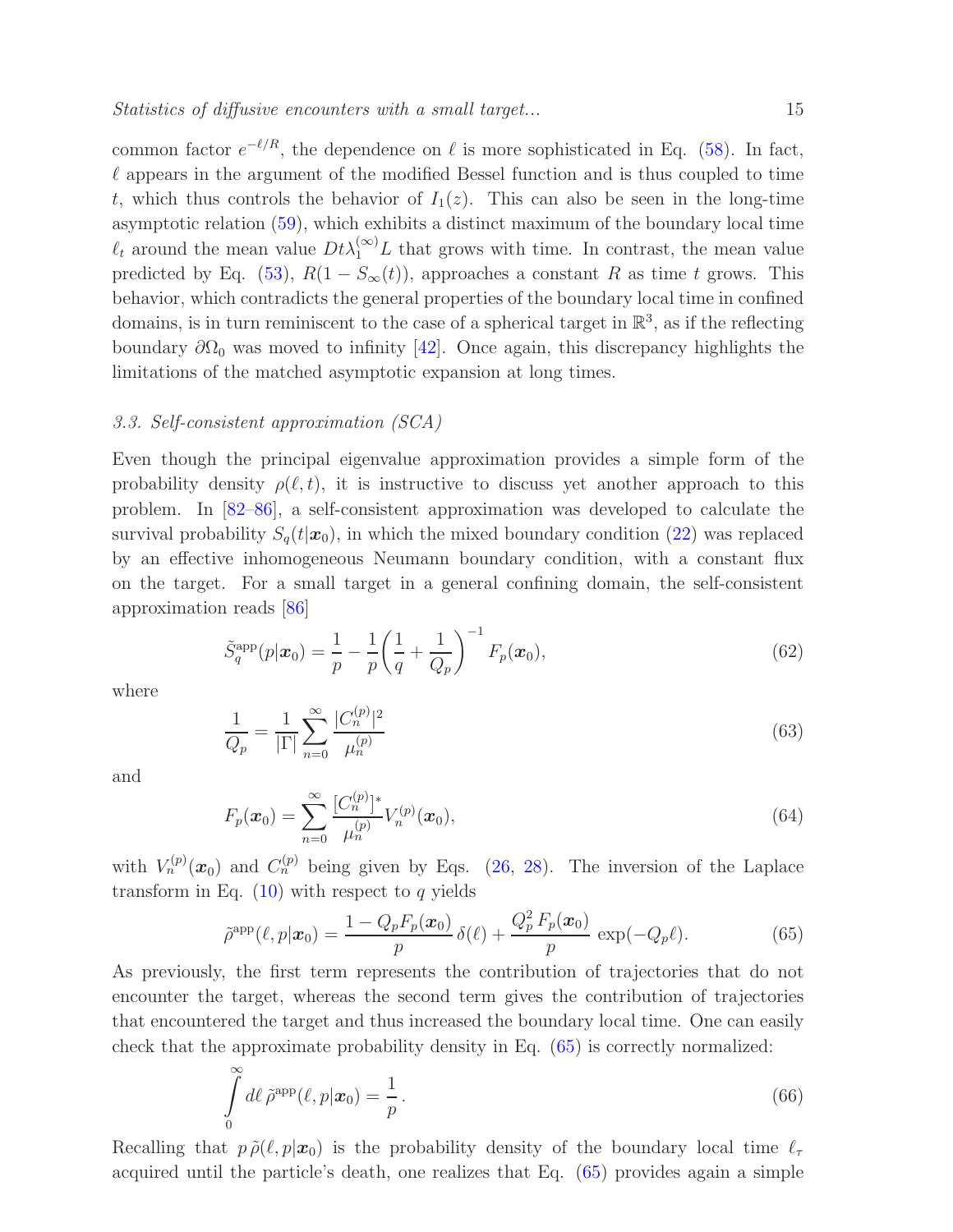exponential-like distribution of  $\ell_{\tau}$ , whose parameters are determined by  $Q_p$  and  $F_p(\boldsymbol{x}_0)$ . We stress that the above description has no restriction on the connectivity of the target Γ, i.e., it is applicable to multiple targets as well.

While the probability density [\(65\)](#page-14-1) has a simple form in the Laplace domain, its parameters  $Q_p$  and  $F_p(x_0)$  depend on the confining domain and the target in a sophisticated way (via the spectral properties of the Dirichlet-to-Neumann operator). In addition, the inverse Laplace transform with respect to  $p$  is still needed to access the probability density function  $\rho(\ell, t|\mathbf{x}_0)$  of the boundary local time  $\ell_t$ . As a consequence, this approach may look too sophisticated and less informative as compared to the former ones discussed in Sec. [3.1](#page-8-1) and [3.2.](#page-12-0) At the same time, it brings complementary insights onto the statistics of diffusive encounters, as described below. In addition, the selfconsistent approximation becomes exact in some symmetric domains and can thus be used as a benchmark for validating the accuracy of other approximations (see Sec. [4\)](#page-16-0). Finally, the self-consistent approximation does not rely on a sufficient separation between the target and the outer boundary (that was required for the principal value approximation in Sec. [3.2\)](#page-12-0), nor on a sufficient separation between targets (that was required for the matched asymptotic analysis in Sec. [3.1\)](#page-8-1). In other words, the underlying assumptions are weaker than in two other cases.

When the starting point  $x_0$  is uniformly distributed inside the confining domain  $\Omega$ , the volume average reads:

<span id="page-15-0"></span>
$$
\tilde{\rho}^{\text{app}}(\ell, p) = \frac{1}{|\Omega|} \int_{\Omega} d\boldsymbol{x}_{0} \,\tilde{\rho}^{\text{app}}(\ell, p | \boldsymbol{x}_{0}) = \frac{1 - Q_{p} \overline{F_{p}}}{p} \delta(\ell) + \frac{Q_{p}^{2} \overline{F_{p}}}{p} \, e^{-Q_{p}\ell}, \quad (67)
$$

with

$$
\overline{F_p} = \frac{1}{|\Omega|} \int_{\Omega} dx_0 F_p(x_0) = \frac{1}{|\Omega|} \sum_{n=0}^{\infty} \frac{[C_n^{(p)}]^*}{\mu_n^{(p)}} \int_{\Omega} dx_0 V_n^{(p)}(x_0) = \frac{D}{p|\Omega|} \sum_{n=0}^{\infty} |C_n^{(p)}|^2 = \frac{D|\Gamma|}{p|\Omega|},
$$

where we used the identity [\(29\)](#page-7-2) and employed the completeness of the eigenbasis  ${v_n^{(p)}(s)}$ . In [Appendix A,](#page-24-0) we provide some complementary insights and probabilistic interpretation of the parameters  $Q_p$  and  $F_p(x_0)$ , and discuss the short-time and longtime asymptotic behaviors of the approximate probability density  $\rho^{\text{app}}(\ell, t)$ .

In summary, all three approximations are applicable to multiple arbitrarily-shaped small targets, which are well separated from each other and from the outer boundary. The MMA offers a systematic way to access higher-order corrections and thus to control the accuracy; the PEA yields a fully explicit yet accurate expression [\(58\)](#page-13-0), which is valid even in higher dimensions; finally, the SCA remains rather formal due to its need to access spectral properties of the Dirichlet-to-Neumann operator but yields an exact solution in some simple domains; it is also less restrictive on the arrangement of the targets. While the PEA is probably the most useful for applications, it is based on the average over a uniformly distributed starting point and therefore does not capture the impact of a fixed starting point, which is accessed in both MMA and SCA. Overall, these three approximations provide complementary tools for studying the distribution of the boundary local time on small targets.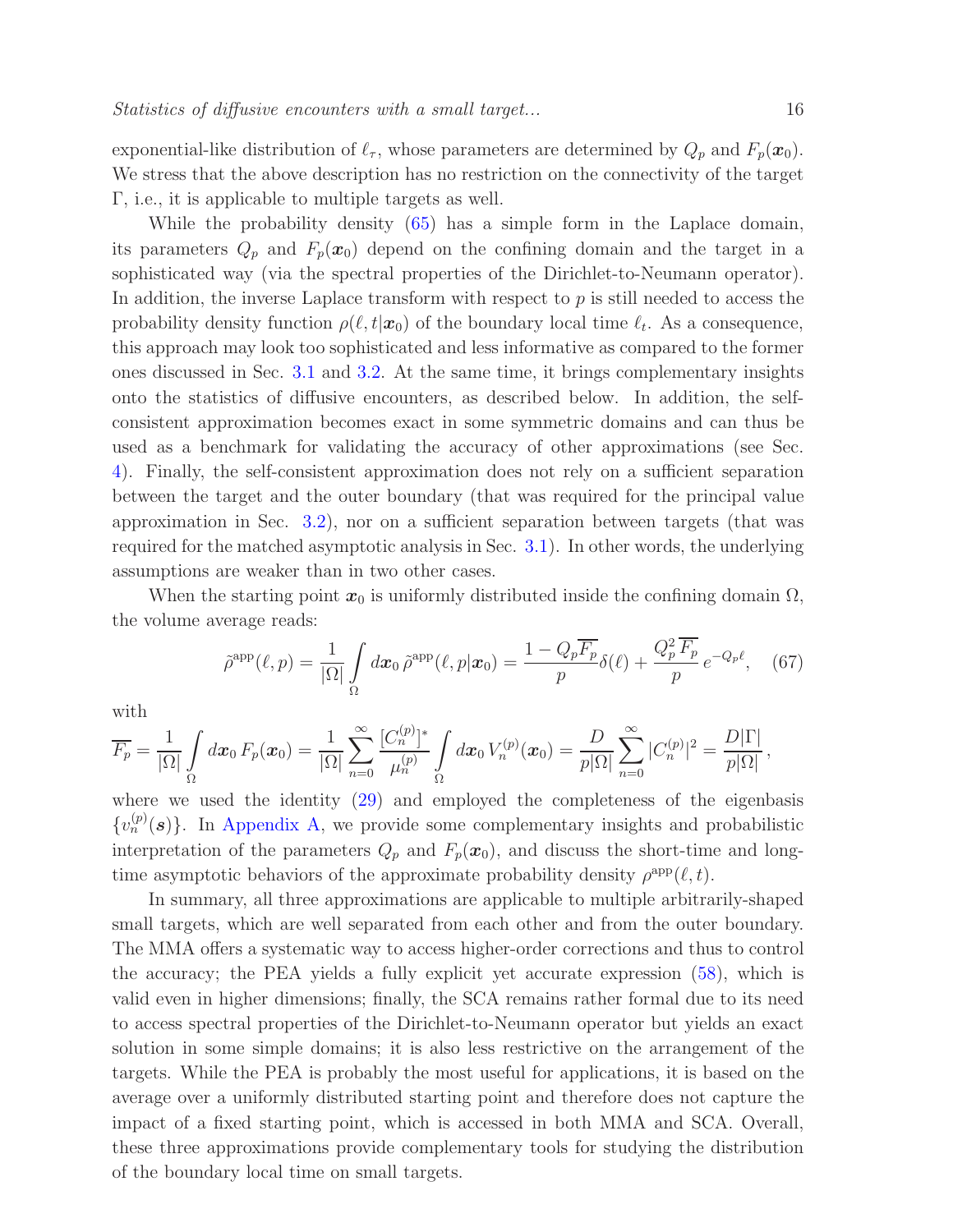# <span id="page-16-0"></span>4. Comparison for a spherical target

In order to access the accuracy of the approximations that we derived in Sec. [3,](#page-8-0) we consider restricted diffusion toward a spherical target of radius  $R_1$  surrounded by an outer concentric reflecting sphere of radius  $R_2$ :  $\Omega = {\mathbf{x} \in \mathbb{R}^3 : R_1 < |x| < R_2}$ . For this rotation-invariant domain, the eigenmodes of the Laplace operator and of the Dirichlet-to-Neumann operator are well known [\[63\]](#page-31-1), in particular,

<span id="page-16-4"></span>
$$
\mu_n^{(p)} = -\left(\partial_r g_n^{(p)}\right)_{|r=R_1},\tag{68}
$$

with

$$
g_n^{(p)}(r) = \frac{k'_n(\alpha R_2)i_n(\alpha r) - i'_n(\alpha R_2)k_n(\alpha r)}{k'_n(\alpha R_2)i_n(\alpha R_1) - i'_n(\alpha R_2)k_n(\alpha R_1)}.
$$
\n(69)

Here  $\alpha = \sqrt{p/D}$ ,  $i_n(z) = \sqrt{\pi/(2z)} I_{n+1/2}(z)$  and  $k_n(z) = \sqrt{2/(\pi z)} K_{n+1/2}(z)$  are the modified spherical Bessel functions of the first and second kind, and the prime denotes the derivative with respect to the argument. The radial functions  $g_n^{(p)}(r)$  satisfy the second-order differential equation

<span id="page-16-1"></span>
$$
\left(\partial_r^2 + \frac{2}{r}\partial_r - \frac{n(n+1)}{r^2} - \alpha^2\right)g_n^{(p)}(r) = 0,
$$
\n(70)

with  $g_n^{(p)}(R_1) = 1$  and  $(\partial_r g_n^{(p)})_{r=R_2} = 0$ .

As the target region covers the whole inner sphere, the survival probability  $S_q(t|\mathbf{x}_0)$ and the probability density  $\rho(\ell,t|\mathbf{x}_0)$  of the boundary local time do not depend on the angular spherical coordinates  $(\theta_0, \phi_0)$  of the starting point  $\mathbf{x}_0 = (r_0, \theta_0, \phi_0)$ . In addition, the ground eigenfunction  $v_0^{(p)}$  $\binom{p}{0}$  (s) =  $1/\sqrt{4\pi R_1^2}$  is constant, and the projection of other eigenfunctions on 1 in Eq. [\(28\)](#page-7-4) yields thus

<span id="page-16-3"></span>
$$
C_n^{(p)} = \sqrt{4\pi} R_1 \,\delta_{n,0}.\tag{71}
$$

Substituting this expression into Eq. [\(27\)](#page-7-0), one has

$$
\tilde{\rho}(\ell, p | \mathbf{x}_0) = \tilde{S}_{\infty}(p | \mathbf{x}_0) \delta(\ell) + \sqrt{4\pi} R_1 \frac{\mu_0^{(p)}}{p} e^{-\mu_0^{(p)} \ell} V_0^{(p)}(\mathbf{x}_0), \tag{72}
$$

with

$$
\tilde{S}_{\infty}(p|\boldsymbol{x}_0) = \frac{1 - \tilde{H}_{\infty}(p|\boldsymbol{x}_0)}{p} = \frac{1 - g_0^{(p)}(r_0)}{p}
$$
\n(73)

and

$$
V_0^{(p)}(\boldsymbol{x}_0) = \frac{1}{\sqrt{4\pi}R_1} \int\limits_{\Gamma} d\boldsymbol{s} \, \tilde{j}_{\infty}(\boldsymbol{s}, p|\boldsymbol{x}_0) = \frac{\tilde{H}_{\infty}(p|\boldsymbol{x}_0)}{\sqrt{4\pi}R_1} = \frac{g_0^{(p)}(r_0)}{\sqrt{4\pi}R_1},\tag{74}
$$

where  $\tilde{H}_{\infty}(p|\mathbf{x}_0)$  is the Laplace-transformed probability density of the first-passage time to a perfectly reactive target. We get thus

<span id="page-16-2"></span>
$$
\tilde{\rho}(\ell, p | \mathbf{x}_0) = \frac{1 - g_0^{(p)}(r_0)}{p} \delta(\ell) + \frac{g_0^{(p)}(r_0)}{p} \mu_0^{(p)} e^{-\mu_0^{(p)} \ell}.
$$
\n(75)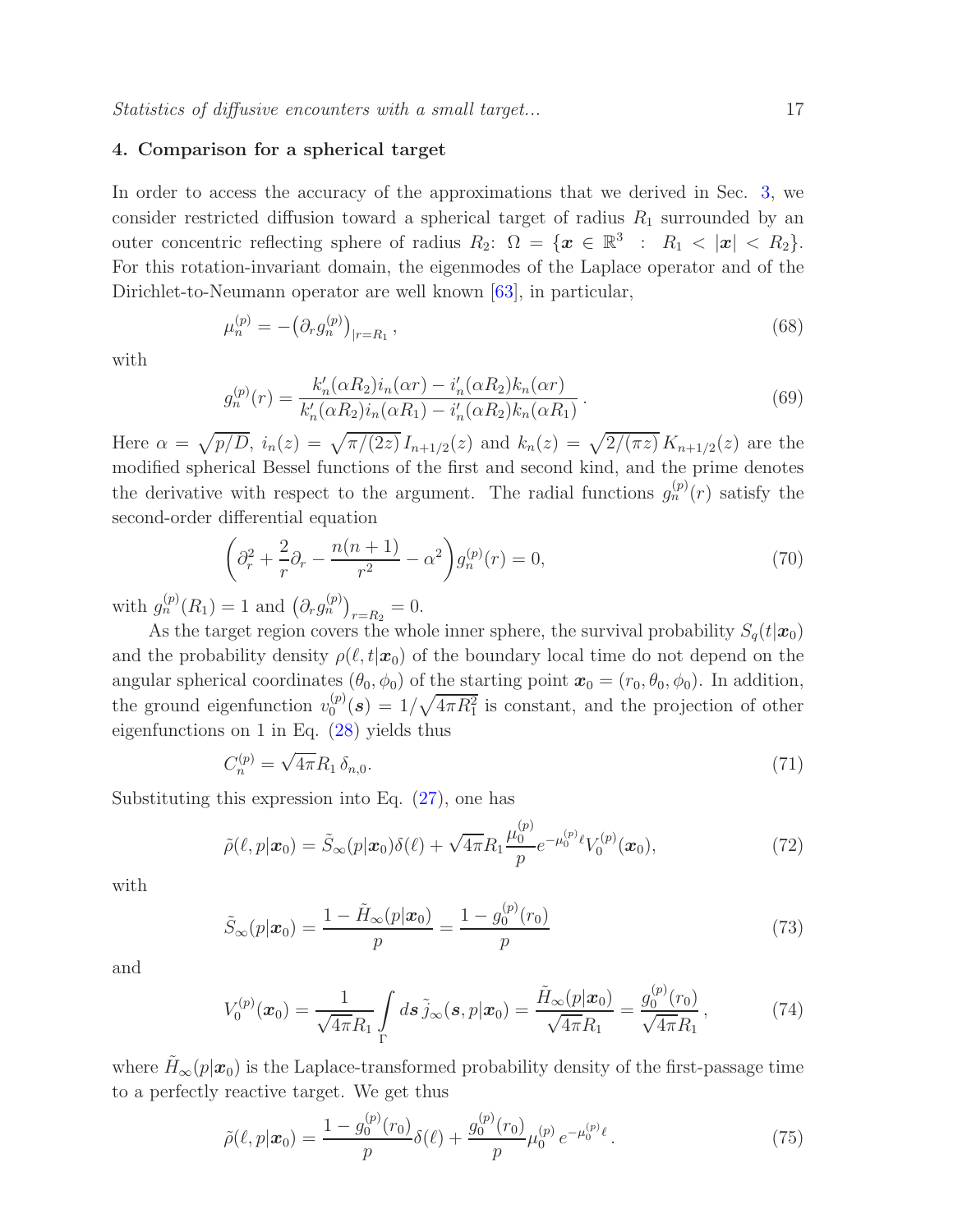When the starting point  $x_0$  is uniformly distributed in  $\Omega$ , one can use Eq. [\(70\)](#page-16-1) to show that

$$
\int_{R_1}^{R_2} dr \, r^2 \, g_0^{(p)}(r) = -\frac{R_1^2 (\partial_r g_0^{(p)})_{r=R_1}}{p/D} = \frac{DR_1^2 \mu_0^{(p)}}{p},\tag{76}
$$

from which

<span id="page-17-1"></span>
$$
\tilde{\rho}(\ell,p) = \left(\frac{1}{p} - \frac{4\pi D R_1^2 \mu_0^{(p)}}{p^2 |\Omega|}\right) \delta(\ell) + \frac{4\pi D R_1^2 [\mu_0^{(p)}]^2}{p^2 |\Omega|} e^{-\mu_0^{(p)} \ell}.
$$
\n(77)

Equations [\(75,](#page-16-2) [77\)](#page-17-1) provide the exact form of the probability density in the Laplace domain. In the following, we focus on Eq. [\(77\)](#page-17-1) and perform its inverse Laplace transform with respect to p numerically to get the probability density  $\rho(\ell, t)$ . Despite this numerical step, this solution will be referred to as an exact solution, to which other approximations will be compared.

The substitution of Eq.  $(71)$  into Eqs.  $(63, 64)$  $(63, 64)$  yields

$$
Q_p = \mu_0^{(p)}, \qquad F_p(\boldsymbol{x}_0) = \frac{g_0^{(p)}(r_0)}{\mu_0^{(p)}}, \qquad (78)
$$

so that the approximate probability density  $\tilde{\rho}^{\text{app}}(\ell, p|\mathbf{x}_0)$  from Eq. [\(65\)](#page-14-1) turns out to be identical with the exact one given by Eq. [\(75\)](#page-16-2). In other words, the self-consistent approximation is exact for the considered case. We emphasize that this is a consequence of the rotation symmetry; in general, the self-consistent approximation does not coincide with the exact solution.

A comparison with the principal eigenvalue approximation [\(58\)](#page-13-0) is straightforward. In fact, the capacity C of a spherical target is equal to  $4\pi R_1$ . As discussed in [\[80\]](#page-32-3), a more accurate approximation involves the "corrected" capacity, which for a spherical target reads as

<span id="page-17-0"></span>
$$
C' = C\big(1 - CR(\boldsymbol{x}_{\Gamma}, \boldsymbol{x}_{\Gamma})\big),\tag{79}
$$

where  $R(\mathbf{x}_T, \mathbf{x}_T)$  is the regular part of the Neumann's Green function, evaluated at the location  $x_T$  of the target inside the confining spherical domain of radius  $R_2$  [\[76\]](#page-31-4):

$$
(4\pi R_2) R(\boldsymbol{x}, \boldsymbol{x}) = \frac{1}{1 - \frac{|\boldsymbol{x}|^2}{R_2^2}} - \ln\left(1 - \frac{|\boldsymbol{x}|^2}{R_2^2}\right) + \frac{|\boldsymbol{x}|^2}{R_2^2} - \frac{14}{5}.
$$
 (80)

In our case, the target is located at the origin,  $x_T = 0$ , so that

$$
C' = 4\pi R_1 \left( 1 + \frac{9R_1}{5R_2} \right),\tag{81}
$$

and thus

$$
\lambda_1^{(\infty)} \approx \frac{C'}{|\Omega|} \approx \frac{3R_1(1 + (9R_1)/(5R_2))}{R_2^3},\tag{82}
$$

$$
L = \frac{|\Gamma|}{C'} = \frac{R_1}{1 + (9R_1)/(5R_2)},\tag{83}
$$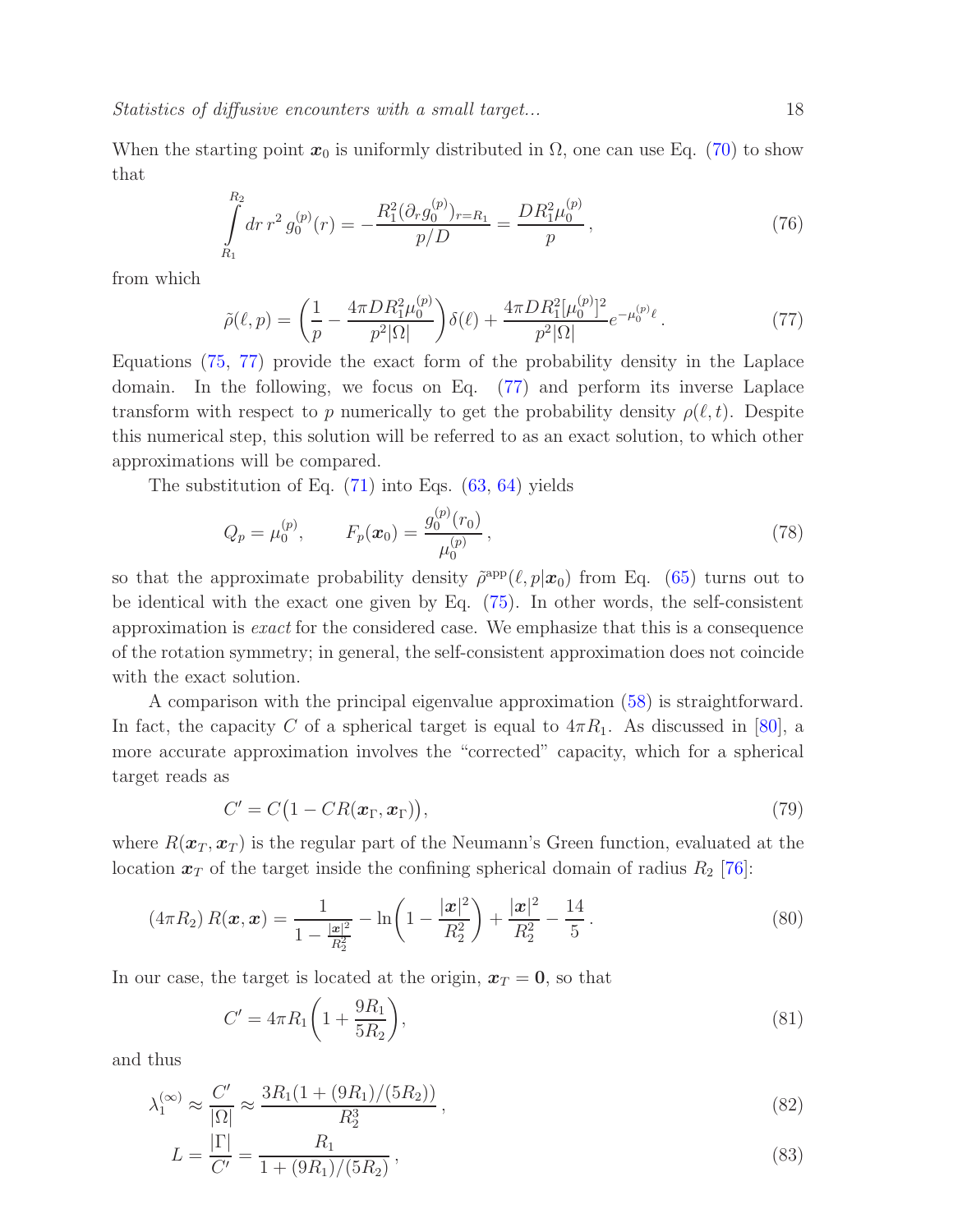

<span id="page-18-0"></span>**Figure 2.** The regular part of the probability density  $\rho(\ell, t)$  of the boundary local time  $\ell_t$  on a spherical target of radius  $R_1 = 0.1$  surrounded by a concentric reflecting sphere of radius  $R_2 = 1$ , with  $D = 1$ , the uniform starting point, and several values of time:  $t = 0.1$  (a),  $t = 1$  (b),  $t = 10$  (c), and  $t = 100$  (d). Solid line presents the benchmark solution obtained via a numerical inverse Laplace transform of the exact relation [\(77\)](#page-17-1) by the Talbot algorithm; dashed line shows the principal eigenvalue approximation (PEA) in Eq. [\(58\)](#page-13-0); dash-dotted line shows an exponential approximation [\(53\)](#page-11-3), in which  $S_{\infty}(t)$  was computed via its spectral expansion; dotted line indicates the short-time behavior [\(50\)](#page-11-1) predicted by the matched asymptotic analysis (MMA).

where we neglected the small term  $R_1^3$  as compared to  $R_2^3$  in the volume  $|\Omega|$ .

Figure [2](#page-18-0) compares several approximations of the probability density  $\rho(\ell, t)$  to the exact solution obtained via a numerical inverse Laplace transform of the exact relation [\(75\)](#page-16-2). As the singular term  $S_{\infty}(t)\delta(\ell)$  is the same for all considered approximations, we present only the regular part of  $\rho(\ell, t)$ , which allows one to appreciate the quality of these approximations. Setting  $R_2 = 1$  and  $D = 1$  fixes the units of length and time. In the considered example, we choose a relatively small target with  $R_1/R_2 = 0.1$ , for which the volume-averaged mean first-passage time is  $T \simeq 1/(D\lambda_1^{(\infty)}) \approx R_2^3/(3R_1D) \approx 3$ . At short times t (as compared to T), the survival probability  $S_{\infty}(t)$  is close to 1, i.e., most trajectories have not yet encountered the target, and  $\ell_t = 0$ . In this regime, the singular term  $S_{\infty}(t)\delta(\ell)$  provides the dominant contribution to  $\rho(\ell,t)$ . In turn, the regular part accounts for contributions from rare trajectories that started from the vicinity of the target and have encountered it. The panels (a) and (b) of Fig. [2](#page-18-0) illustrate the dependence of the regular part on  $\ell$  in this regime. One sees that three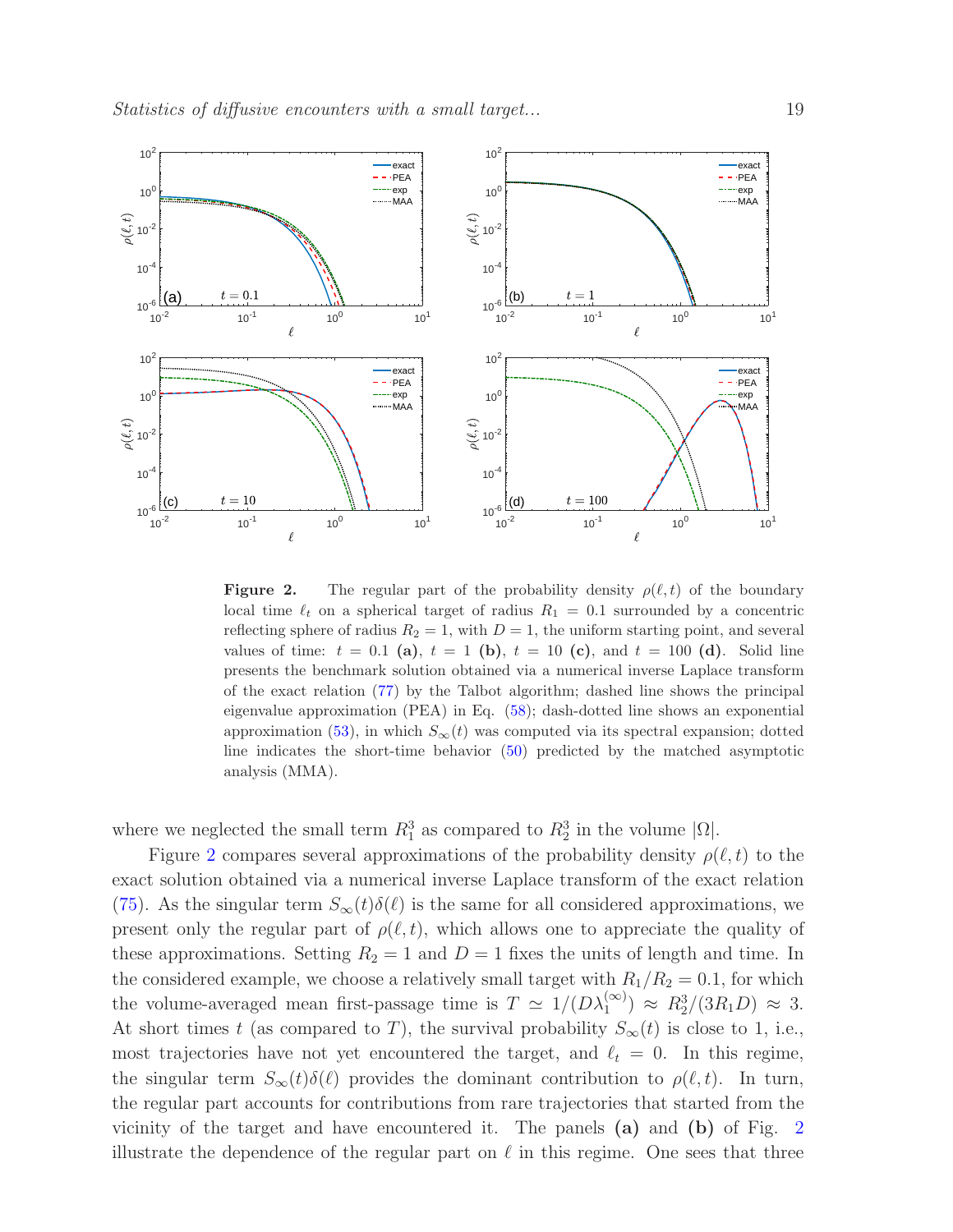approximations [\(50,](#page-11-1) [53,](#page-11-3) [58\)](#page-13-0) are in good agreement with the exact solution, especially in the case  $t = 1$ . Some deviations on the panel (a) for  $t = 0.1$  will be discussed below.

In the opposite long-time regime  $t \gg T$ ,  $S_{\infty}(t)$  is close to 0, and the dominant contribution comes from the regular part of  $\rho(\ell,t)$  that is shown on panels (c) and (d) of Fig. [2.](#page-18-0) While the principal eigenvalue approximation [\(58\)](#page-13-0) remains to be in excellent agreement with the exact solution, exponential-like approximations [\(50,](#page-11-1) [53\)](#page-11-3) based on the matched asymptotic analysis, fail at long times. As discussed in Sec. [3.1,](#page-8-1) the leading-order term does not account for multiple "long-range returns" of the particle to the target, which substantially modify the statistics of the boundary local time. Even though the matched asymptotic analysis allows one to obtain next-order terms, their derivation and resulting expressions rapidly become too cumbersome for a practical implementation. In contrast, the principal eigenvalue approximation [\(58\)](#page-13-0), which is remarkably simple and general, fully describes the distribution of  $\ell_t$ . Its excellent quality is rationalized in [Appendix A,](#page-24-0) in which Eq. [\(58\)](#page-13-0) was re-derived from the long-time asymptotic behavior of the self-consistent approximation. We recall that the self-consistent approximation [\(65\)](#page-14-1) itself is identical to the exact solution for this geometric setting and thus is not discussed here. Figure [3](#page-20-0) illustrates the long-time asymptotic relation [\(59\)](#page-13-1), which follows from the PEA. Expectedly, it is accurate at long times  $t = 10$  and  $t = 100$  but exhibits deviations at shorter time  $t = 1$ .

It is instructive to return to the panel (a) and inspect eventual deviations at short times. Such deviations for the principal eigenvalue approximation are briefly discussed at the end of [Appendix A.](#page-24-0) Let us thus focus on deviations of the exponential-like distribution [\(50\)](#page-11-1) predicted by the matched asymptotic analysis. As this relation was obtained by using the short-time approximation, one might expect that Eq. [\(50\)](#page-11-1) would be more and more accurate as  $t$  goes to 0. This is not the case. In fact, the normalization of the probability density  $\rho(\ell, t)$  yields the condition [\(51b\)](#page-11-4), which reads as

<span id="page-19-0"></span>
$$
\frac{1 - S_{\infty}(t)}{R} \approx \frac{4\pi Dt}{|\Omega|}.
$$
\n(84)

This relation can be considered as a necessary condition for the consistence of the approximation [\(50\)](#page-11-1). Clearly, this relation fails at long times, at which  $S_{\infty}(t)$  vanishes. Is it correct at short times? The answer is negative. In fact, the short-time asymptotic behavior of the survival probability follows from the heat content asymptotics [\[100](#page-32-14)[–103\]](#page-32-15) and reads [\[104\]](#page-33-0)

$$
S_{\infty}(t) \approx 1 - \frac{2|\Gamma|}{\sqrt{\pi}|\Omega|} \sqrt{Dt} + O(t). \tag{85}
$$

In other words, since the left-hand side of Eq.  $(84)$  scales as  $t^{1/2}$ , while the righthand side does as  $t$ , this relation cannot hold at short times. Fortunately, there is an intermediate range of time scales at which Eq. [\(84\)](#page-19-0) holds. In fact, if the target is small enough, the survival probability can be approximated via Eq. [\(54\)](#page-12-2), which at moderately short times admits the Taylor expansion: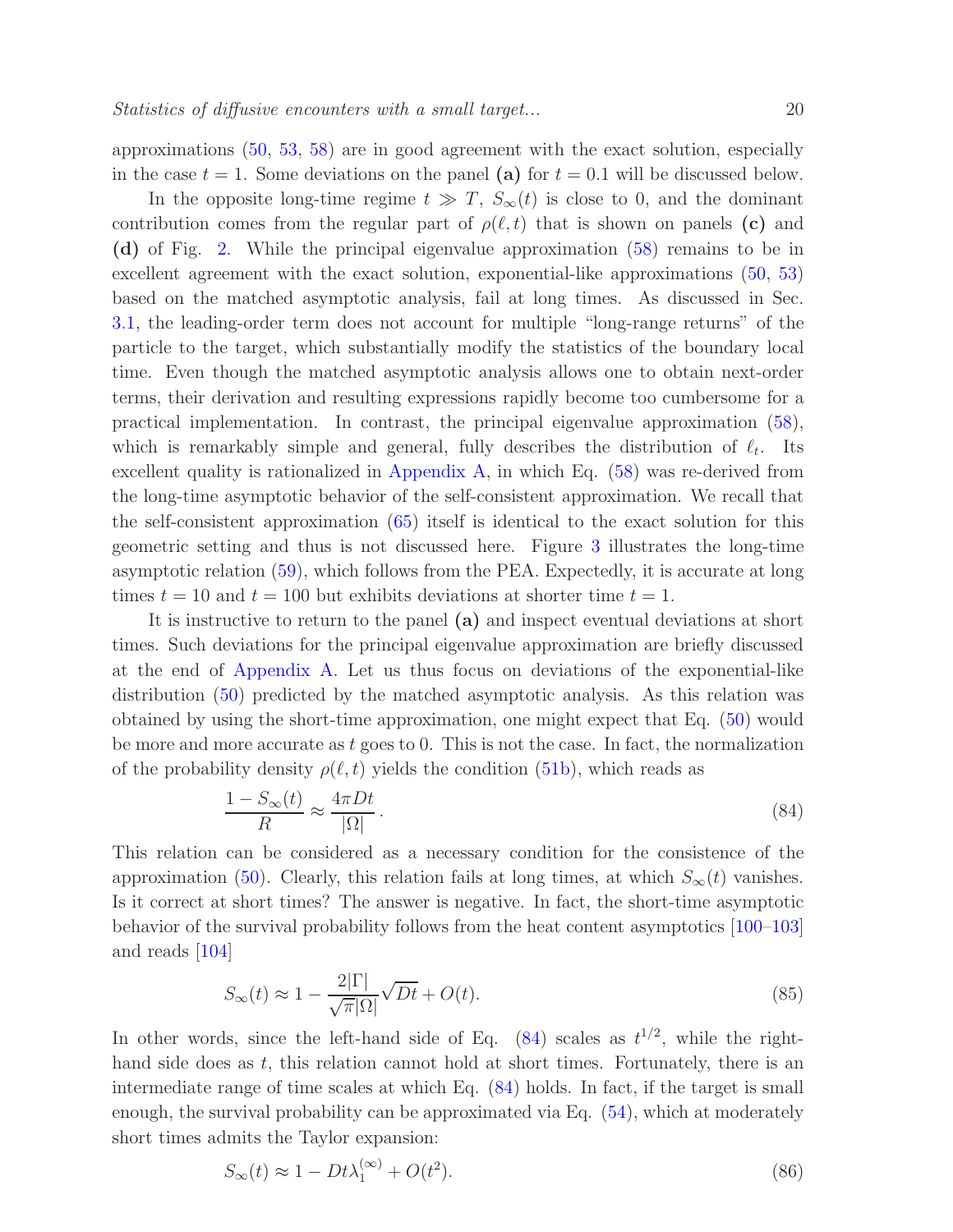

<span id="page-20-0"></span>**Figure 3.** The regular part of the probability density  $\rho(\ell,t)$  of the boundary local time  $\ell_t$  on an inner sphere of radius  $R_1 = 0.1$  surrounded by an outer reflecting sphere of radius  $R_2 = 1$ , with  $D = 1$  and several values of t. Lines present a numerically inverted Laplace transform of the exact relation [\(77\)](#page-17-1) by the Talbot algorithm, whereas symbols show the large- $\ell$  approximation [\(59\)](#page-13-1).

and thus Eq. [\(51b\)](#page-11-4) is equivalent to  $\lambda_1^{(\infty)} \approx 4\pi R_1/|\Omega|$ . As the numerator of the righthand side is precisely the capacity of a spherical target of radius  $R_1$ , we retrieve the approximation given in Eq. [\(55\)](#page-12-1). In other words, even though the condition [\(84\)](#page-19-0) fails in both limits  $t \to 0$  and  $t \to \infty$ , it is fulfilled at intermediate times if the target is small enough. We conclude that the exponential-like distribution [\(50\)](#page-11-1) is valid whenever the principal eigenvalue approximation [\(58\)](#page-13-0) is. The latter is therefore much more general.

To complete this discussion, we provide some qualitative arguments why the predictions of the matched asymptotic analysis fail at very short times. In this regime, the only nontrivial contribution comes from a very thin layer near the target. At the same time, the main idea of the matched asymptotic analysis consists in matching inner and outer solutions of the problem. For the other solution, the target is treated as point-like (for instance, Eq. [\(34\)](#page-8-3) involves the fundamental solution  $\tilde{g}(x, p|x_0)$  of the modified Helmholtz equation, which deals with a point-like source), so that its geometric structure is not accessible at short times. In other words, the matched asymptotic analysis focuses on the limit, in which the target size is the smallest parameter of the problem; in particular,  $R_1$  should be much smaller than a diffusion length  $\sqrt{Dt}$ . This condition yields a natural restriction of considering not too short times, namely,  $t \gg R_1^2/D$ . This qualitative argument explains why the agreement on panel (a) for  $t = 0.1$  is still acceptable, despite some minor deviations. In turn, deviations are more significant for even small  $t$  (not shown).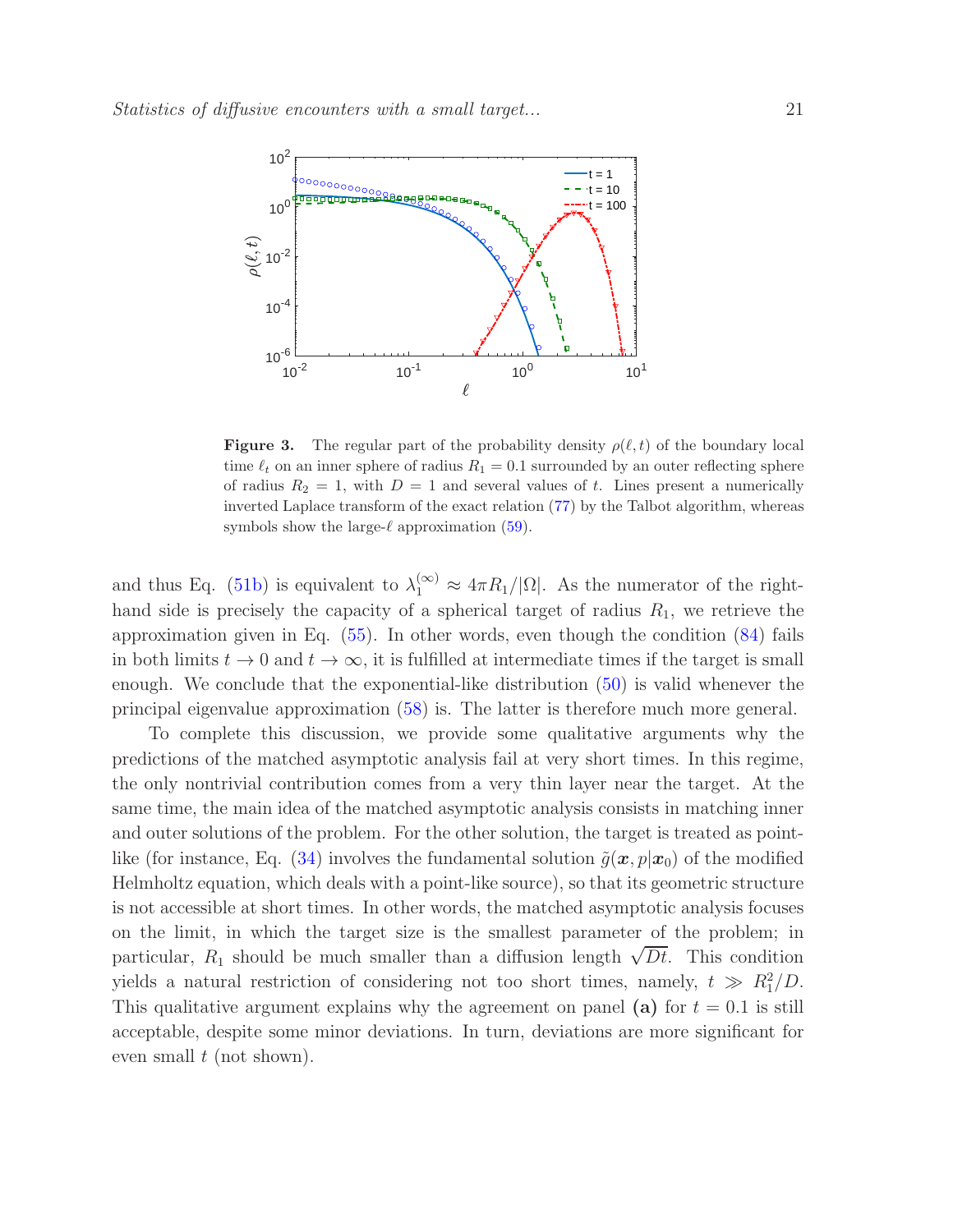## <span id="page-21-0"></span>5. Distribution of first-crossing times

As the principal eigenvalue approximation turns out to be the most convenient, one can apply it to investigate other properties of the boundary local time and related quantities. Integrating the series expansion [\(57\)](#page-12-3) of  $\rho_{PEA}(\ell, t)$  term by term, we also get an approximation

$$
\mathbb{P}\{\ell_t > \ell\} = \int\limits_{\ell}^{\infty} d\ell' \rho(\ell', t) \approx \int\limits_{\ell}^{\infty} d\ell' \rho_{\text{PEA}}(\ell', t)
$$

$$
= e^{-Dt\lambda_1^{(\infty)} - \ell/L} \sum_{n=0}^{\infty} \frac{(Dt\lambda_1^{(\infty)})^{n+1}}{(n+1)!} \sum_{k=0}^{n} \frac{(\ell/L)^k}{k!}
$$
(87)

that determines the cumulative distribution function of  $\ell_t$ . Alternatively, one can integrate directly the final expression [\(58\)](#page-13-0), which yields after changing the integration variable

<span id="page-21-2"></span>
$$
\mathbb{P}\{\ell_t > \ell\} \approx \sqrt{4Dt\lambda_1^{(\infty)}} \, e^{-Dt\lambda_1^{(\infty)}} \int\limits_{\sqrt{\ell/L}}^{\infty} dz \, e^{-z^2} \, I_1\bigg(z\sqrt{4Dt\lambda_1^{(\infty)}}\bigg). \tag{88}
$$

The function  $\mathbb{P}\{\ell_t > \ell\}$  determines also the distribution of the first-crossing time  $\mathcal{T}_{\ell} = \inf\{t > 0 : \ell_t > \ell\}$  of a given threshold  $\ell$  by the boundary local time  $\ell_t$ , which plays an important role in diffusion-controlled reactions [\[43\]](#page-30-4). In fact, since  $\ell_t$  is a nondecreasing process, one has  $\mathbb{P}\{\ell_t > \ell\} = \mathbb{P}\{\mathcal{T}_{\ell} < t\}$ , from which the probability density of  $\mathcal{T}_{\ell}$  follows as

$$
U(\ell, t) = \partial_t \mathbb{P} \{ \mathcal{T}_{\ell} < t \} = \partial_t \mathbb{P} \{ \ell_t > \ell \}. \tag{89}
$$

Evaluating the time derivative of Eq. [\(87\)](#page-21-2) term by term, we get the following approximation:

<span id="page-21-1"></span>
$$
U_{\text{PEA}}(\ell, t) = D\lambda_1^{(\infty)} e^{-\ell/L - Dt\lambda_1^{(\infty)}} I_0\left(\sqrt{4Dt\lambda_1^{(\infty)}\ell/L}\right).
$$
\n(90)

This is one of the main results of the paper. Despite its approximate character, this probability density is correctly normalized. For large  $\ell$  or  $t$ , the asymptotic behavior of  $I_0(z)$  yields

$$
U_{\rm PEA}(\ell, t) \approx \frac{\exp\left(-\left(\sqrt{\ell/L} - \sqrt{Dt\lambda_1^{(\infty)}}\right)^2\right)}{2\sqrt{\pi}(D\lambda_1^{(\infty)})^{-\frac{3}{4}}t^{\frac{1}{4}}(\ell/L)^{\frac{1}{4}}}.
$$
\n(91)

The moments of  $\mathcal{T}_{\ell}$  can be easily accessed:

$$
\mathbb{E}\{[\mathcal{T}_{\ell}]^{k}\} = \int_{0}^{\infty} dt \, t^{k} \, U(\ell, t) \approx \frac{e^{-\ell/L}}{(D\lambda_{1}^{(\infty)})^{k}} \int_{0}^{\infty} dz \, z^{k} \, e^{-z} \, I_{0}\big(2\sqrt{z\ell/L}\big)
$$
\n
$$
= \frac{k!}{(D\lambda_{1}^{(\infty)})^{k}} \, e^{-\ell/L} M(k+1; 1; \ell/L). \tag{92}
$$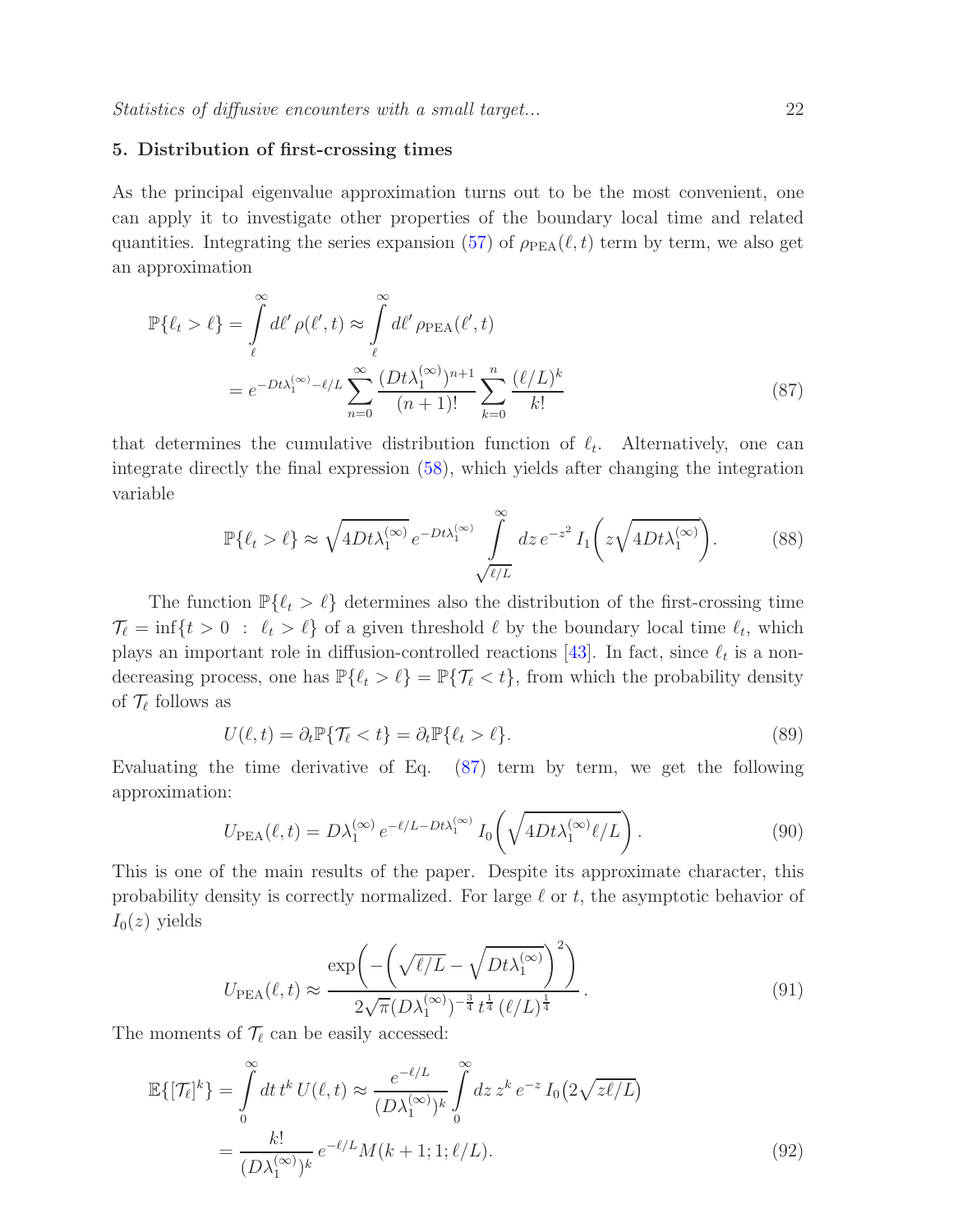

<span id="page-22-1"></span>**Figure 4.** The probability density  $U(\ell,t)$  of the first-crossing time  $\mathcal{T}_{\ell}$  of the boundary local time  $\ell_t$  on an inner sphere of radius  $R_1 = 0.1$  surrounded by an outer reflecting sphere of radius  $R_2 = 1$ , with  $D = 1$  and several values of the threshold  $\ell$ . Lines present a numerically inverted Laplace transform of the exact relation [\(94\)](#page-22-0) by the Talbot algorithm, whereas symbols show the principal eigenvalue approximation [\(90\)](#page-21-1).

For instance, one gets

$$
\mathbb{E}\{\mathcal{T}_{\ell}\} \approx \frac{1+\ell/L}{D\lambda_1^{(\infty)}}, \qquad \text{var}\{\mathcal{T}_{\ell}\} \approx \frac{1+2\ell/L}{(D\lambda_1^{(\infty)})^2}.
$$
\n(93)

Note that the probability density  $U(\ell,t)$  can formally be accessed from the general exact representation [\(31\)](#page-7-5), which yields for the spherical case:

<span id="page-22-0"></span>
$$
U(\ell, t) = \mathcal{L}_p^{-1} \left\{ \frac{4\pi D R_1^2 \mu_0^{(p)}}{p|\Omega|} e^{-\mu_0^{(p)} \ell} \right\}.
$$
\n(94)

A numerical inversion of this Laplace transform can be used as a benchmark for validating our approximation. Figure [4](#page-22-1) illustrates an excellent accuracy of the approximation [\(90\)](#page-21-1) for several values of the threshold  $\ell$  when t is not too small. In turn, the approximation fails in the small-time limit. In fact, Eq. [\(90\)](#page-21-1) suggests that  $U(\ell, t) \to D\lambda_1^{(\infty)}e^{-\ell/L}$  as  $t \to 0$ , whereas the exact solution [\(94\)](#page-22-0) implies a rapid decay of  $U(\ell, t)$ . This can be seen from the large-p asymptotic analysis of Eq. [\(68\)](#page-16-4) that yields  $\mu_0^{(p)} \approx \sqrt{p/D} + 1/R_1$  for the considered spherical case, from which the inverse Laplace transform in Eq. [\(94\)](#page-22-0) implies

$$
U(\ell, t) \approx \frac{|\Gamma| D}{|\Omega|} e^{-\ell/R_1} \left( \frac{e^{-\ell^2/(4Dt)}}{\sqrt{\pi Dt}} + \frac{1}{R_1} \text{erfc} \left( \frac{\ell}{\sqrt{4Dt}} \right) \right) \quad (t \to 0). \tag{95}
$$

The short-time deviation of the approximation [\(90\)](#page-21-1) is clearly seen in Fig. [4](#page-22-1) for the case  $\ell = 1$ . Despite this limitation at short times, the simple explicit form of Eq. [\(90\)](#page-21-1) captures the behavior of the probability density  $U(\ell, t)$  remarkably well.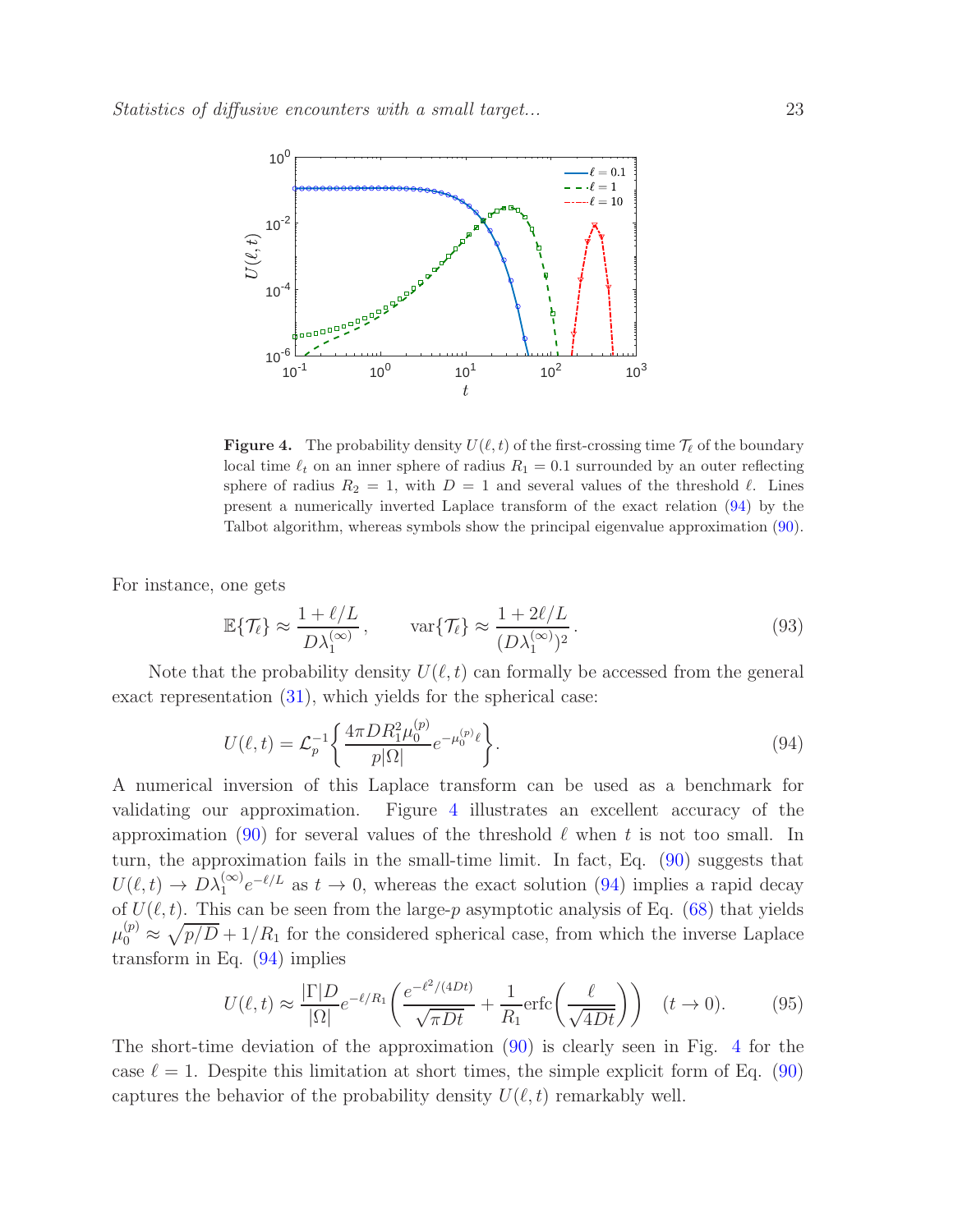# <span id="page-23-0"></span>6. Conclusion

We studied the distribution of the boundary local time  $\ell_t$ , i.e., a rescaled number of encounters between a diffusing particle and a target. This distribution can formally be obtained either by the inverse Laplace transform of the survival probability with respect to the reactivity parameter  $q$ , or as an expansion over the eigenbasis of the Dirichlet-to-Neumann operator. In both cases, the underlying quantities depend on the shapes of the confining domain and of the target in a sophisticated, generally unknown way. To access this distribution in the case of a small target, we employed three approximations: the matched asymptotic analysis, the principal eigenvalue approximation, and the selfconsistent approximation. The leading order of the MAA yielded an exponential-like distribution [\(53\)](#page-11-3), with an atom at  $\ell = 0$  corresponding to the trajectories that never encountered the target. This approximation was shown to be accurate only at intermediate times but failing in both short- and long-time limits. Such an approximation can be potentially improved by considering higher-order corrections in the MAA which, however, are much more cumbersome. In turn, the principal eigenvalue approximation provided a simple, fully explicit and remarkably accurate approximation [\(58\)](#page-13-0). This approximation involves only few geometric characteristics such as the surface area and the harmonic capacity of the target, as well as the volume of the confining domain. In particular, it reveals how the boundary local time  $\ell$  is coupled to physical time t. This is a rare example of an explicitly known distribution of the boundary local time (for two other basic examples, the half-line and the exterior of a sphere, see [\[65\]](#page-31-5)). The third approach was based on the self-consistent approximation, which yielded a compact form of the probability density of the boundary local time in the Laplace domain. The need for the Laplace inversion to come back in time domain makes this approximation less appealing in comparison to the PAE. Nevertheless, the SCA-based relations [\(65,](#page-14-1) [67\)](#page-15-0) allowed us to study the asymptotic behaviors; in particular, we managed to retrieve the PEA [\(58\)](#page-13-0) as the long-time asymptotic limit of the SCA. The accuracy of different approximations was checked in a typical geometric setting of a spherical target surrounded by a reflecting sphere.

It is worth noting that the inversion of the Laplace transform is actually not needed for some applications. For instance, when a particle diffuses in a reactive medium or has an internal destructive mechanism (aging, radioactive decay, photobleaching, nuclear spin relaxation, etc.), its lifetime  $\tau$  is random and usually described by an exponential law with the decay rate  $p$  [\[89–](#page-32-9)[91\]](#page-32-10). In this case, the above approximations give a direct access to the probability density  $p \tilde{\rho}(\ell, p|\mathbf{x}_0)$  of the boundary local time  $\ell_{\tau}$ , which is stopped at a random time  $\tau$ . Here,  $\ell_{\tau}$  characterizes the number of encounters with the target until the particle's death. For instance, Eq. [\(65\)](#page-14-1) shows that  $p \tilde{\rho}(\ell, p | \mathbf{x}_0)$  admits a simple exponential-like form, with an atom at 0. Moreover, the small- $p$  expansion of the Laplace-transformed probability density  $\tilde{\rho}(\ell, p|\mathbf{x}_0)$  determines the moments of the boundary local time  $\ell_t$ . Other quantities such as splitting probabilities and conditional first-passage time moments can also be accessed [\[79\]](#page-32-2).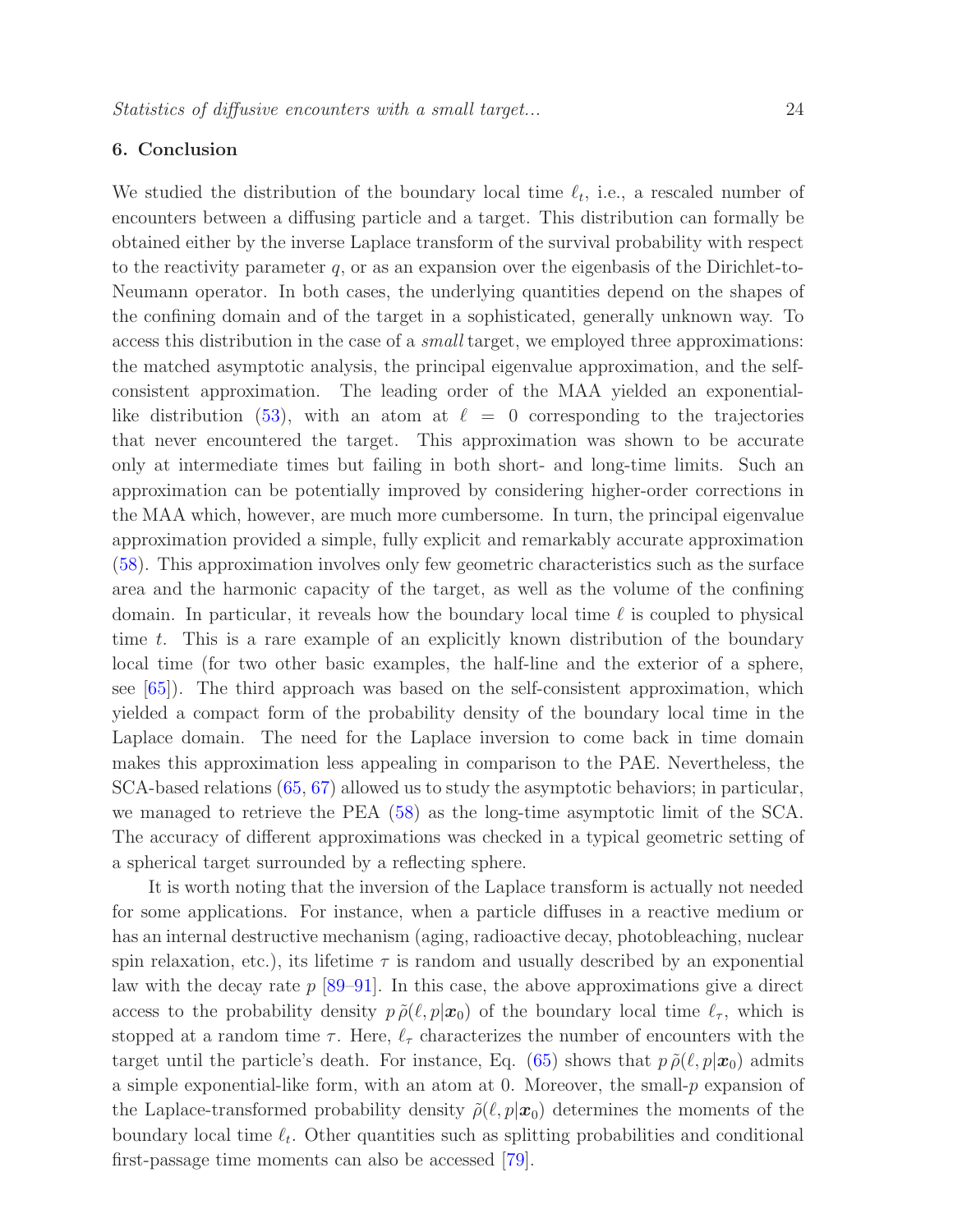This paper was mainly focused on three-dimensional confining domains. In particular, this choice allowed us to compare three approximations given that the matched asymptotic analysis was done by Bressloff only in three dimensions [\[79\]](#page-32-2). Its extension to other space dimensions is in principle feasible but requires additional work. In turn, the self-consistent approximation was formulated in terms of the eigenbasis of the Dirichlet-to-Neumann operator and is thus valid for any dimension. Finally, the principal eigenvalue approximation [\(55\)](#page-12-1) is applicable for any  $d \geq 3$ ; moreover, it is getting more accurate as d increases [\[80\]](#page-32-3). We therefore expect that our approximation [\(58\)](#page-13-0) for the probability density  $\rho(\ell,t)$  would also be accurate in higher dimensions. In turn, the two-dimensional case was excluded from the analysis in [\[80\]](#page-32-3). In fact, the harmonic capacity does not exist in two dimensions, whereas solutions of the Laplace equation are much more sensitive to a distant outer boundary. At the same time, one can still consider Eq. [\(55\)](#page-12-1) as an interpolation between two limits of perfectly reactive  $(q \to \infty)$  and weakly reactive  $(q \to 0)$  targets. Setting  $C = \lambda_1^{(\infty)}$  $\int_{1}^{(\infty)} |\Omega|$  and thus  $L = |\Gamma|/(\lambda_1^{(\infty)})$  $\binom{\infty}{1}|\Omega|$ , one sees that Eq. [\(55\)](#page-12-1) interpolates between the limit  $\lambda_1^{(\infty)}$  $j_1^{(\infty)}$  as  $q \to \infty$ and the expected behavior  $\lambda_1^{(q)} \approx q|\Gamma|/|\Omega|$  as  $q \to 0$ . Admitting this interpolation, one can keep the derivation in Sec. [3.2](#page-12-0) and thus retrieve again the approximation [\(58\)](#page-13-0) in two dimensions. Moreover, the eigenvalue  $\lambda_1^{(\infty)}$  $_1^{\infty}$  can also be related to the geometric properties of a small target [\[68](#page-31-3)[–70\]](#page-31-6). Numerical validation of this conjectural extension to the two-dimensional case presents an interesting perspective.

While we were mainly interested in the distribution of the boundary local time  $\ell_t$ , the approximation [\(58\)](#page-13-0) allowed us to access the tightly related probability density  $U(\ell, t)$  of the first-crossing time  $\mathcal{T}_{\ell}$  of a given threshold  $\ell$  by  $\ell_t$ . Our approximation [\(90\)](#page-21-1) is a rare example when this probability density admits a fully explicit form. As discussed in [\[43\]](#page-30-4), this distribution is directly related to the distribution of first-reaction times on a partially reactive target. Moreover, one can go beyond the conventional constant reactivity framework (described by the Robin boundary condition) and deal with other surface reaction mechanisms such as encounter-dependent reactivity. A simple explicit form of the probability density  $U(\ell, t)$  allows one to investigate a broad class of firstpassage times related to various surface reaction mechanisms. The explicit form of  $U(\ell,t)$  can also be employed to study in more detail the resource depletion problem by a population of diffusing particles [\[105\]](#page-33-1).

# <span id="page-24-0"></span>Appendix A. Analysis of the self-consistent approximation

In this Appendix, we discuss the probabilistic interpretation of the parameters  $Q_p$  and  $F_p(x_0)$  that determine the self-consistent approximation, as well as its short-time and long-time asymptotic behaviors.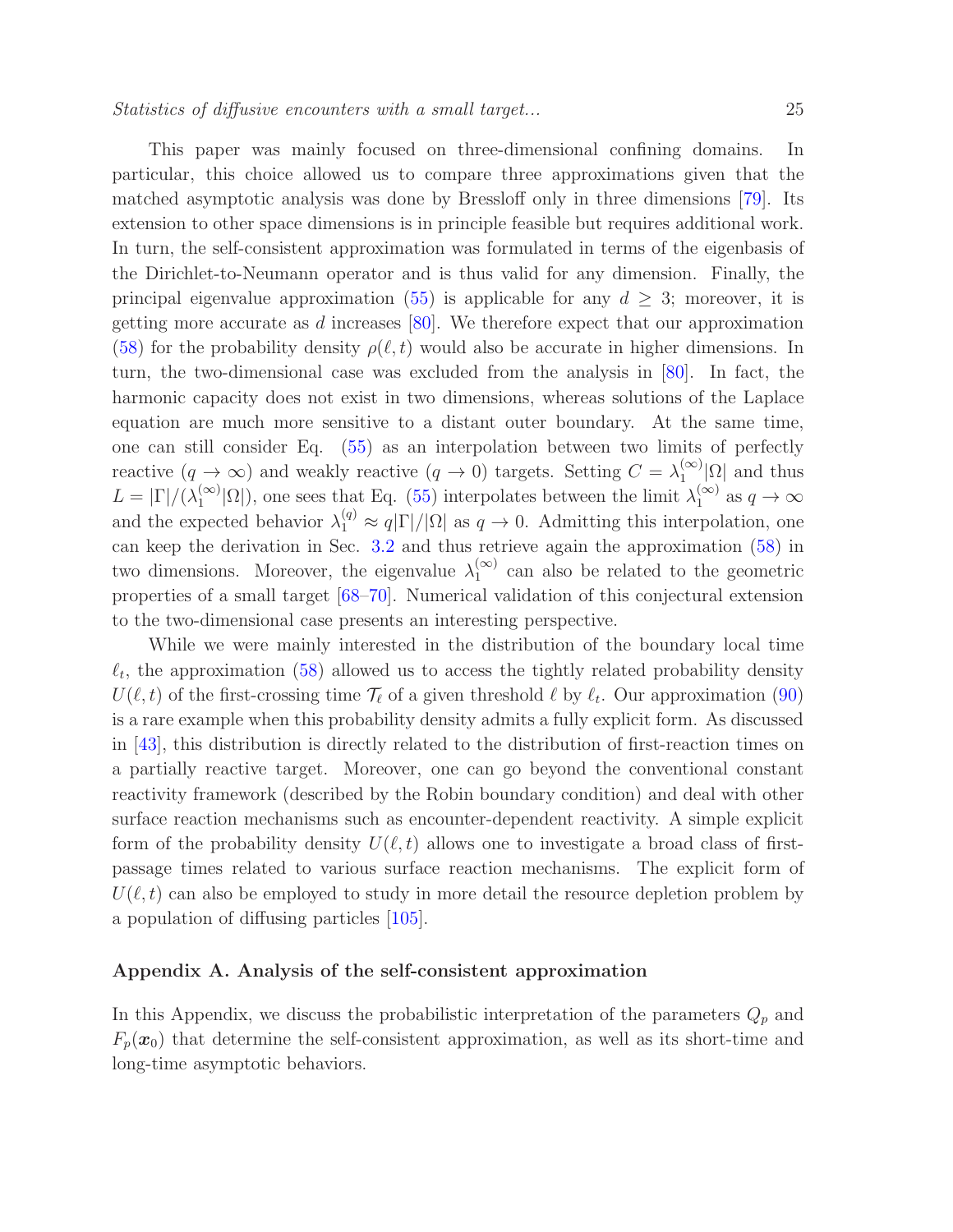Statistics of diffusive encounters with a small target... 26

# Appendix A.1. Complementary insights

Let us gain complementary insights onto the parameters  $Q_p$  and  $F_p(x_0)$ . Since the kernel of the Dirichlet-to-Neumann operator  $\mathcal{M}_p$  is  $D\tilde{G}_0(s,p|s_0)$  (see [\[43\]](#page-30-4)), the expression [\(63\)](#page-14-2) can also be written as

<span id="page-25-0"></span>
$$
\frac{1}{Q_p} = \frac{1}{|\Gamma|} \int_{\Gamma} ds_0 \int_{\Gamma} ds \, D\tilde{G}_0(s, p|s_0). \tag{A.1}
$$

In order to interpret this expression, we recall that the mean residence time in a subset  $A \subset \Omega$  is

$$
R_A(t|\boldsymbol{x}_0) = \mathbb{E}_{\boldsymbol{x}_0} \left\{ \int_0^t dt' \mathbb{I}_A(\mathbf{X}_{t'}) \right\} = \int_0^t dt' \int_A d\boldsymbol{x} \, \mathbb{E}_{\boldsymbol{x}_0} \{ \delta(\boldsymbol{x} - \mathbf{X}_{t'}) \}
$$
  
= 
$$
\int_0^t dt' \int_A d\boldsymbol{x} \, G_0(\boldsymbol{x}, t' | \boldsymbol{x}_0).
$$

If A is a thin layer near the target,  $A = \Gamma_a$ , then we get the mean boundary local time on Γ:

$$
\mathbb{E}_{\boldsymbol{x}_0}\{\ell_t\} = \lim_{a \to 0} \frac{D}{a} R_{\Gamma_a}(t|\boldsymbol{x}_0) = \int_0^t dt' \int_{\Gamma} d\boldsymbol{x} \, DG_0(\boldsymbol{x}, t'|\boldsymbol{x}_0), \tag{A.2}
$$

where we used that  $G_0(\mathbf{x}, t'|\mathbf{x}_0)$  behaves smoothly in a vicinity of a smooth boundary. If the particle has a finite lifetime, one has to average over  $t$  with an exponential probability density:

$$
\mathbb{E}_{\mathbf{x}_0}\{\ell_{\tau}\} = \int\limits_0^{\infty} dt \underbrace{p e^{-pt}}_{\text{pdf of }\tau} \mathbb{E}_{\mathbf{x}_0}\{\ell_t\} = \int\limits_{\Gamma} dx \, D\tilde{G}_0(\mathbf{x}, p|\mathbf{x}_0). \tag{A.3}
$$

Note that the inverse Laplace transform of  $\mathbb{E}_{x_0} \{\ell_{\tau}\}/p$  yields the mean  $\mathbb{E}_{x_0} \{\ell_t\}$ . We conclude that  $1/Q_p$  in Eq. [\(A.1\)](#page-25-0) is the mean boundary local time  $\ell_{\tau}$  on  $\Gamma$ , averaged over the starting point  $x_0$  uniformly distributed on  $\Gamma$ .

For a fixed starting point, one can use Eq. [\(65\)](#page-14-1) to approximate the moments of the boundary local time  $\ell_{\tau}$ , in particular, the mean is

$$
\mathbb{E}_{\boldsymbol{x}_0}\{\ell_{\tau}\} \approx \int\limits_0^{\infty} d\ell \,\ell \, p \,\tilde{\rho}^{\rm app}(\ell, p|\boldsymbol{x}_0) = F_p(\boldsymbol{x}_0) \,. \tag{A.4}
$$

Its average over  $x_0 \in \Gamma$  reads

$$
\frac{1}{|\Gamma|} \int\limits_{\Gamma} d\boldsymbol{x}_0 \, F_p(\boldsymbol{x}_0) = \frac{1}{Q_p} \,, \tag{A.5}
$$

so that

$$
\frac{1}{|\Gamma|} \int\limits_{\Gamma} d\boldsymbol{x}_0 \, p \, \tilde{\rho}^{\text{app}}(\ell, p | \boldsymbol{x}_0) = Q_p \, \exp(-Q_p \ell). \tag{A.6}
$$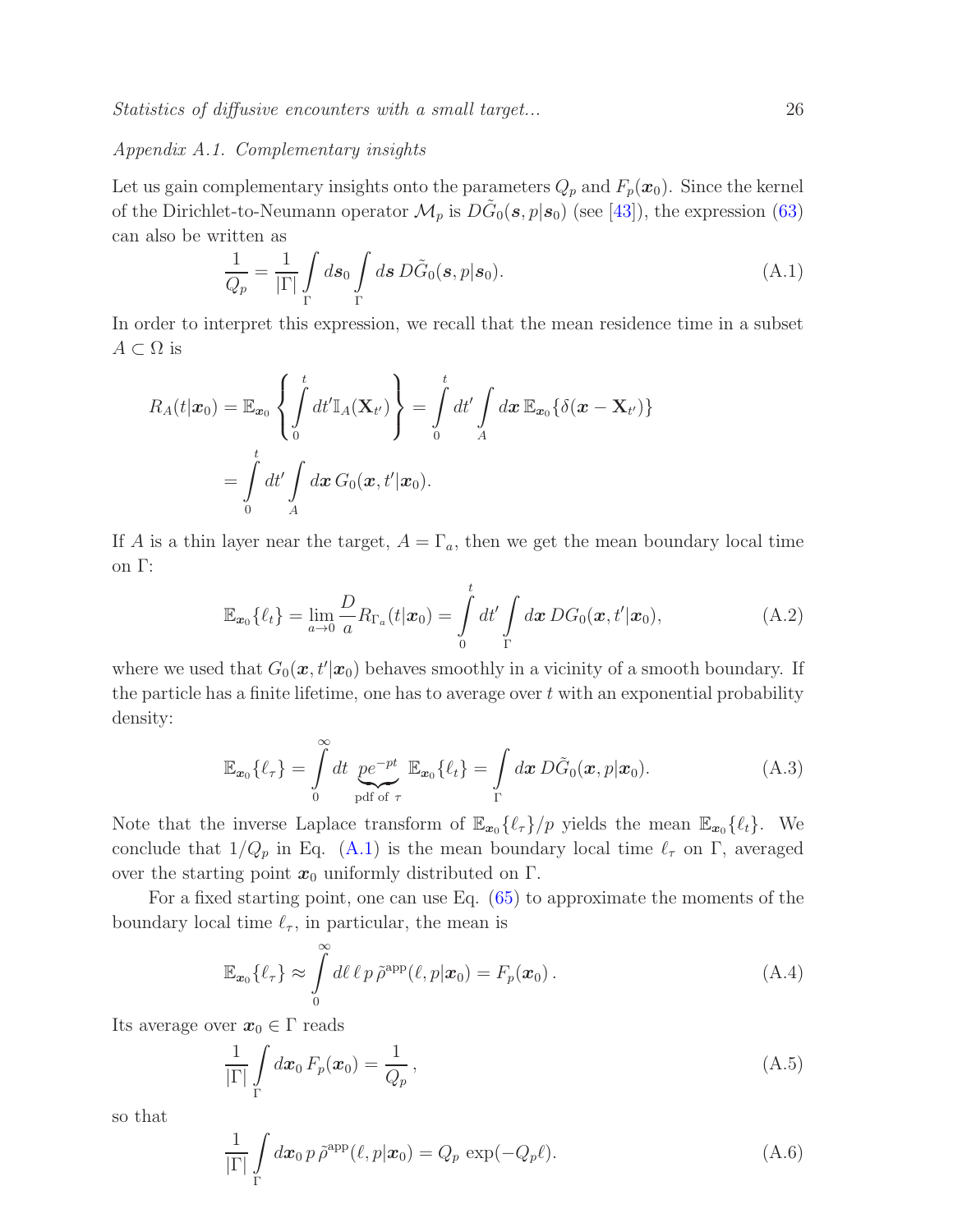In summary, if the starting point is uniformly distributed over the target Γ, the distribution of the boundary local time  $\ell_{\tau}$  is close to be exponential, with the mean value  $1/Q_p$ .

#### Appendix A.2. Long-time behavior

It is instructive to look at the long-time behavior of the approximate probability density  $\rho^{\text{app}}(\ell, t)$  that follows from the small-p asymptotic analysis of Eq. [\(67\)](#page-15-0).

In the limit  $p \to 0$ , one can apply a standard perturbation theory discussed in [\[42\]](#page-30-3). Adapting this approach to our setting with a target  $\Gamma$  surrounded by a reflecting boundary  $\partial\Omega_0$ , we get

$$
\mu_0^{(p)} \approx \frac{|\Omega|}{D|\Gamma|} p + \frac{bp^2}{2} + O(p^3),\tag{A.7}
$$

where the parameter  $b$  can be represented as

$$
b \equiv \lim_{p \to 0} \frac{d^2 \mu_0^{(p)}}{dp^2} = -\frac{2|\Omega|^2}{D|\Gamma|^3} \int_{\Gamma} ds_1 \int_{\Gamma} ds_2 \mathcal{G}(s_1, s_2),
$$

with

$$
\mathcal{G}(\boldsymbol{s}_1, \boldsymbol{s}_2) = \lim_{p \to 0} \left( \tilde{G}_0(\boldsymbol{s}, p | \boldsymbol{s}_0) - \frac{1}{p | \Omega |} \right) \tag{A.8}
$$

being the Neumann pseudo-Green's function. In turn, the corresponding eigenfunction behaves as  $v_0^{(p)}$  $\mathcal{O}_0^{(p)}(\mathbf{s}) \approx |\Gamma|^{-1/2} + pv_0^1(\mathbf{s}) + O(p^2)$  as  $p \to 0$ . As a consequence,  $C_n^{(p)} \approx O(p)$ for  $n > 0$  due to the orthogonality of eigenfunctions  $v_n^{(p)}$  to  $v_0^{(p)}$  $_{0}^{(p)}$  (and thus to a constant), in the leading order in p. In turn, the normalization of the eigenfunction  $v_0^{(p)}$  $\binom{p}{0}$  implies

$$
1 = ||v_0^{(p)}||_{L_2(\Gamma)}^2 = \underbrace{||v_0^{(0)}||_{L_2(\Gamma)}^2}_{=1} + 2p(v_0^{(0)} \cdot v_0^1)_{L_2(\Gamma)} + O(p^2),
$$

and thus  $(v_0^{(0)}$  $(v_0^{(0)} \cdot v_0^{1})_{L_2(\Gamma)} = 0$ , i.e., the integral of the first-order correction  $v_0^{1}(\mathbf{s})$  vanishes. As a consequence,  $C_0^{(p)} \approx |\Gamma|^{1/2} + O(p^2)$  (i.e., there is no  $O(p)$  term). Substituting these relations into Eq. [\(63\)](#page-14-2), we get

$$
Q_p^{-1} \approx \frac{D|\Gamma|}{p|\Omega|} + L + O(p), \quad \text{with} \quad L = -\frac{b}{2}(D|\Gamma|/|\Omega|)^2,\tag{A.9}
$$

which can also be written as

$$
Q_p \approx \frac{|\Omega|}{D|\Gamma|} \frac{p}{1+p\delta}, \quad \text{with} \quad \delta = L \frac{|\Omega|}{D|\Gamma|}, \tag{A.10}
$$

where we neglected the next-order terms. Substituting this expression into Eq.  $(67)$ , we get

$$
\tilde{\rho}^{\rm app}(\ell, p) \approx \frac{\delta}{1 + p\delta} \delta(\ell) + \frac{\delta/L}{(1 + p\delta)^2} e^{-(\ell/L)p\delta/(1 + p\delta)}.
$$
\n(A.11)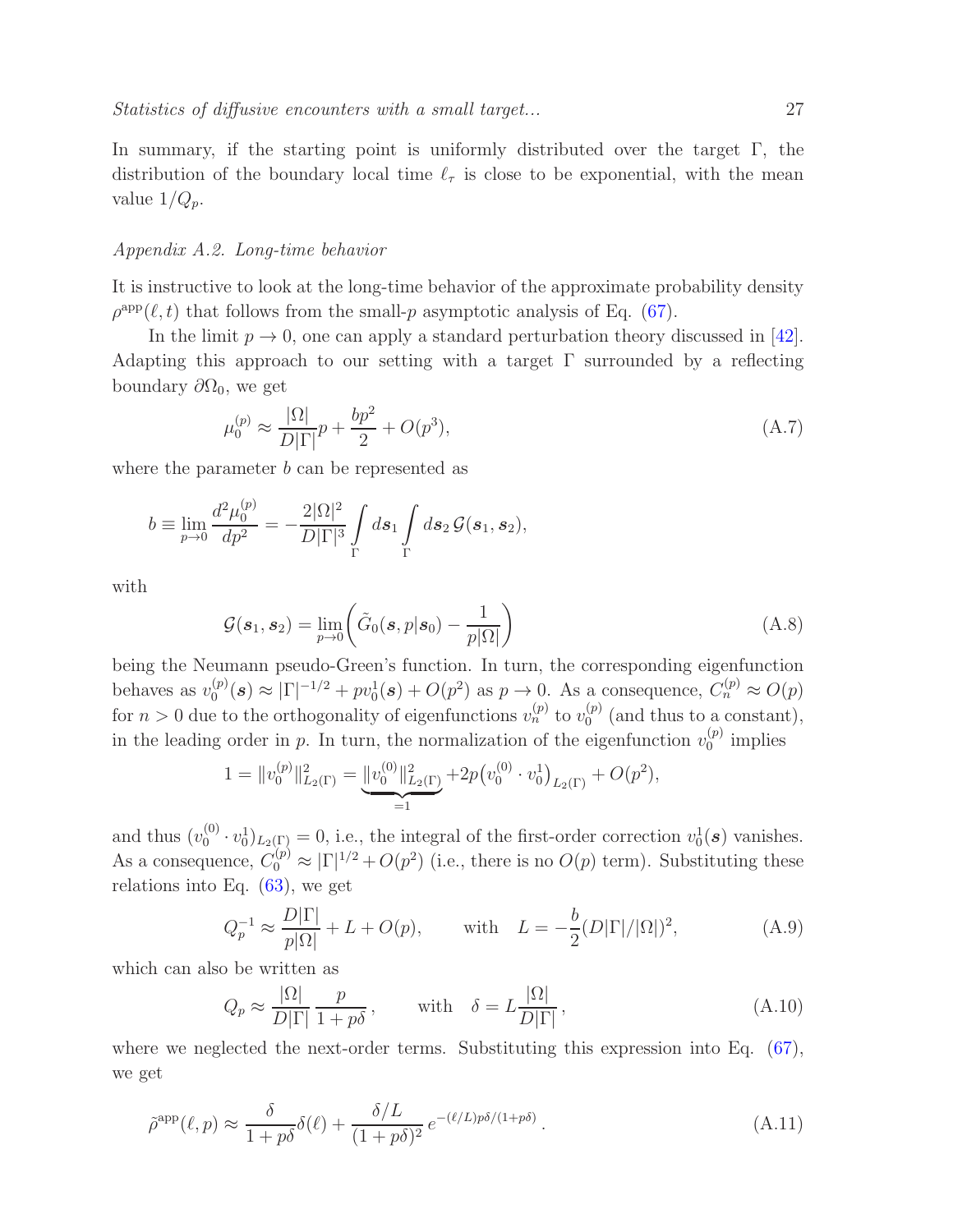The inverse Laplace transform with respect to p reads

$$
\rho^{\text{app}}(\ell, t) \approx e^{-t/\delta} \delta(\ell) + \frac{\delta}{L} e^{-\ell/L} \mathcal{L}_p^{-1} \left\{ \frac{e^{(\ell/L)/(1+p\delta)}}{(1+p\delta)^2} \right\}
$$
  
\n
$$
= e^{-t/\delta} \delta(\ell) + \frac{\delta}{L} e^{-\ell/L} \sum_{n=0}^{\infty} \frac{(\ell/L)^n}{n!} \mathcal{L}_p^{-1} \left\{ \frac{1}{(1+p\delta)^{n+2}} \right\}
$$
  
\n
$$
= e^{-t/\delta} \delta(\ell) + e^{-\ell/L} e^{-t/\delta} \frac{\sqrt{t/\delta}}{\sqrt{\ell L}} \sum_{n=0}^{\infty} \frac{((\ell/L)t/\delta)^{n+\frac{1}{2}}}{n!(n+1)!}
$$
  
\n
$$
= e^{-t/\delta} \delta(\ell) + e^{-\ell/L} e^{-t/\delta} \frac{\sqrt{t/\delta}}{\sqrt{\ell L}} I_1(2\sqrt{(\ell/L)t/\delta}), \tag{A.12}
$$

Remarkably, the long-time asymptotic relation [\(A.12\)](#page-27-0) coincides with the principal eigenvalue approximation [\(58\)](#page-13-0) from Sec. [3.2,](#page-12-0) with a different notation  $L = |\Gamma|/C$ , where  $C$  is the capacity of the target. Using this relation, we obtain an interesting representation for the second derivative of  $\mu_0^{(p)}$  $0^{(p)}$ :

$$
b \approx -\frac{2|\Omega|^2}{C|\Gamma|D^2}.\tag{A.13}
$$

Moreover, substituting this expression into the definition of  $\delta$ , we get  $\delta = |\Omega|/(DC)$  $1/(D\lambda_1^{(\infty)})$ , i.e., we retrieve an approximation  $\lambda_1^{(\infty)} = C/|\Omega|$  for the principal eigenvalue for the perfect target. In this way, two approaches result in the same long-time behavior.

#### Appendix A.3. Short-time behavior

The short-time behavior corresponds to the large-p limit. As the boundary region  $\Gamma$ is smooth, the propagator  $G_0(\mathbf{x}, t|\mathbf{x}_0)$  is close to that in the half-space with reflecting hyperplane:

$$
G_0^{\text{half}}(\boldsymbol{x},t|\boldsymbol{x}_0) = \frac{e^{-|\boldsymbol{s}-\boldsymbol{s}_0|^2/(4Dt)}}{(4\pi Dt)^{(d-1)/2}} \frac{e^{-(y-y_0)^2/(4Dt)} + e^{-(y+y_0)^2/(4Dt)}}{\sqrt{4\pi Dt}}
$$

where  $\mathbf{x} = (\mathbf{s}, y)$  and  $\mathbf{x}_0 = (\mathbf{s}_0, y_0)$ . Its Laplace transform reads

$$
\tilde{G}_0^{\text{half}}(\boldsymbol{x},p|\boldsymbol{x}_0)=\frac{(D/p)^{\nu/2}}{(2\pi)^{d/2}D}\bigg(A_1'K_{\nu}\big(A_1\sqrt{p/D}\big)+A_2'K_{\nu}\big(A_2\sqrt{p/D}\big)\bigg),
$$

where  $\nu = 1 - d/2$ ,  $A_1^2 = |\mathbf{s} - \mathbf{s}_0|^2 + (y - y_0)^2$ ,  $A_2^2 = |\mathbf{s} - \mathbf{s}_0|^2 + (y + y_0)^2$ , and  $K_{\nu}(z)$  is the modified Bessel function of the second kind. Setting  $y = y_0 = 0$ , one gets

$$
\tilde{G}_0^{\text{half}}(\boldsymbol{s}, p|\boldsymbol{s}_0) = \frac{2(D/p)^{\nu/2}}{(2\pi)^{d/2}D} |\boldsymbol{s} - \boldsymbol{s}_0|^{\nu} K_{\nu}(|\boldsymbol{s} - \boldsymbol{s}_0| \sqrt{p/D}). \tag{A.14}
$$

<span id="page-27-0"></span>,

At large  $p$ , Eq.  $(63)$  implies thus

$$
\frac{1}{Q_p} \approx \frac{1}{|\Gamma|} \int_{\Gamma} ds_0 \int_{\Gamma} ds \, D\tilde{G}_0^{\text{half}}(s, p|s_0) \n\approx \frac{2(D/p)^{\nu/2}}{(2\pi)^{d/2}|\Gamma|} \int_{\Gamma} ds_0 \int_{\Gamma} ds \, |s - s_0|^{\nu} K_{\nu}(|s - s_0| \sqrt{p/D}).
$$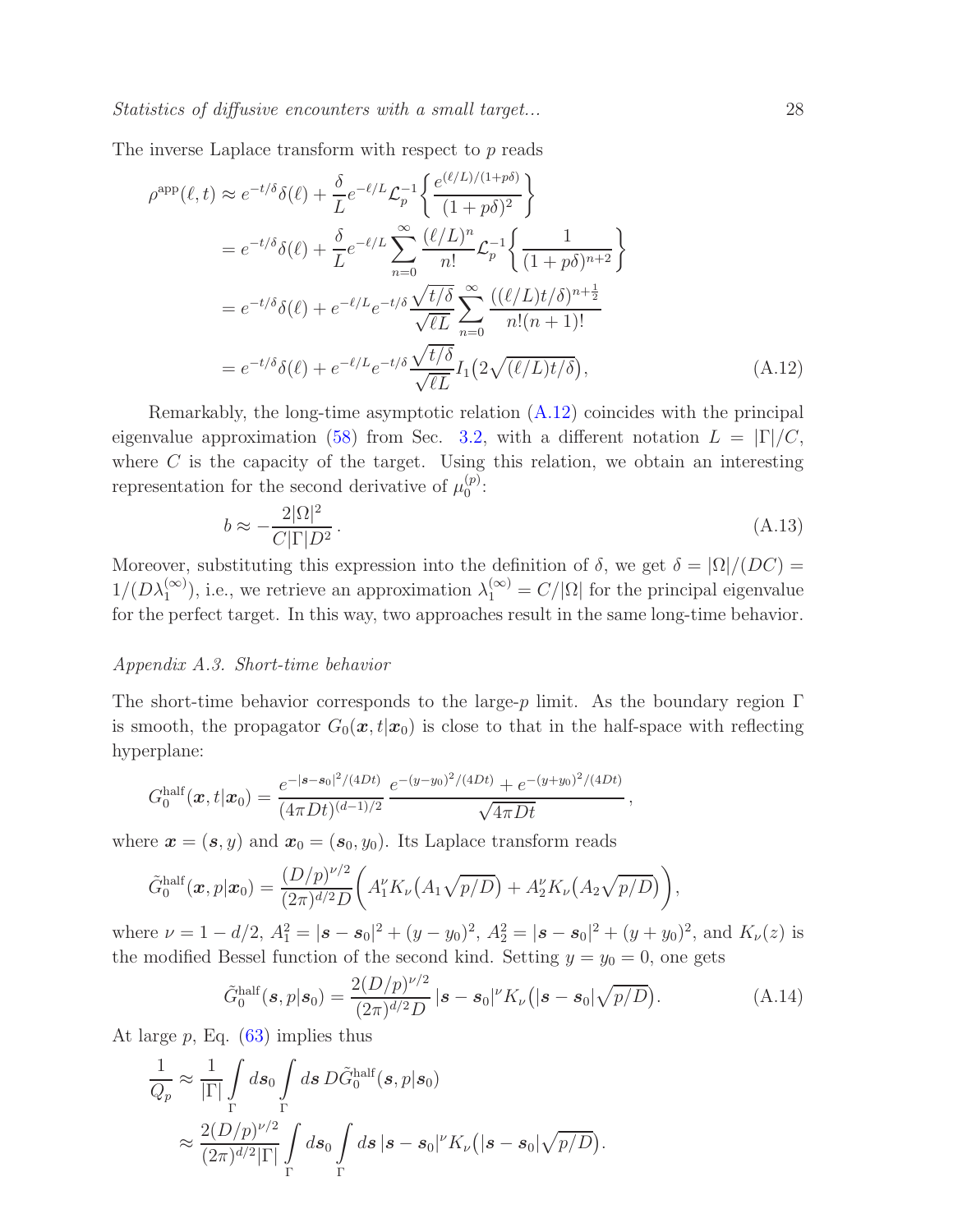As  $K_{\nu}(z)$  decays exponentially at large z, the main contribution comes from the points  $s \approx s_0$ . One integral yields thus  $|\Gamma|$ . In turn, the second integral can be evaluated by replacing the target surface by a hyperplane and using the spherical coordinates:

$$
\frac{1}{Q_p} \approx \frac{2(D/p)^{\nu/2}}{(2\pi)^{d/2}} \sigma_{d-1} \int\limits_{0}^{\infty} dr \, r^{d-2} \, r^{\nu} K_{\nu} \big( r \sqrt{p/D} \big).
$$

where  $\sigma_{d-1} = 2\pi^{(d-1)/2}/\Gamma((d-1)/2)$  is the surface area of the unit ball in  $\mathbb{R}^{d-1}$ , and we extended the upper limit of integration to infinity. The last integral can be found exactly via the identity:

$$
\int_{0}^{\infty} dz \, z^{\alpha} \, K_{\nu}(z) = 2^{\alpha - 1} \Gamma\left(\frac{\alpha + \nu + 1}{2}\right) \Gamma\left(\frac{\alpha - \nu + 1}{2}\right).
$$

After simplifications, we get simply

<span id="page-28-0"></span>
$$
Q_p \approx \sqrt{p/D} \qquad (p \to \infty). \tag{A.15}
$$

Substituting this expression into Eq. [\(67\)](#page-15-0), we can invert the Laplace transform to get the short-time approximation:

<span id="page-28-1"></span>
$$
\rho^{\rm app}(\ell, t) \approx \left(1 - \frac{2\sqrt{Dt} \, |\Gamma|}{\sqrt{\pi} |\Omega|}\right) \delta(\ell) + \frac{|\Gamma|}{|\Omega|} \text{erfc}\left(\frac{\ell}{\sqrt{4Dt}}\right) \qquad (t \to 0). \tag{A.16}
$$

Despite its approximation character, this expression is correctly normalized.

We emphasize that Eq.  $(A.15)$  and the consequent relation  $(A.16)$  ignore the curvature of the target, which is known to yield non-universal corrections [\[105\]](#page-33-1). For instance, if the target is a sphere of radius  $R_1$ , Eq. [\(68\)](#page-16-4) implies  $\mu_0^{(p)} \approx \sqrt{p/D} + 1/R_1$ , and its substitution into Eq. [\(77\)](#page-17-1) and the evaluation of the inverse Laplace transform yield the following short-time asymptotic behavior:

$$
\rho(\ell, t) \approx \left\{ 1 - \frac{|\Gamma|}{|\Omega|} \left( \frac{2\sqrt{Dt}}{\sqrt{\pi}} + \frac{Dt}{R_1} \right) \right\} \delta(\ell)
$$
\n
$$
+ \frac{|\Gamma|}{|\Omega|} e^{-\ell/R_1} \left\{ \left( 1 - \frac{2\ell}{R_1} + \frac{\ell^2 + 2Dt}{2R_1^2} \right) \text{erfc} \left( \frac{\ell}{\sqrt{4Dt}} \right) + \frac{(4 - \ell/R_1)\sqrt{Dt}}{R_1\sqrt{\pi}} e^{-\ell^2/(4Dt)} \right\}.
$$
\n(A.17)

Its comparison with Eq. [\(A.16\)](#page-28-1) reveals that the regular part of this expression contains in an additional factor  $e^{-\ell/R_1}$  due to the curvature, as well as higher-order corrections. The above expression is valid for  $\sqrt{Dt} \ll R_1$ . One can distinguish two regimes depending on whether  $\ell$  is smaller or larger than  $\sqrt{Dt}$ . When  $\sqrt{Dt} \ll \ell$ , one gets in the leadingorder:

$$
\rho(\ell, t) \approx \left(1 - \frac{2\sqrt{Dt} \left|\Gamma\right|}{\sqrt{\pi} |\Omega|}\right) \delta(\ell) + \frac{2\sqrt{Dt} \left|\Gamma\right|}{\sqrt{\pi} |\Omega| \ell} e^{-\ell^2/(4Dt)} e^{-\ell/R_1} \,. \tag{A.18}
$$

In the opposite regime  $\ell \ll \sqrt{Dt}$ , the probability density approaches

$$
\rho(\ell, t) \approx \left(1 - \frac{2\sqrt{Dt} \, |\Gamma|}{\sqrt{\pi} |\Omega|}\right) \delta(\ell) + \frac{|\Gamma|}{|\Omega|} \left(1 + \frac{4\sqrt{Dt}}{\sqrt{\pi} R_1} + \frac{Dt}{R_1^2}\right). \tag{A.19}
$$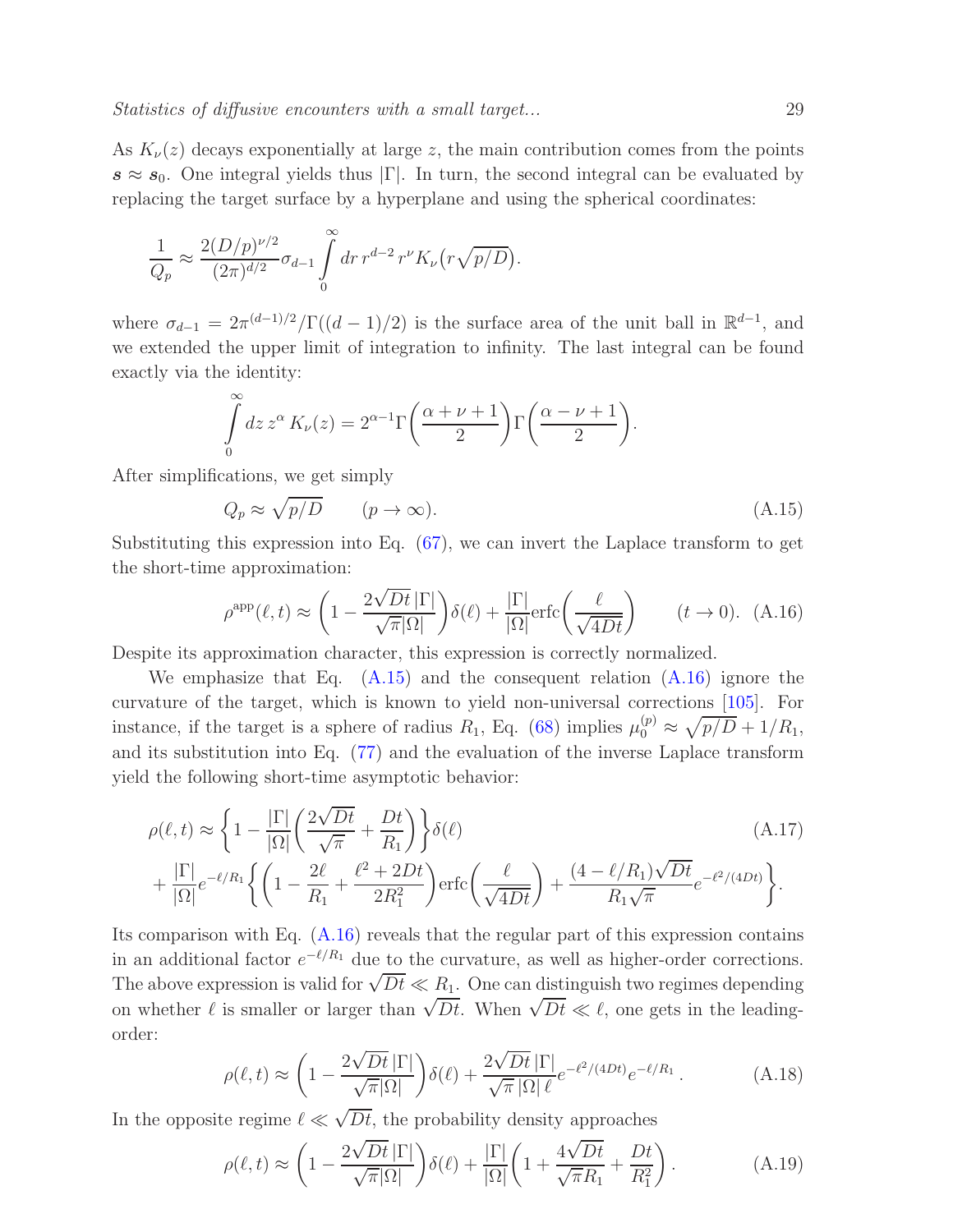This relation shows the limitation of the principal eigenvalue approximation [\(58\)](#page-13-0), which predicts a different limit at short times and small  $\ell$ . This difference is seen on panel (a) of Fig. [2.](#page-18-0) A better understanding of the origins of this deviation presents an interesting open problem.

- <span id="page-29-0"></span>[1] Rice S 1985 Diffusion-Limited Reactions (Elsevier, Amsterdam)
- [2] Lauffenburger DA and Linderman J 1993 Receptors: Models for Binding, Trafficking, and Signaling (Oxford University Press)
- [3] Redner S 2001 A Guide to First Passage Processes (Cambridge: Cambridge University press)
- [4] Schuss Z 2013 Brownian Dynamics at Boundaries and Interfaces in Physics, Chemistry and Biology (Springer, New York).
- [5] Metzler R, Oshanin G, and Redner S (Eds.) 2014 First-Passage Phenomena and Their Applications (Singapore: World Scientific)
- [6] Lindenberg K, Metzler R, and Oshanin G (Eds.) 2019 Chemical Kinetics: Beyond the Textbook (New Jersey: World Scientific)
- [7] Berg HC and Purcell EM 1977 Physics of chemoreception Biophys. J. 20 193-239
- [8] Weiss GH 1986 Overview of theoretical models for reaction rates J. Stat. Phys. 42 3
- [9] Condamin S, B´enichou O, Tejedor V, Voituriez R, and Klafter J 2007 First-passage time in complex scale-invariant media Nature 450 77
- [10] Grebenkov DS 2007 NMR Survey of Reflected Brownian Motion Rev. Mod. Phys. 79 1077-1137
- [11] Bénichou O and Voituriez R 2008 Narrow-Escape Time Problem: Time Needed for a Particle to Exit a Confining Domain through a Small Window Phys. Rev. Lett. 100 168105
- [12] Bénichou O, Grebenkov DS, Levitz P, Loverdo C, and Voituriez R 2010 Optimal Reaction Time for Surface-Mediated Diffusion Phys. Rev. Lett. 105 150606
- [13] Bénichou O, Chevalier C, Klafter J, Meyer B, and Voituriez R 2010 Geometry-controlled kinetics Nature Chem. 2 472-477
- [14] Bénichou O, Loverdo C, Moreau M, and Voituriez R 2011 Intermittent search strategies Rev. Mod. Phys. 83 81-130
- [15] Bressloff PC and Newby JM 2013 Stochastic models of intracellular transport Rev. Mod. Phys. 85 135-196
- [16] Bénichou O and Voituriez R 2014 From first-passage times of random walks in confinement to geometry-controlled kinetics Phys. Rep. 539 225-284
- [17] Godec A and Metzler R 2016 First passage time distribution in heterogeneity controlled kinetics: going beyond the mean first passage time Sci. Rep. 6 20349
- [18] Godec A and Metzler R 2016 Universal Proximity Effect in Target Search Kinetics in the Few-Encounter Limit Phys. Rev. X 6 041037
- [19] Grebenkov 2016 Universal formula for the mean first passage time in planar domains Phys. Rev. Lett. 117 260201
- [20] Chechkin AV, Seno F, Metzler R, and Sokolov IM 2017 Brownian yet Non-Gaussian Diffusion: From Superstatistics to Subordination of Diffusing Diffusivities Phys. Rev. X 7 021002
- [21] Lanoisel´ee Y, Moutal N, and Grebenkov DS 2018 Diffusion-limited reactions in dynamic heterogeneous media Nature Commun. 9 4398
- <span id="page-29-2"></span><span id="page-29-1"></span>[22] Levernier N, Dolgushev M, Bénichou O, Voituriez R, and Guérin T 2019 Survival probability of stochastic processes beyond persistence exponents Nature Commun. 10 2990
- [23] Szabo A, Zwanzig R, and Agmon N 1988 Diffusion-Controlled Reactions with Mobile Traps Phys. Rev. Lett. 61 2496-2499
- [24] Redner S and Krapivsky PL 1999 Capture of the lamb: Diffusing predators seeking a diffusing prey Am. J. Phys. 67 1277-1283
- [25] Bartumeus F, Catalan J, Fulco UL, Lyra ML, and Viswanathan GM 2002 Optimizing the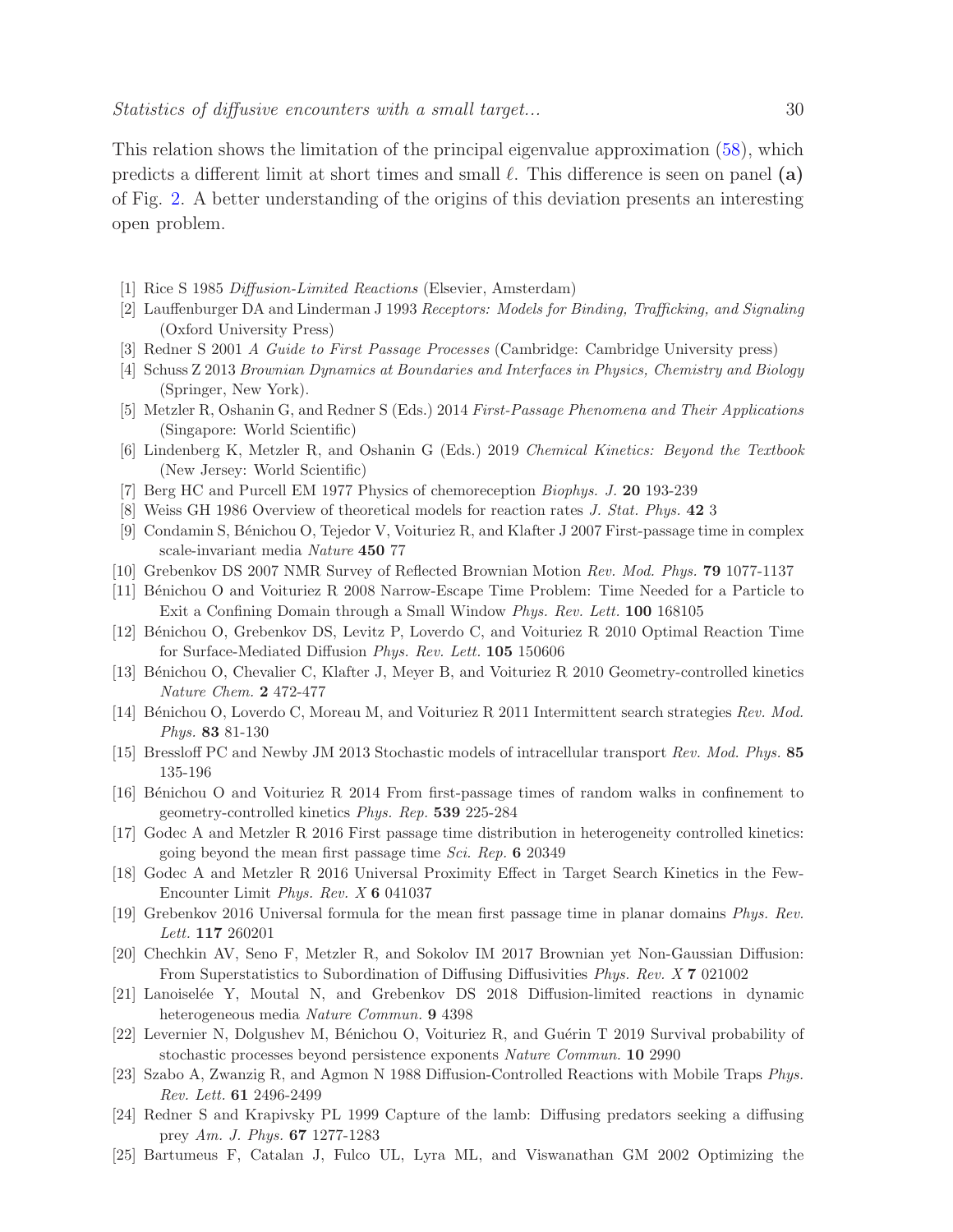Encounter Rate in Biological Interactions: Levy versus Brownian Strategies Phys. Rev. Lett. 88 097901

- [26] James A, Plank MJ, and Brown R 2008 Optimizing the encounter rate in biological interactions: Ballistic versus Levy versus Brownian strategies Phys. Rev. E 78 051128
- [27] Oshanin G, Vasilyev O, Krapivsky PL, and Klafter J 2009 Survival of an evasive prey Proc. Nat. Acad. Sci. USA 106 13696-13701
- [28] Sanders DP 2009 Exact encounter times for many random walkers on regular and complex networks Phys. Rev. E 80 036119
- [29] Tejedor V, Schad M, B´enichou O, Voituriez R, and Metzler R 2011 Encounter distribution of two random walkers on a finite one-dimensional interval *J. Phys. A: Math. Theor.* 44 395005
- [30] Amitai A, Kupka I, and Holcman D 2012 Computation of the Mean First-Encounter Time Between the Ends of a Polymer Chain Phys. Rev. Lett. 109 108302
- [31] Tzou JC, Xie S, and Kokolnikov T 2014 First-passage times, mobile traps, and Hopf bifurcations Phys. Rev. E 90 062138
- [32] Agliari E, Blumen A, and Cassi D 2014 Slow encounters of particle pairs in branched structures Phys. Rev. E 89 052147
- [33] Agliari E, Cassi D, Cattivelli L, and Sartori F 2016 Two-particle problem in comblike structures Phys. Rev. E 93 052111
- [34] Peng J and Agliari E 2019 First encounters on combs *Phys. Rev. E* 100 062310
- [35] Le Vot F, Yuste SB, Abad E, and Grebenkov DS 2020 First-encounter time of two diffusing particles in confinement *Phys. Rev. E*  $102$  032118
- <span id="page-30-0"></span>[36] Nayak I, Nandi A, and Das D 2020 Capture of a diffusive prey by multiple predators in confined space Phys. Rev. E 102 062109
- <span id="page-30-1"></span>[37] Le Vot F, Yuste SB, Abad E, and Grebenkov DS 2022 First-encounter time of two diffusing particles in two- and three-dimensional confinement Phys. Rev. E 105 044119
- <span id="page-30-6"></span>[38] L´evy P 1965 Processus Stochastiques et Mouvement Brownien (Paris, Gauthier-Villard)
- <span id="page-30-7"></span>[39] Ito and K McKean HP 1965 Diffusion Processes and Their Sample Paths (Springer-Verlag, Berlin)
- <span id="page-30-2"></span>[40] Freidlin M 1985 Functional Integration and Partial Differential Equations (Annals of Mathematics Studies, Princeton University Press, Princeton, New Jersey)
- <span id="page-30-3"></span>[41] Grebenkov DS 2007 Residence times and other functionals of reflected Brownian motion Phys. Rev. E 76 041139
- <span id="page-30-4"></span>[42] Grebenkov DS 2019 Probability distribution of the boundary local time of reflected Brownian motion in Euclidean domains Phys. Rev. E 100 062110
- <span id="page-30-5"></span>[43] Grebenkov 2020 Paradigm Shift in Diffusion-Mediated Surface Phenomena Phys. Rev. Lett. 125 078102
- [44] Collins FC and Kimball GE 1949 Diffusion-controlled reaction rates, J. Coll. Sci. 4 425
- [45] Sano H and Tachiya M 1979 Partially diffusion-controlled recombination J. Chem. Phys. 71 1276
- [46] Sano H and Tachiya M 1981 Theory of diffusion-controlled reactions on spherical surfaces and its application to reactions on micellar surfaces J. Chem. Phys. 75 2870-2878
- [47] Shoup D and Szabo A 1982 Role of diffusion in ligand binding to macromolecules and cell-bound receptors Biophys. J. 40 33-39
- [48] Sapoval B 1994 General Formulation of Laplacian Transfer Across Irregular Surfaces Phys. Rev. Lett. 73 3314-3317
- [49] Filoche M and Sapoval B 1999 Can One Hear the Shape of an Electrode? II. Theoretical Study of the Laplacian Transfer Eur. Phys. J. B 9 755-763
- [50] Bénichou O, Moreau M, and Oshanin G 2000 Kinetics of stochastically gated diffusion-limited reactions and geometry of random walk trajectories Phys. Rev. E 61 3388
- [51] Sapoval B, Filoche M, and Weibel E 2002 Smaller is better but not too small: A physical scale for the design of the mammalian pulmonary acinus Proc. Nat. Ac. Sci. USA 99 10411-10416
- [52] Grebenkov DS, Filoche M, and Sapoval B 2003 Spectral Properties of the Brownian Self-Transport Operator Eur. Phys. J. B 36 221-231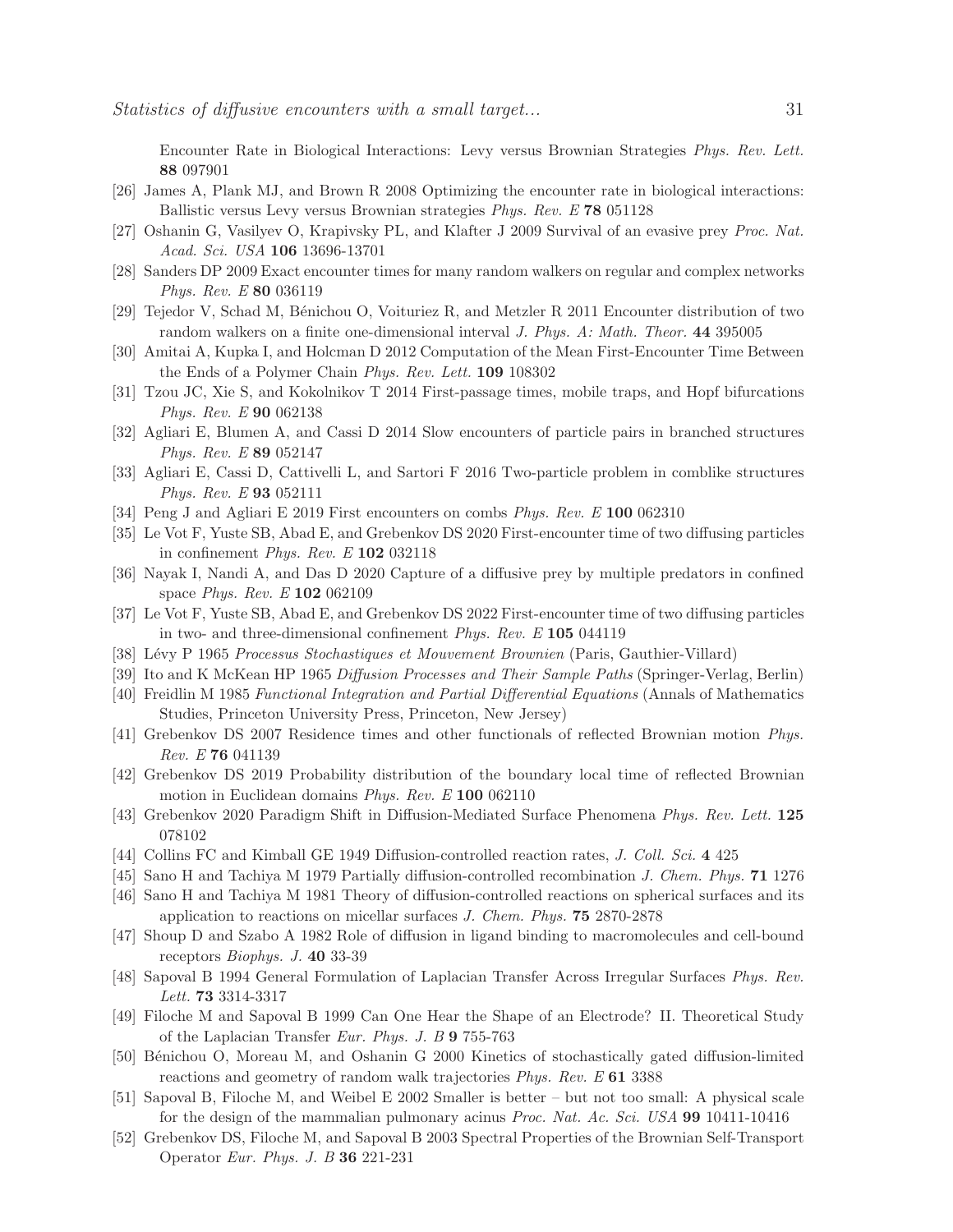- [53] Grebenkov DS, Filoche M, Sapoval B, and Felici M 2005 Diffusion-Reaction in Branched Structures: Theory and Application to the Lung Acinus Phys. Rev. Lett. 94 050602
- [54] Grebenkov DS, Filoche M, and Sapoval B 2006 Mathematical Basis for a General Theory of Laplacian Transport towards Irregular Interfaces Phys. Rev. E 73 021103
- [55] Grebenkov DS 2006 Partially Reflected Brownian Motion: A Stochastic Approach to Transport Phenomena, in "Focus on Probability Theory", Ed. L. R. Velle, pp. 135-169 (Nova Science Publishers)
- [56] Traytak SD and Price W 2007 Exact solution for anisotropic diffusion-controlled reactions with partially reflecting conditions J. Chem. Phys. 127 184508
- [57] Bressloff PC, Earnshaw BA, and Ward MJ 2008 Diffusion of protein receptors on a cylindrical dendritic membrane with partially absorbing traps SIAM J. Appl. Math. 68 1223-1246
- [58] Singer A, Schuss Z, Osipov A, and Holcman D 2008 Partially Reflected Diffusion SIAM J. Appl. Math. 68 844
- [59] Grebenkov DS 2010 Searching for partially reactive sites: Analytical results for spherical targets J. Chem. Phys. 132 034104
- [60] Grebenkov DS 2010 Subdiffusion in a bounded domain with a partially absorbing-reflecting boundary Phys. Rev. E 81 021128
- <span id="page-31-0"></span>[61] Lawley SD and Keener JP 2015 A New Derivation of Robin Boundary Conditions through Homogenization of a Stochastically Switching Boundary SIAM J. Appl. Dyn. Sys. 14 1845-1867
- <span id="page-31-1"></span>[62] Grebenkov DS 2015 Analytical representations of the spread harmonic measure density Phys. Rev. E 91 052108
- [63] Grebenkov DS 2020 Surface Hopping Propagator: An Alternative Approach to Diffusion-Influenced Reactions Phys. Rev. E 102 032125
- <span id="page-31-5"></span>[64] Grebenkov DS 2020 Joint distribution of multiple boundary local times and related first-passage time problems J. Stat. Mech. 103205
- [65] Grebenkov DS 2021 Statistics of boundary encounters by a particle diffusing outside a compact planar domain J. Phys. A.: Math. Theor. 54 015003
- <span id="page-31-2"></span>[66] Grebenkov DS 2022 An encounter-based approach for restricted diffusion with a gradient drift J. Phys. A: Math. Theor. 55 045203
- [67] Bressloff PC 2022 Diffusion-mediated absorption by partially-reactive targets: Brownian functionals and generalized propagators J. Phys. A: Math. Theor. 55 205001
- <span id="page-31-3"></span>[68] Maz'ya VG, Nazakov SA, and Plamenevskii BA 1985 Asymptotic Expansions of the Eigenvalues of Boundary Value Problems for the Laplace Operator in Domains with Small Holes Math. USSR. Izv 24 321-345
- <span id="page-31-6"></span>[69] Ward MJ and Keller JB Strong Localized Perturbations of Eigenvalue Problems SIAM J. Appl. Math. 53 770-798
- [70] Kolokolnikov T, Titcombe MS, and Ward MJ 2005 Optimizing the Fundamental Neumann Eigenvalue for the Laplacian in a Domain with Small Traps Eur. J. Appl. Math. 16 161
- [71] Singer A, Schuss Z, Holcman D, and Eisenberg RS 2006 Narrow Escape, Part I J. Stat. Phys. 122 437-463
- [72] Singer A, Schuss Z, and Holcman D 2006 Narrow Escape, Part II The circular disk J. Stat. Phys. 122 465
- [73] Singer A, Schuss Z, and Holcman D 2006 Narrow Escape, Part III Riemann surfaces and nonsmooth domains J. Stat. Phys. 122 491
- [74] Pillay S, Ward MJ, Peirce A, and Kolokolnikov T 2010 An Asymptotic Analysis of the Mean First Passage Time for Narrow Escape Problems: Part I: Two-Dimensional Domains SIAM Multi. Model. Simul. 8 803-835
- [75] Cheviakov AF, Ward MJ, and Straube R 2010 An Asymptotic Analysis of the Mean First Passage Time for Narrow Escape Problems: Part II: The Sphere SIAM Multi. Model. Simul. 8 836-870
- <span id="page-31-4"></span>[76] Cheviakov AF and Ward MJ 2011 Optimizing the principal eigenvalue of the Laplacian in a sphere with interior traps *Math. Computer Model*. **53** 1394-1409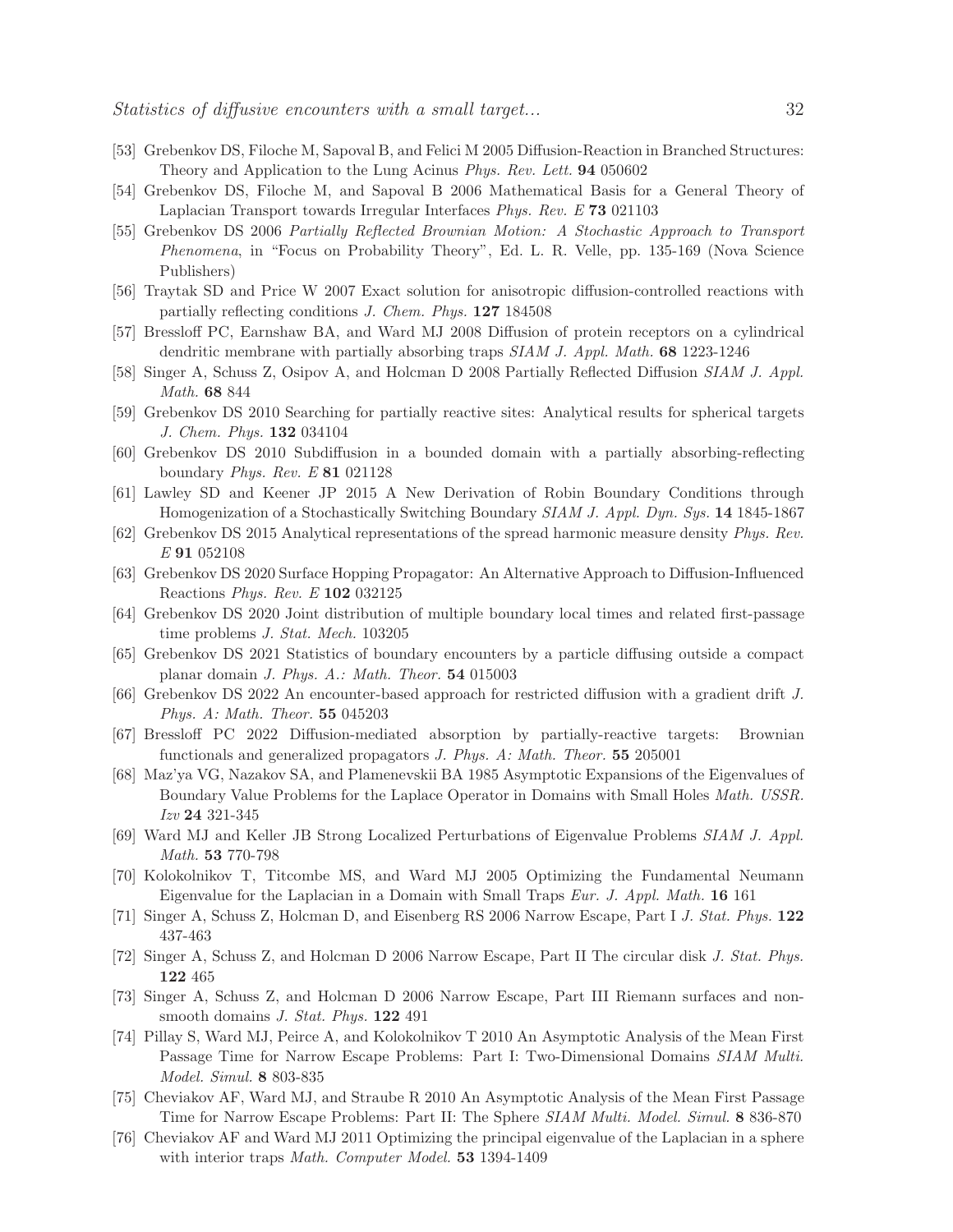- <span id="page-32-1"></span><span id="page-32-0"></span>[77] Cheviakov AF, Reimer AS, and Ward MJ 2012 Mathematical modeling and numerical computation of narrow escape problems Phys. Rev. E 85 021131
- <span id="page-32-2"></span>[78] Holcman D and Schuss Z 2014 The Narrow Escape Problem SIAM Rev. 56 213-257
- <span id="page-32-3"></span>[79] Bressloff PC 2022 Narrow capture problem: An encounter-based approach to partially reactive targets Phys. Rev. E 105 034141
- <span id="page-32-4"></span>[80] Chaigneau A and Grebenkov DS 2022 First-passage times to anisotropic partially reactive targets Phys. Rev. E 105 054146
- <span id="page-32-5"></span>[81] Shoup D, Lipari G and Szabo A 1981 Diffusion-controlled bimolecular reaction rates. The effect of rotational diffusion and orientation constraints Biophys. J. 36 697
- [82] Grebenkov DS and Oshanin G 2017 Diffusive escape through a narrow opening: new insights into a classic problem Phys. Chem. Chem. Phys. 19 2723-2739
- [83] Grebenkov DS, Metzler R, and Oshanin G 2017 Effects of the target aspect ratio and intrinsic reactivity onto diffusive search in bounded domains New J. Phys. **19** 103025
- [84] Grebenkov DS, Metzler R, and Oshanin G 2018 Towards a full quantitative description of singlemolecule reaction kinetics in biological cells Phys. Chem. Chem. Phys. 20 16393-16401
- <span id="page-32-6"></span>[85] Grebenkov DS, Metzler R, and Oshanin G 2019 Full distribution of first exit times in the narrow escape problem New J. Phys. 21 122001
- <span id="page-32-7"></span>[86] Grebenkov DS, Metzler R, and Oshanin G 2021 Distribution of first-reaction times with target regions on boundaries of shell-like domains New J. Phys. 23 123049
- <span id="page-32-8"></span>[87] Mörters P and Peres Y 2010 Brownian Motion (Cambridge Series in Statistical and Probabilistic Mathematics, Cambridge University Press, New York)
- <span id="page-32-9"></span>[88] Grebenkov DS and Nguyen B-T 2013 Geometrical structure of Laplacian eigenfunctions SIAM Rev. 55 601-667
- [89] Yuste SB, Abad E, and Lindenberg K 2013 Exploration and Trapping of Mortal Random Walkers Phys. Rev. Lett. 110 220603
- <span id="page-32-10"></span>[90] Meerson B and Redner S 2015 Mortality, Redundancy, and Diversity in Stochastic Search Phys. Rev. Lett. 114 198101
- <span id="page-32-11"></span>[91] Grebenkov DS and Rupprecht J-F 2017 The escape problem for mortal walkers, J. Chem. Phys. 146 084106
- [92] Arendt W, ter Elst AFM, Kennedy JB, and Sauter M 2014 The Dirichlet-to-Neumann operator via hidden compactness J. Funct. Anal. 266 1757-1786
- [93] Daners D 2014 Non-positivity of the semigroup generated by the Dirichlet-to-Neumann operator Positivity 18 235-256
- [94] ter Elst AFM and Ouhabaz EM 2014 Analysis of the heat kernel of the Dirichlet-to-Neumann operator J. Funct. Anal. 267 4066-4109
- [95] Behrndt J and ter Elst AFM 2015 Dirichlet-to-Neumann maps on bounded Lipschitz domains J. Diff. Eq. 259 5903-5926
- [96] Arendt W and ter Elst AFM 2015 The Dirichlet-to-Neumann Operator on Exterior Domains Potential Anal. 43 313-340
- [97] Hassell A and Ivrii V 2017 Spectral asymptotics for the semiclassical Dirichlet to Neumann operator J. Spectr. Theory 7 881-905
- <span id="page-32-13"></span><span id="page-32-12"></span>[98] Girouard A and Polterovich I 2017 Spectral geometry of the Steklov problem J. Spectr. Theory 7 321-359
- [99] Grebenkov DS 2019 Spectral theory of imperfect diffusion-controlled reactions on heterogeneous catalytic surfaces J. Chem. Phys. 151 104108
- <span id="page-32-14"></span>[100] van den Berg M and Davies EB 1989 Heat Flow out of Regions in Rm Math. Z. 202 463
- [101] van den Berg M and Gilkey P 1994 Heat Content Asymptotics of a Riemannian Manifold with Boundary J. Func. Anal. 120 48
- [102] Desjardins S and Gilkey P 1994 Heat content asymptotics for operators of Laplace type with Neumann boundary conditions Math. Z. 215 251-268
- <span id="page-32-15"></span>[103] Gilkey P 2004 Asymptotic Formulae in Spectral Geometry (Chapman and Hall/CRC, BocaRaton,